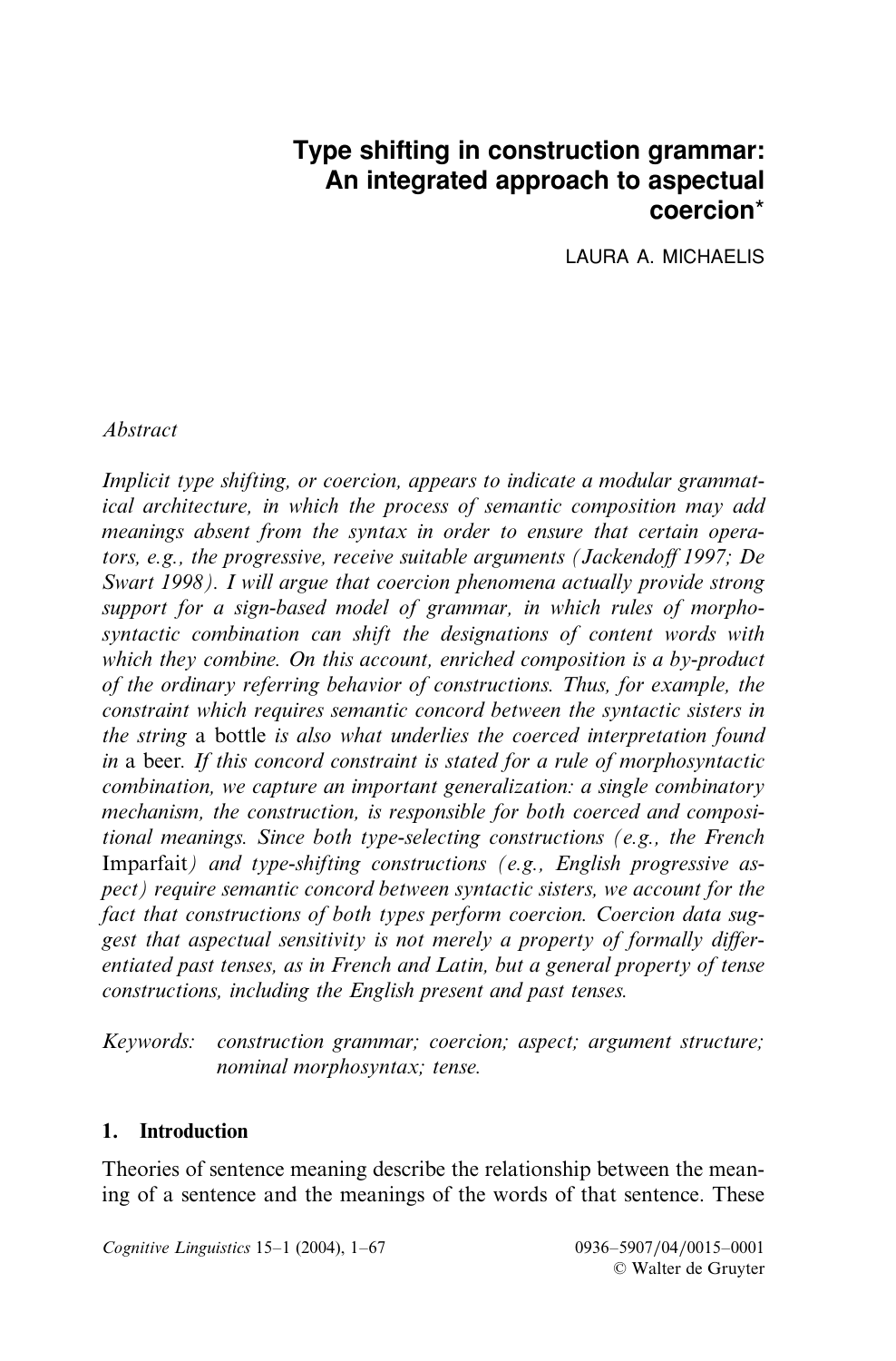theories have long focused on the connection between the semantic requirements of a lexical head and the type denoted by syntactic projections of that head. Models of this connection are based upon an assumption which I will call lexical licensing. Lexical licensing holds that content words constrain potential sisterhood relations by listing the types of complements, adjuncts, and specifiers which they either require or welcome. Rules of syntactic combination assemble heads and their dependent elements into phrases. These rules do not add conceptual content to that contributed by the words and therefore do not alter the combinatory potential of words. Lexically driven syntax has streamlined syntactic theory, but the principle of lexical licensing has proven difficult to reconcile with cases in which linguistic interpretation requires the interpolation of "extra" meaning—what Jackendoff (1997a) refers to as enriched composition. The effects in question are the products of a mechanism which is commonly called coercion. Coercion, according to De Swart (1998: 360), is ''syntactically and morphologically invisible: it is governed by implicit contextual reinterpretation mechanisms triggered by the need to resolve [semantic] conflicts". Coercion effects have been identified in nominal syntax (Talmy 1988), verbal aspect (Pustejovsky 1991; Verkuyl 1993; De Swart 1998), verbal argument structure (Goldberg 1995; Michaelis and Ruppenhofer 2001), and pragmatically specialized sentence types (Michaelis and Lambrecht 1996).

Projection-based theories of the syntax-semantics interface, including Lexical Functional Grammar (Bresnan 2001), Head-Driven Phrase Structure Grammar (Pollard and Sag 1994) and Role and Reference Grammar (Van Valin and LaPolla 1997), tend to focus on verbal argument structure, and for good reason: the relationship between verbal semantic requirements and clause meaning appears highly transparent. For example, the sentence We gave the account to her denotes an event of transfer—involving an agent, a ''gift'', and a recipient—because the verb give denotes a scene of transfer, and likewise requires the presence of these three participants. But if verb meaning drives thematic structure, what drives verb meaning? The scholarly consensus holds that it is verbal Aktionsart, or, equivalently, inherent lexical aspect: verbal aspect is used to predict verbal morphosyntax, not only at the levels of argument-frame computation and adjunct licensing but also at the level of inflection. The phenomenon of aspectual coercion has important implications for theories of the syntax-semantics interface because it suggests that verbal aspect is in fact an unreliable predictor of verbal morphosyntax. More generally, it shows that lexical projection is an inadequate licensing mechanism. In this article, I will propose a more inclusive licensing mechanism, which, I will argue, accounts for the coercion effects exemplified in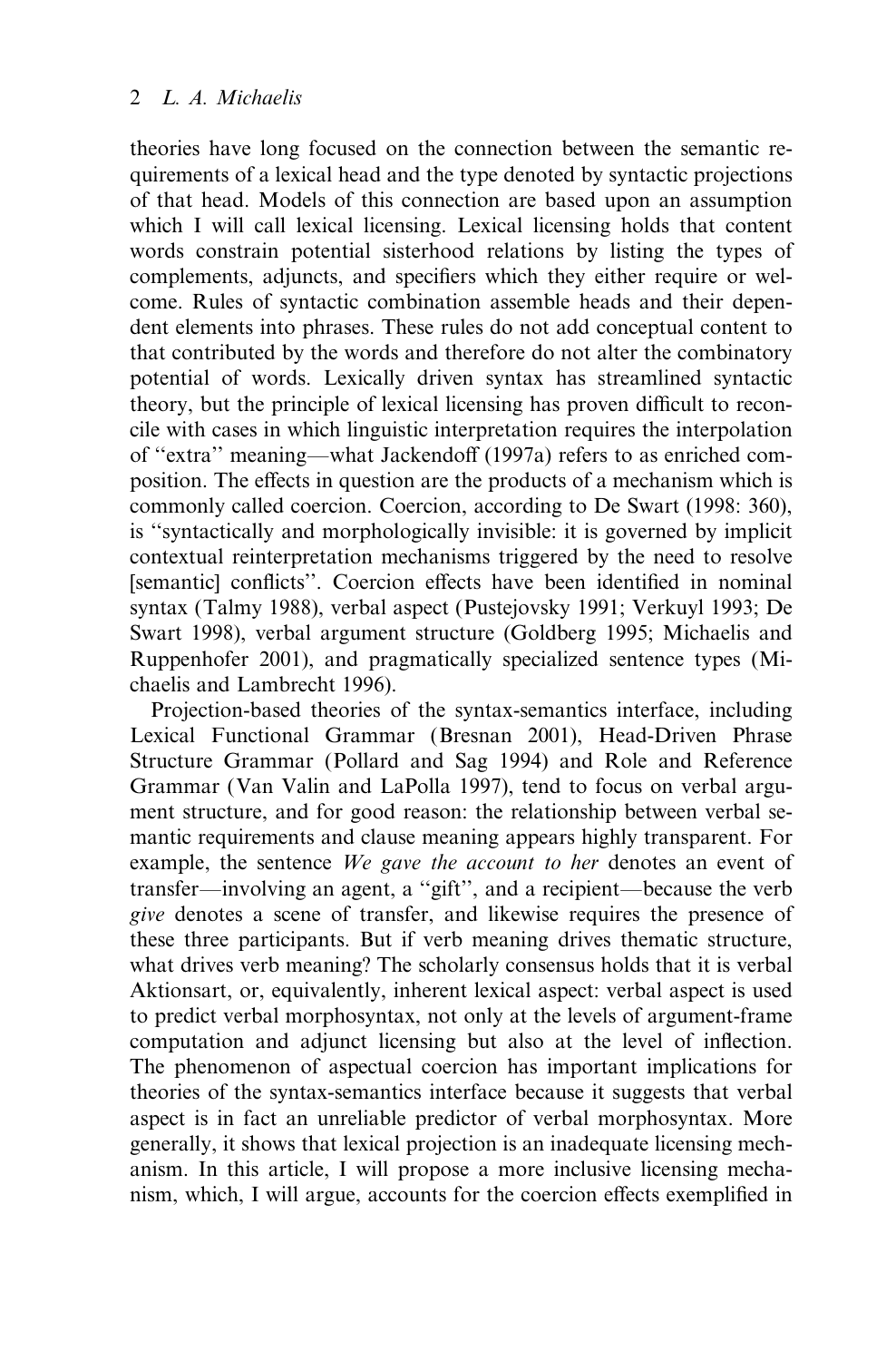(1) to (6), as well as the syntactically transparent interpretive conditions captured by projection-based approaches. The examples in (1) to (3) have been widely discussed in the literature on aspectual coercion, while those in  $(4)$  to  $(6)$  have not previously been described as coercion effects:

- (1) I was outside twice.
- (2) They were bored in a minute.
- (3) I am living on Pearl Street.
- (4) I have lived on Pearl Street.
- (5) She smokes.
- (6) I peered through the curtain. Sue seemed upset.

In each of these examples, a tense or aspect operator combines with a predicate-argument structure (shown in italics) with which it conflicts semantically. Following general practice, I will represent these predicateargument structures as tenseless clauses, e.g., I be- outside, I live- on Pearl Street, She smoke-. I will refer to such tenseless clauses as situation radicals, using more specific Aktionsart-class labels, e.g., state radical and activity radical, as needed. Following Herweg (1991), I will adopt the following assumptions:

- i. event radicals and state radicals are categories of situations, which can be represented as predicates in logical structure
- ii. event radicals are predicated of existentially or anaphorically bound event variables: P (e)
- iii. state radicals are properties of the intervals for which they are asserted to obtain:  $P(t)$

In accordance with Dowty (1986), among others, I will assume that Aktionsart-class characterizations accrue to situation radicals rather than, say, to verbs in isolation, but that verbs project default aspectual properties, e.g., the so-called subinterval property. The subinterval property in fact plays a role in the semantic conflict exemplified in (1). According to Herweg (1991: 976), frequency adverbials enumerate applications of a given situation-type predicate to its argument. Since  $I$  be- outside is a subinterval predication, it can apply infinitely to the interval which is its argument, since all subintervals of the argument interval have subparts as well. Therefore, the application of the predicate to the interval is infinite, and in principle incapable of enumeration by an expression such as twice.

The conflict exemplified in (2) involves a clash between the semantics of state radicals and the semantic requirements of frame adverbials. Frame adverbials are interpreted according to the logic of containment; the containment schema licenses upward entailment and downward compatibility relative to a scale. If, for example, I finished a particular task within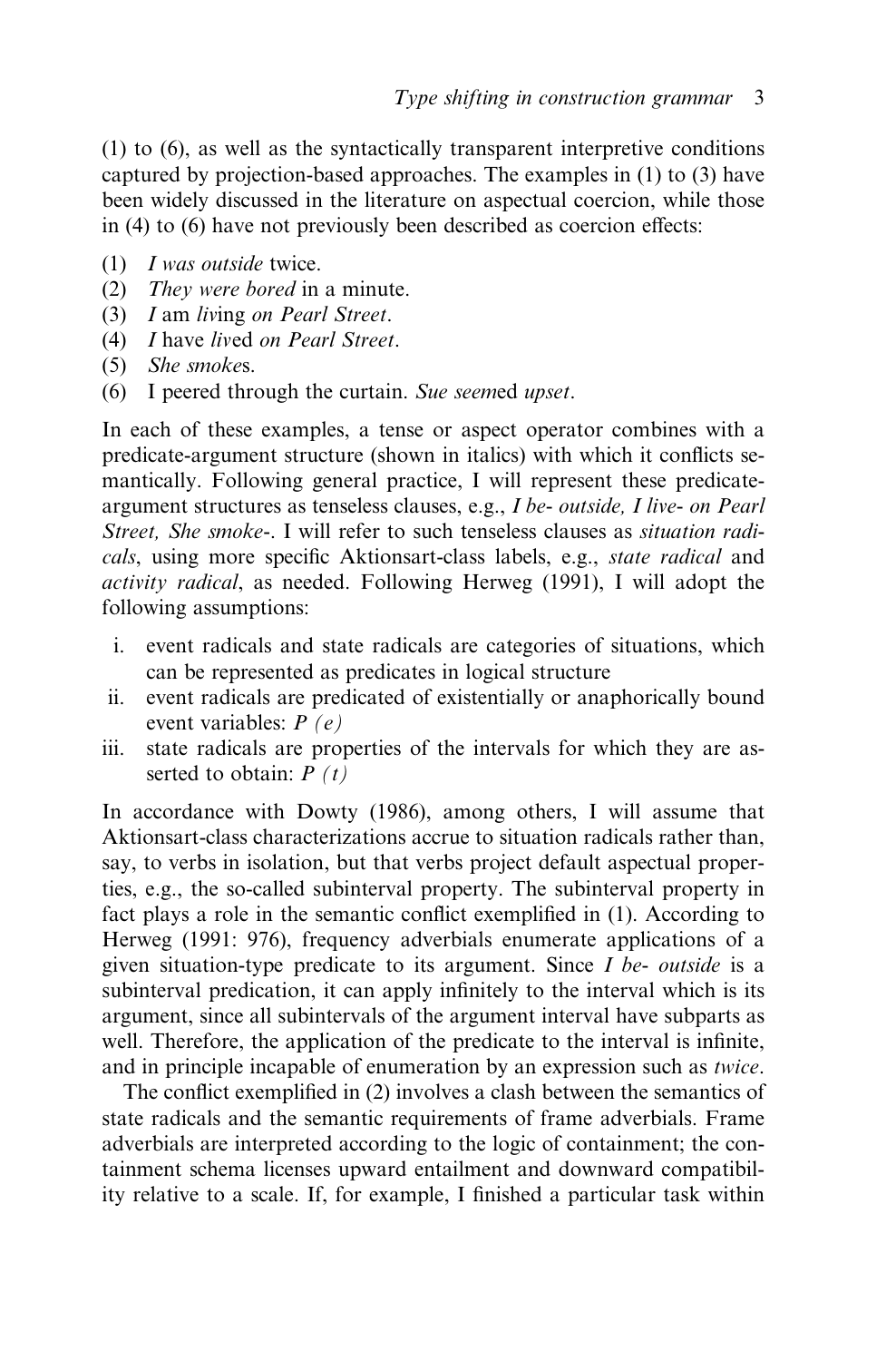ten minutes, I also finished it within twenty minutes. And if in fact I finished the task within five minutes, I could still truthfully assert that I had finished it in ten minutes. This pattern of reasoning is inverted in the case of assertions involving intervals of states and activities. Such assertions are intrinsically upward compatible with respect to their reference times. For example, the stative sentence He was in London vesterday can always be interpreted in such a way that the state of his being in London is not circumscribed by (and in fact contains) the temporal boundaries denoted by yesterday. Frame adverbials—by the logic of containment—entail that the situation denoted is circumscribed by the expressed interval. For this reason, frame adverbials require telic event-type arguments. This requirement is the basis of the semantic conflict which plays a role in the interpretation of (2).

Sentence (3) exemplifies a classic problem in the analysis of the English progressive construction. It is generally accepted that the progressive operator is a stativizer; stativity tests substantiate this view. For example, as observed by Vlach (1981), a situation reported by means of a past-tense progressive main clause is necessarily construed as having obtained prior to a past action reported in a when-clause. This is shown in (7):

- (7) We were playing cards when she came in.
- (8) We were asleep when she came in.
- (9) We got up when she came in.

The progressive main clause in (7) entails that card playing was going on prior to her arrival. This entailment is analogous to that of the stative main clause in (8): sleeping was going on prior to her arrival. Sentence (9) contains a perfective main clause. As a result, (9) does not describe a situation which began prior to the past reference time established by the getting-up event: the getting-up event follows her arrival. The examples in (7) to (9) show that progressive sentences pattern like state sentences, as in (8), rather than event sentences, as in (9). The state denoted by a progressive predication is derived in a manner analogous to portion extraction at the level of nominal syntax (Langacker 1987, 1993): the denoted state is a proper subpart of that event denoted by the participial complement. Under this analysis, the state radical *I live- on Pearl Street* in (3) does not provide the proper input for the progressive operator, expressed by the periphrasis be-ing.

Like the progressive, the perfect, as exemplified in (4), is a stativizer. The when-test, described immediately above, supports this analysis. The state denoted by a perfect-form sentence is the state of aftermath following the culmination of that event denoted by the participial complement (Herweg 1991, De Swart 1998, Michaelis 1998). As required by the Vlach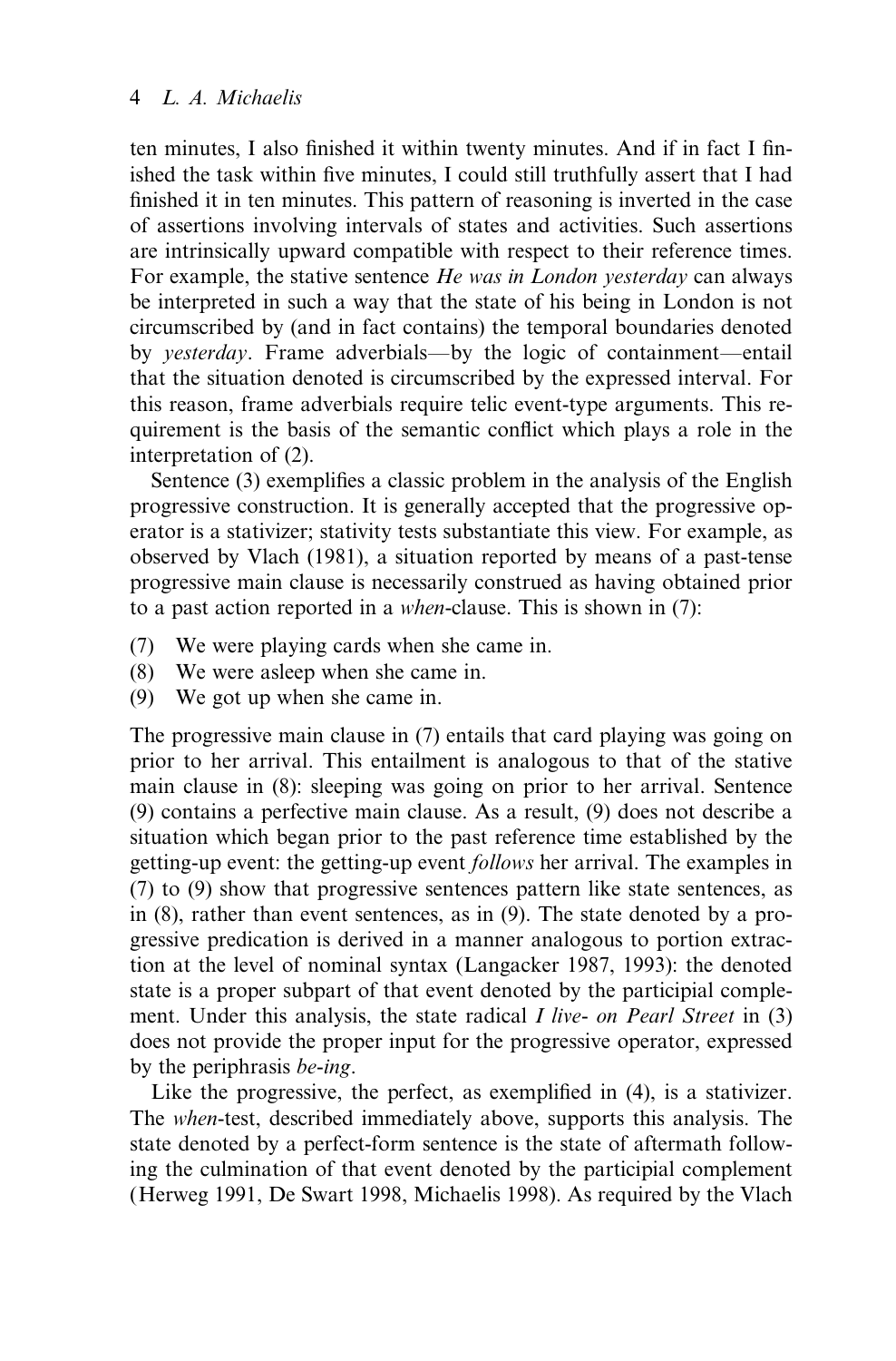stativity diagnostic, this state of aftermath is understood to obtain prior to the event denoted by a perfective when-clause:

(10) We had played cards when they came in.

While the activity of playing cards constitutes an episode, the participial complement of the perfect predication in (4) denotes a state rather than an event—the state of living on Pearl Street. A state which is asserted to hold in the past need not end in the past, and therefore past state predications do not entail any period of aftermath. As was the case in (3), the state radical *I live- on Pearl Street* does not provide the proper input for a stativing operator, in this case the perfect operator. Despite this mismatch, however, (4) is a grammatical sentence.

Present-tense predications like that in (5) are commonly described as habitual sentences, but the label *habitual* has been applied to a disparate set of semantic implications in the aspectual literature. De Swart (1998: 383) describes the habitual operator as ''mapping eventuality descriptions onto state descriptions''. This analysis makes sense in light of the stative properties which habitual predications display. For example, habitual sentences denote situations which, like states, can extend to the present. This is shown by the fact that the conjoined past and present assertions in (11a) are compatible, while those in (11b) are not:

- (11) a. She smoked back then and I think she still does.
	- b. \*They had an argument and I think they still do.

Habitual activity is also the default inference available to interpreters when they must reconcile perfective verbal Aktionsart with imperfective morphosyntax, as in (12a–b):

(12) a. She smokes. (example [5])

b. She smoked when I met her.

In (12a) the event radical *She smoke*- is coded by means of a presenttense predication—a grammatical option not ordinarily available to event predications, as shown by the anomalous nature of present reports like \*She smokes right now. Sentence (12b) entails that the denoted situation obtained prior to a past event (my meeting her)—an additional hallmark of stative predications, as we have seen. If habitual events are states, as claimed by De Swart (1998) and others (e.g., Langacker 1996), then the facts in (11) and (12) fall out. However, this model of habituality begs two basic questions. First, why *should* habitual situations be stative? They do not qualify as such on the basis of their internal composition, which is isomorphic to that of iterated events. A situation consisting of a series of type-identical subevents, e.g., bouncing a ball or jumping up and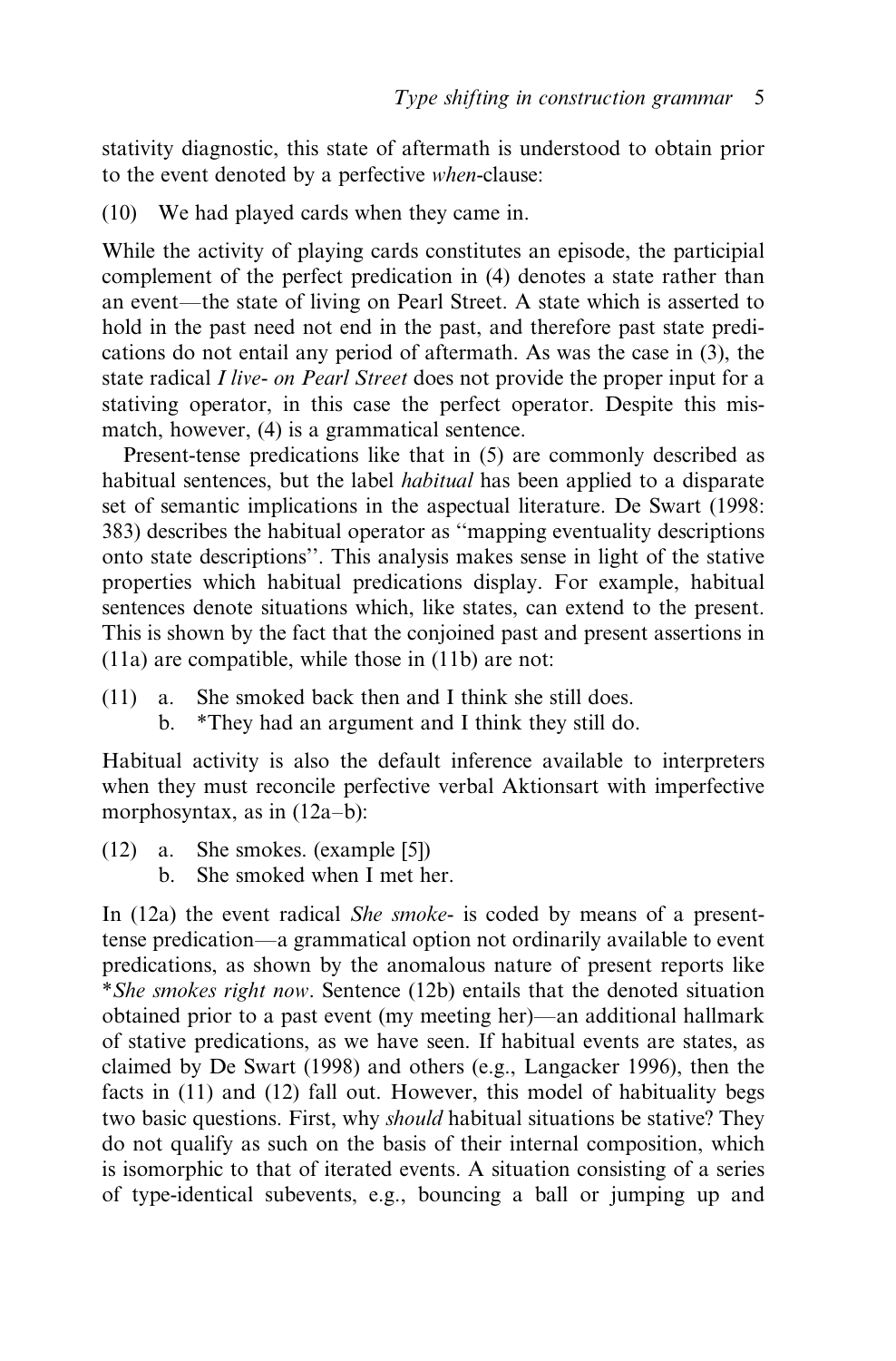down, qualifies as a dynamic situation—an activity in the Dowty-Vendler framework (see also Van Valin and LaPolla 1997). Similarly, the pairing of an event radical with a frequency adverbial like many times does not entail stativity. If like iteration, habituality fails to entail stativity, we must determine what the semantic link between habitual situations and stative ones actually is. Second, what aspectual operators trigger the stative type shifts which lead, either directly or indirectly, to habitual readings? The only plausible sources of aspectual information in (12) are the tenses, but tenses are generally construed as purely deictic categories.

Certainly, typological studies attest to the semantic sympathy that exists between present tense and habitual aspect (see, e.g., Dahl 1995 and Bybee et al. 1994: 151–153), but if habituality is an implication, aspectual or otherwise, of the present tense, past-tense habitual predications remain unexplained. The English past does not uniformly induce stative readings. In sentence (6), repeated as (13), the past in fact appears to impose an event construal upon a state radical:

(13) I peered through the curtain. Sue seemed upset.

In addition to its stative ''concord'' reading, in which Sue's being upset obtained prior to my peering through the curtain, (13) has a coerced inchoative reading in which Sue's being upset began after the peering event. If implicit type shifts are to represent linguistically licensed inferences, they must have morphosyntactic triggers. If a tense marker can trigger an aspectual type shift, then it is ipso facto aspectually sensitive. However, as we have just seen, the behavior of the English past tense in particular is paradoxical, suggesting two antithetical patterns of aspectual concord.

On the basis of (1) to (6), we can derive the following four generalizations. First, aspectual operators can apply even in the absence of an appropriate situation-type argument, since the argument can adapt to the requirements of the functor. This fact is difficult to model in a noncircular way, since a given operator must not only operate on the output of an inference rule, but also trigger the very inference rule which is responsible for its ability to apply. Bickel's (1997) model of episodic coercion appears to eliminate this circularity by providing an independently motivated characterization of the associated inference patterns—as Gricean informativeness or quality implicatures  $(1997: 118)$ . But the coercion effects exemplified in (1) to (6) are not plausibly analyzed as products of generalized implicature: as implications they are neither detachable nor obviously defeasible.

Second, lexical-head licensing does not account for all interpretable verb-adjunct combinations, and a reverse direction of licensing is required as well. In the case of (2), for example, it would make no sense to claim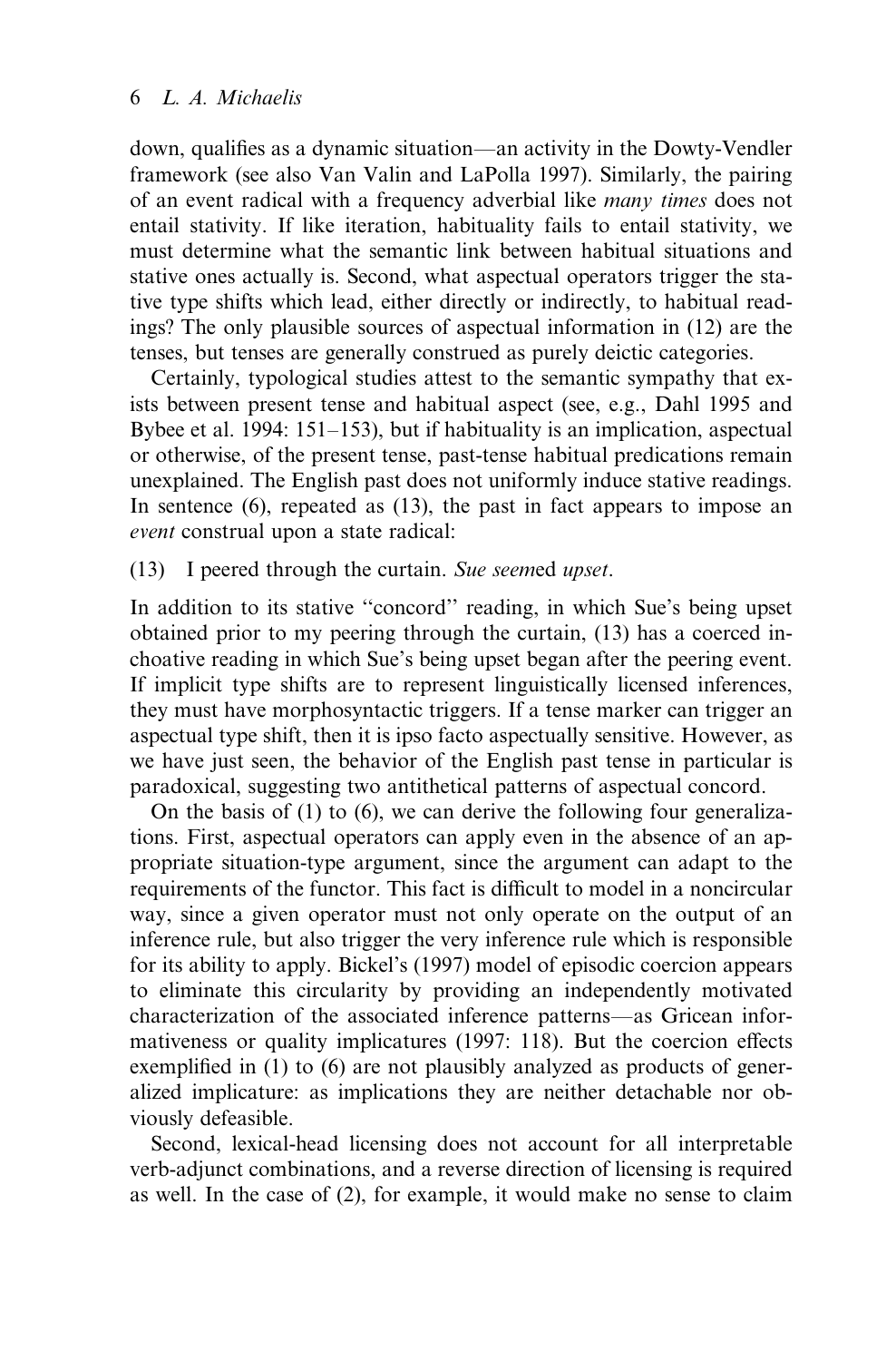that the stative lexical head be (or any of its syntactic projections) licenses the frequency adjunct *twice*, because the Aktionsart of *be* conflicts with the aspectual requirements of the adjunct. Instead, it appears that the adjunct selects for a particular Aktionsart class, and modulates the aspectual construal of the verb accordingly.

Third, aspectual coercion effects may be either *exocentric*—as in the case of the temporal adjuncts, which are not syntactic heads—or endocentric, as in the case of the progressive and perfect constructions. In the case of the progressive, for example, it is the auxiliary head be which selects for a participial complement of the appropriate aspectual class, forcing a dynamic reading in the ''mismatch'' condition (3). More generally, aspectual operators do not have a uniform syntactic characterization: a licensing element within a construction may be the syntactic head, as in  $(3)$ , or it may not be, as in  $(1)$  and  $(2)$ .

Fourth, coercion effects arise from two distinct types of aspectual operators. Type-sensitive operators are those which do not change the aspectual class of the verb or its projection, but merely require an argument of a given situation type. This class of operators is exemplified by the two temporal adjuncts in (1) and (2). Type-shifting operators belong to the system of aspectual operators described by Herweg (1991: 969) as mapping ''state types onto event types and vice versa''. This type is exemplified by the progressive construction. What is important for our purposes is that both type-shifting constructions and type-selecting constructions can modulate the aspectual properties of the situation radicals with which they are combined.

It is my contention here that a construction-based model captures each of the foregoing facts in a general and revealing way. First, the constructional framework provides an integrated (nonmodular) account of the mechanism through which aspectual operators create interpretive contexts. Coercion effects are triggered when the interpreter must reconcile the meaning of a morphosyntactic construction with the meaning of a lexical filler. Coercion effects, rather than representing a special form of composition, are by-products of the ordinary significations of constructions.

Second, the constructional account avoids the need for the kinds of semantico-pragmatic ''patches'' required by the lexical-licensing model, since it is the construction, rather than a lexical head, which determines combinatory possibilities for a given open-class element. Thus, for example, the template which licenses frequency adverbs invokes the class of event radicals. While the frequency adverbial construction ''counts'' as a verbal projection (and has a verbal head), the verbal head merely determines (external) syntactic category, not (internal) subcategorization. In place of (unilateral) lexical projection, there is (bilateral) semantic con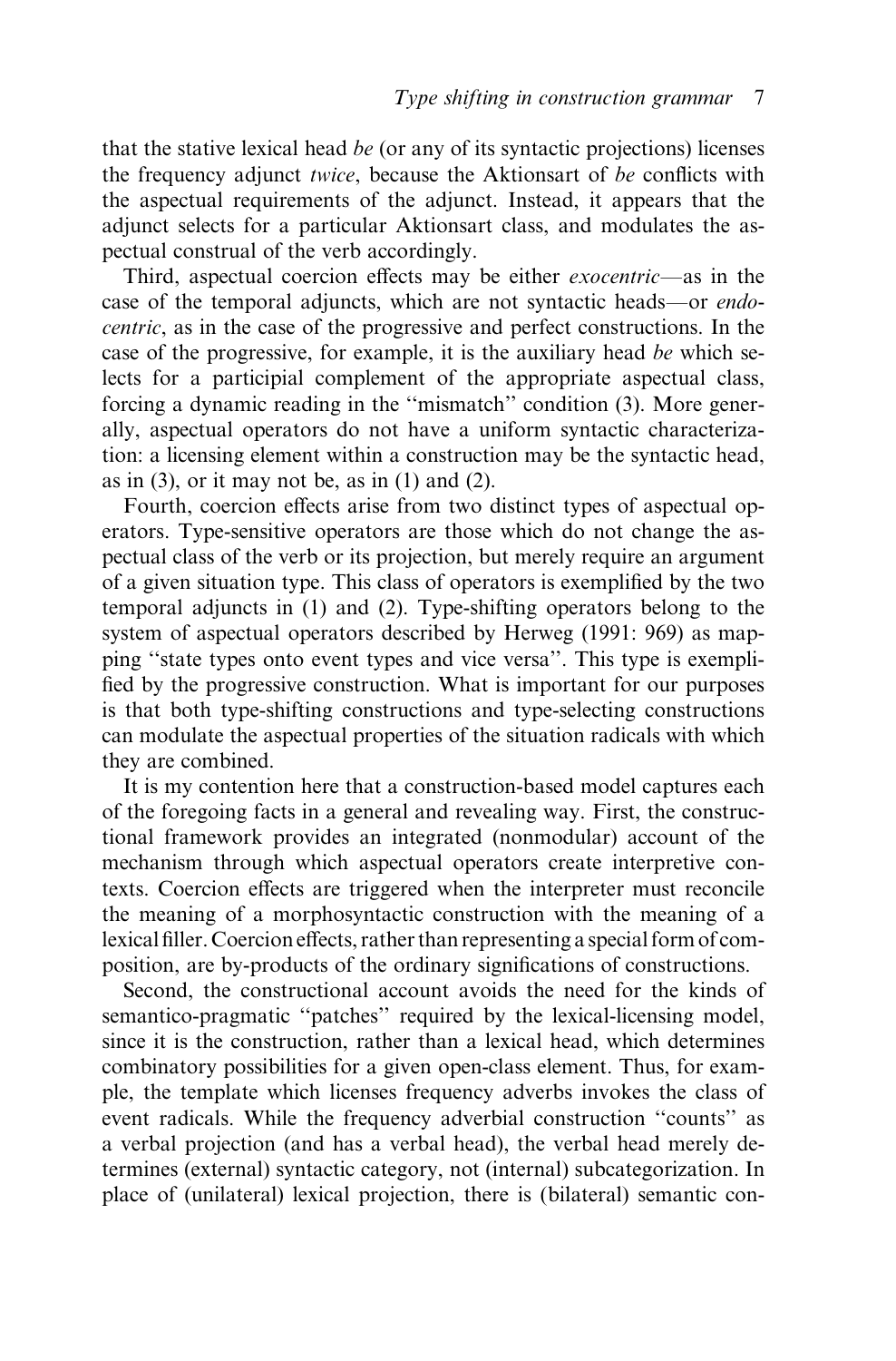cord. In the frequency adverbial construction, the adverbial adjunct calls for a perfective sister, just as the verb licenses a frequency adverbial within its valence set. The formal mechanism which represents this mutual ''calling for'' or invocation function is unification. Unification indices connect the lexical verb with an event variable in the valence structure of the adverb, ensuring semantic concord between the verb and its adverbial sister.

Third, the constructional model captures the two types of coercion effects, exocentric and endocentric, by using a single combinatory mechanism. As stated above, there is no necessary relationship between being a syntactic head and being a semantic functor, and therefore licensing behavior need not be taken as a priori evidence of syntactic-head status. Since combination in unification-based syntax has nothing per se to do with phrase building, invocation is not the unique domain of syntactic heads.

Fourth, the fact that there are two sources of coercion effects is highly motivated when we consider the properties which are shared by typeselecting constructions (like indefinite determination) and type-shifting constructions (like the progressive). Both kinds of constructions denote types, whether entities or events, and place constraints upon the lexically expressed types with which they combine. These constraints give rise to type shifts when conflict resolution is required.

In the model of aspectual meaning that I will propose here, aspectual types are denoted not only by verbs and their projections, but also by morphosyntactic templates of varying degrees of specificity. In this model, rules of morphosyntactic combination can shift the designations of words and alter their combinatory potential. This model is based upon construction grammar (CG) (Fillmore et al., to appear; Kay and Fillmore 1999; Zwicky 1994; Goldberg 1995; Michaelis and Lambrecht 1996; Michaelis 1998; Koenig 1999). In construction grammar, syntactic constructions mean what they mean in the same way that words mean what they mean: they denote. In a symbolic model of syntax, coercion is not merely the resolution of semantic conflict, but is instead the resolution of conflict between constructional and lexical denotata.1

The remainder of this article will be structured as follows. In section 2, I will set forth a model of Aktionsart representation based upon temporal and causal properties, relate this model to the aspectual supercategories indexed by constructions, and describe the distortions of Aktionsart structure which underlie coercion effects. In section 3, I will discuss the pitfalls of modular approaches to coercion effects. In section 4, I will describe the construction-based model and its unification-based implementation, using nominal syntax to illustrate both transparent and enriched composition. In section 5, I will apply the model to three distinct classes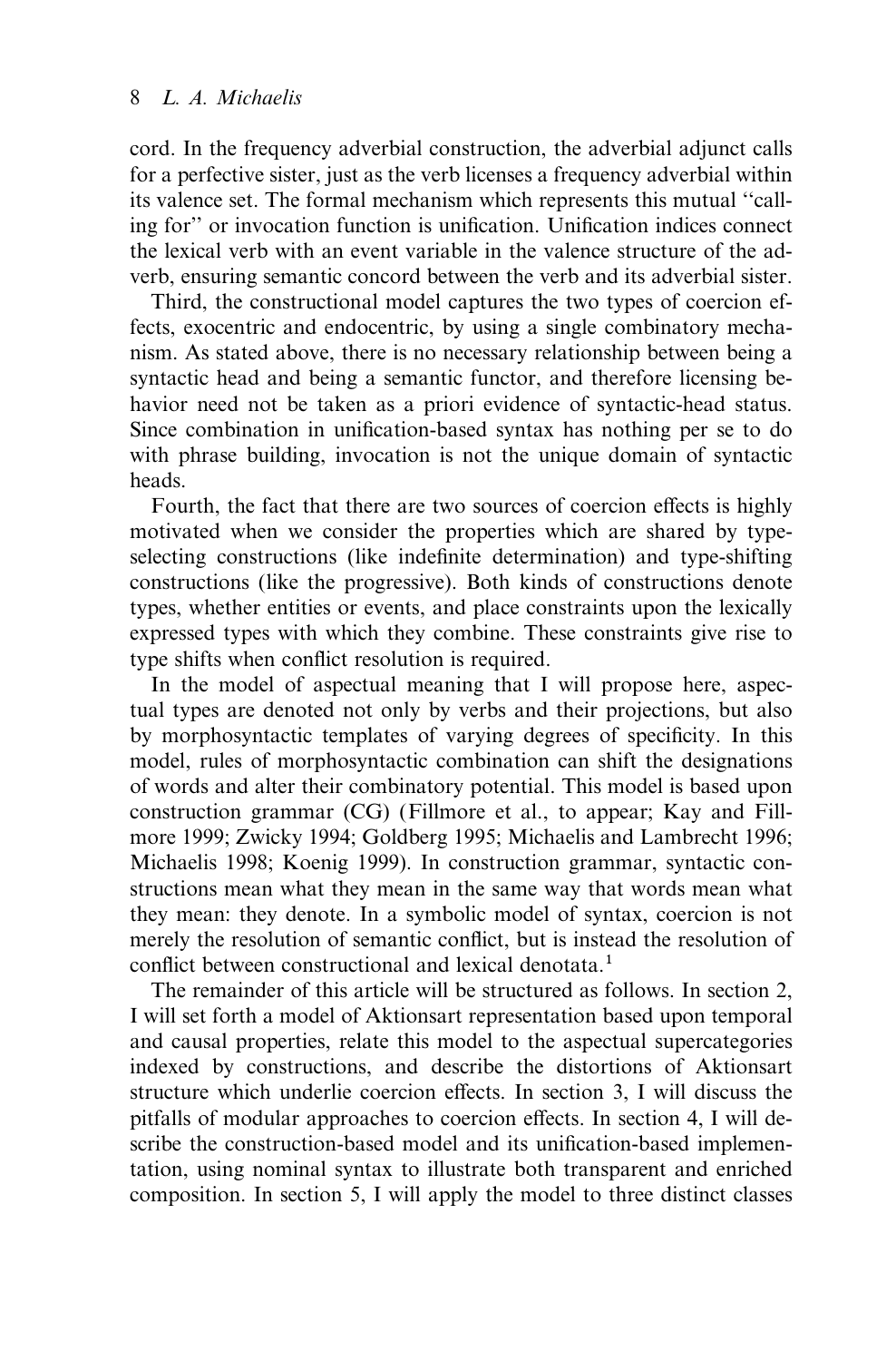of aspectual constructions: aspectual concord constructions (as illustrated by the English frame and frequency adverbial constructions), aspectual shift constructions (as illustrated by the English progressive and perfect constructions), and tense constructions (as illustrated by the present and past constructions in English and French). Following De Swart (1998), I will take the shift-effecting properties of tenses as evidence of aspectual sensitivity. However, I will reject the view—implicit in De Swart's model —that aspectual sensitivity is a property of certain tense operators in certain languages. Instead, I will argue, aspectual selection is what tense constructions intrinsically do.

#### 2. Aspectual meaning and aspectual type shifts

#### 2.1. Aspectual meaning

How, and in what form, is aspectual information made available to morphosyntax? The mechanism is invocation, as described by Zwicky (1994); the categories invoked are aspectual types. While constructions which index aspectual categories may be aspectual constructions, they need not be: tense and evidential constructions, among others, typically invoke specific aspectual types. In this analysis, I will assume that the aspectual types invoked by morphosyntactic constructions are identical to those denoted by verbs and their projections. This is not a traditional view. In the aspectual literature, it is generally assumed that while verbs and verbal projections express ontological distinctions, e.g., the event–state distinction, grammatical markers express viewpoint-based distinctions, e.g., the perfective–imperfective distinction. On this style of account, of which Smith (1997) and Comrie (1976) are representative, perfective marking is used to present a situation as having begun and ended within the relevant interval. Imperfective marking, by contrast, ''presents part of a situation, with no information about its endpoints'' (Smith 1997: 73). This type of account is based upon a visual metaphor, in which the grammatical aspects are lenses of various powers through which speakers view the event schemas denoted by verbs. While this basic metaphor is well founded and revealing, it obscures the fact that aspectual presentation is a form of categorization.

The foregoing point may be best understood by analogy to the domain of entities. While we could say, for example, that the speaker who pairs a mass noun with an indefinite article is ''attending to the boundaries of the substance'', such an account would fail to capture a generalization: this speaker is presenting a mass as an individuated entity by using the syntactic structure otherwise projected by count nouns. By the same token, the speaker who combines an event verb with the morphosyntax typically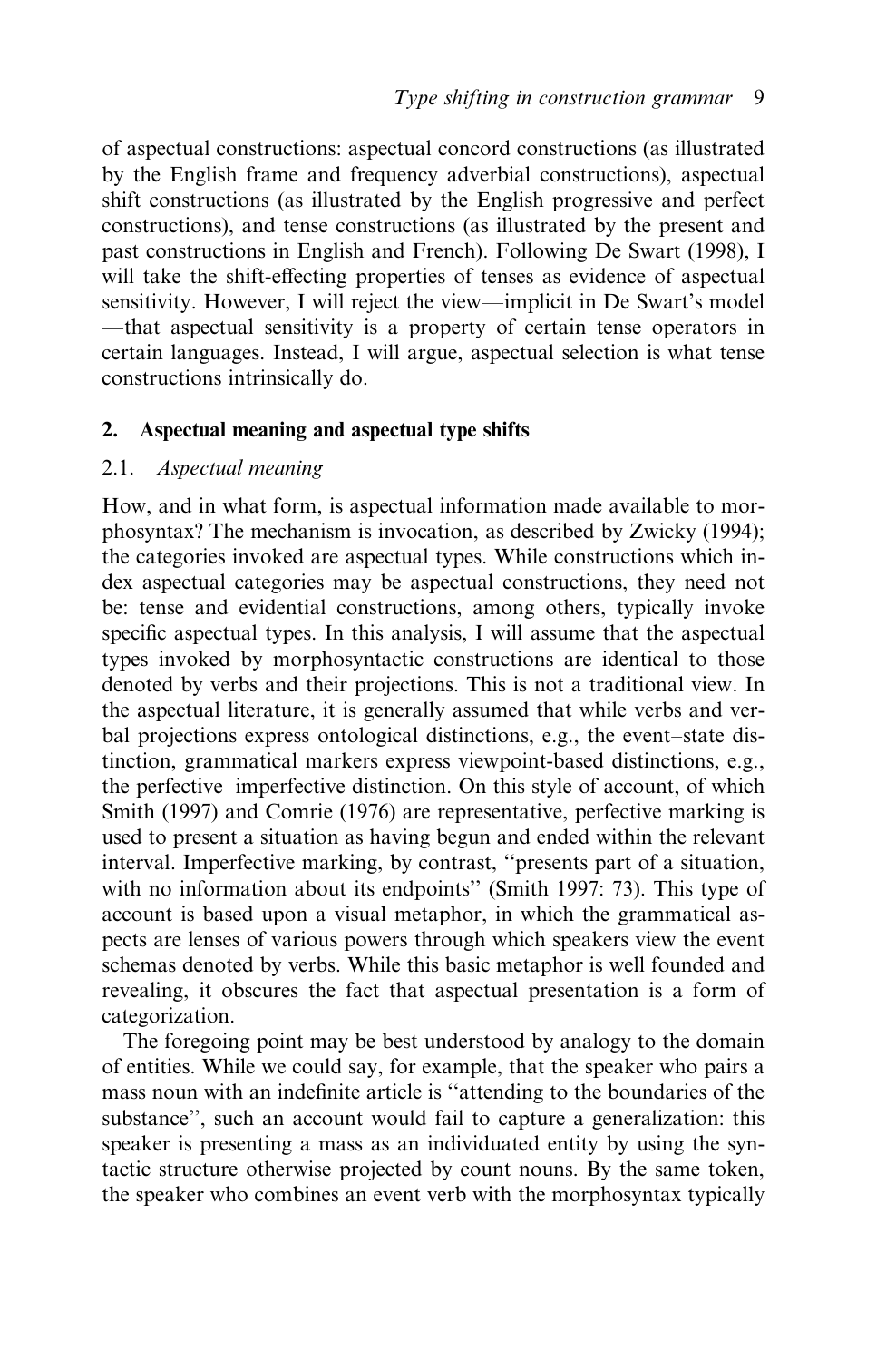projected by a state verb is presenting that event as an instance of the state category, just as the combination of perfective morphosyntax with a state verb entails that the state so presented is a type of event. If aspectual encoding is ad hoc categorization, then it is reasonable to conclude that the event–state distinction underlies semantic representation at both the lexical and morphosyntactic level.

What is the semantic basis of the event–state distinction? According to Langacker (1987: 258), this distinction has a ''primal character'', because it is linked to a basic cognitive capacity: the ability to perceive change (or stasis) over time. It is generally agreed that while events contain distinct subevents and are bounded in time, states lack internal structure and are not bounded in time. In Langacker's words, ''the covariant properties of change and bounding can be regarded as two sides of the same coin (as can their opposites, constancy and open-endedness)'' (1987: 261). Although this characterization is generally valid, it does not obviously extend to those events which partake of both imperfective and perfective properties. These events, which are generally referred to as either activities or processes, include running and reading. Like other event types, activities in English cannot be reported as ongoing at speech time by means of the simple present tense: \*Look! Sue reads. While activities like reading contain distinct subevents (e.g., page scanning and page turning), their endpoints are arbitrary. Unlike so-called telic events, they can be protracted indefinitely through the iteration of their subevents; no subevent represents a logical stopping point, since activities do not culminate in any resultant state. While there are activities which have episodic construals, e.g., sleeping, sitting in a chair, and holding something in one's hand, these activities lack subevents; they are simply periods of stasis. I will refer to such activities as homogeneous activities, to distinguish them from those activities which, like running and singing songs, have heterogeneous internal part-structure when parsed into sufficiently small subintervals. Because some activities are in principle unbounded while others lack subevents, it appears that the two properties of change and boundedness, while jointly defining the class of telic events (accomplishments and achievements), are only sufficient conditions upon eventhood and not necessary ones.

The property which unifies all event types is epistemological in nature: events are those situations whose existence cannot be verified on the basis of a momentaneous ''sample''. Let us illustrate this criterion by application to the least prototypical class of events—activities, both heterogeneous and homogeneous. Verification of a heterogeneous activity, e.g., running, requires several frames. Since running consists of successive leaps involving alternating legs, witnessing a single leap is insufficient to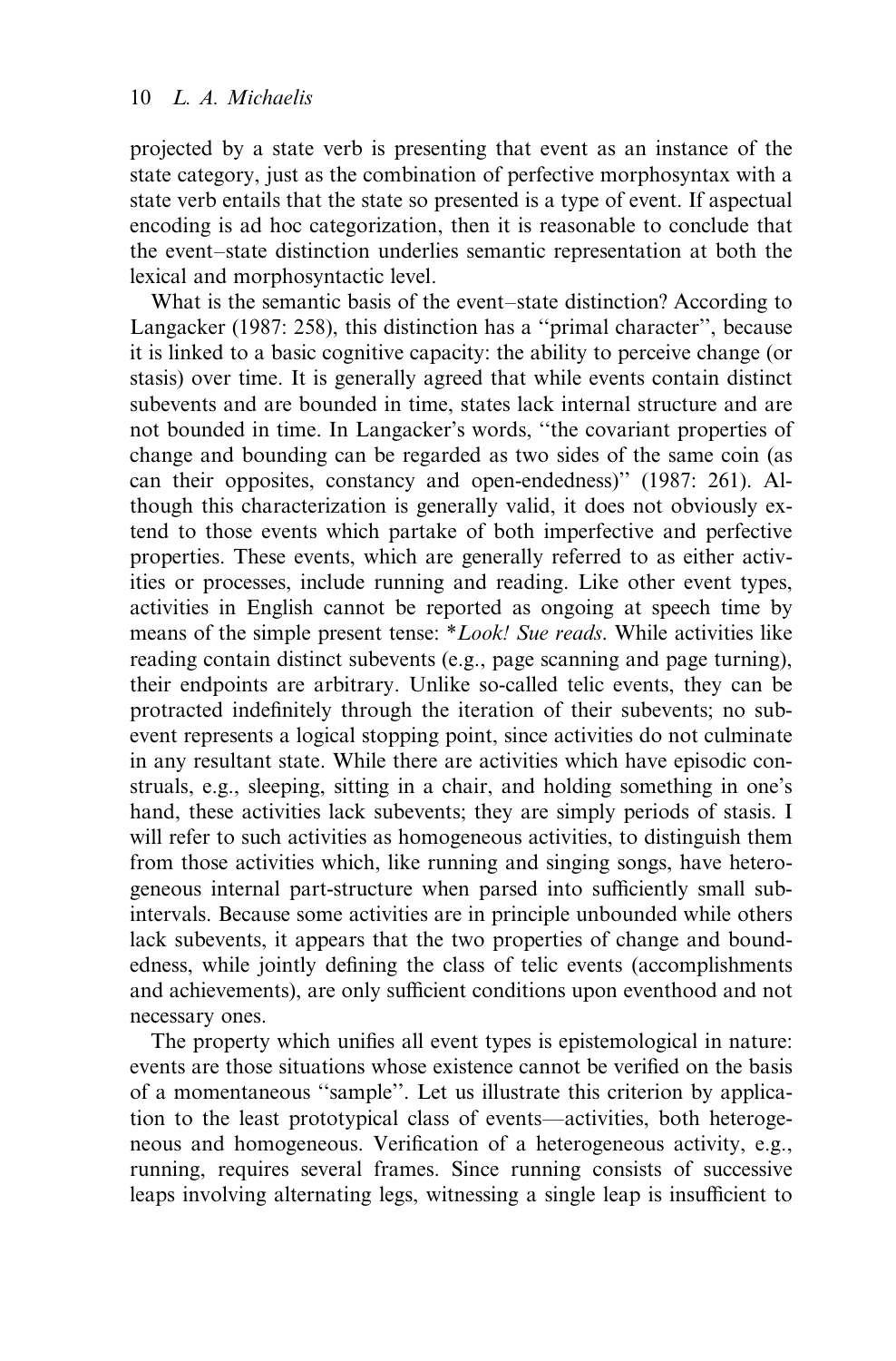verify an event of running. Verification of a homogeneous activity like holding a broom, standing in a corner, or sleeping, requires access to points of inception and termination, as well as several contiguous frames between those endpoints. Sleeping is distinct both from being comatose and from nodding off for a second, and staying at one's sister's house is distinct both from popping in on one's sister and living with her. While states like being tall endure in the same way that the events of sleeping and standing in a corner do, states do not take time: any subinterval of a state counts as an instance of that same state. The existence of a state can thus be confirmed on the basis of an atemporal sample. The same cannot be said of a state phase, e.g., She was sick for three days or She was short as a child: once the duration of a state is fixed, it is "tracked" in the same manner that an activity would be. Unlike activities, however, state phases do not entail energy input. For example, one can try to sleep or lie on the floor, but one cannot try to be sick for three days or to be short as a child.

The epistemic criterion described here is highly compatible with the picture of the event–state distinction which emerges in the viewpointbased models of grammatical aspect discussed above: perfective aspect involves ''endpoint focus'' because the assertion that an event exists entails confirmation that this event has begun or ceased, or both. Under the assumption that grammatical aspect and Aktionsart have uniform semantic representations, we expect that categories at the two levels will have such isomorphic characterizations. Figure 1 gives a hierarchical classification of the Aktionsart classes.

In Figure 1, situations are divided into those which take place over time (events) and those which hold at a given point in time, states (STA). Within the class of events, a division is made between those events which culminate in a specific resultant state (directed events) and those which do not (episodic events). The class of directed events is divided into accomplishments (ACC), effected changes of state, which involve a preparatory process, and achievements (ACH). Achievements are state changes which come about rather than being brought about (Croft 1998; Van Valin and LaPolla 1997). Within the class of episodic events, we distinguish between activities and phases. The label *activity* is used to refer to the class of actions which occur over a period of time but do not culminate (Binnick 1991: 142–143). This category includes both internally homogeneous activities (hom-act) and activities which comprise iterated subevents (HET-ACT). The category of phase includes nondynamic situations which nonetheless have duration. This category has a single member, that of state phases (sta-pha). State phases are states which begin and end within the reference interval and can be assigned an explicit duration, e.g., I was depressed when I lived there (Herweg 1991). In contrast to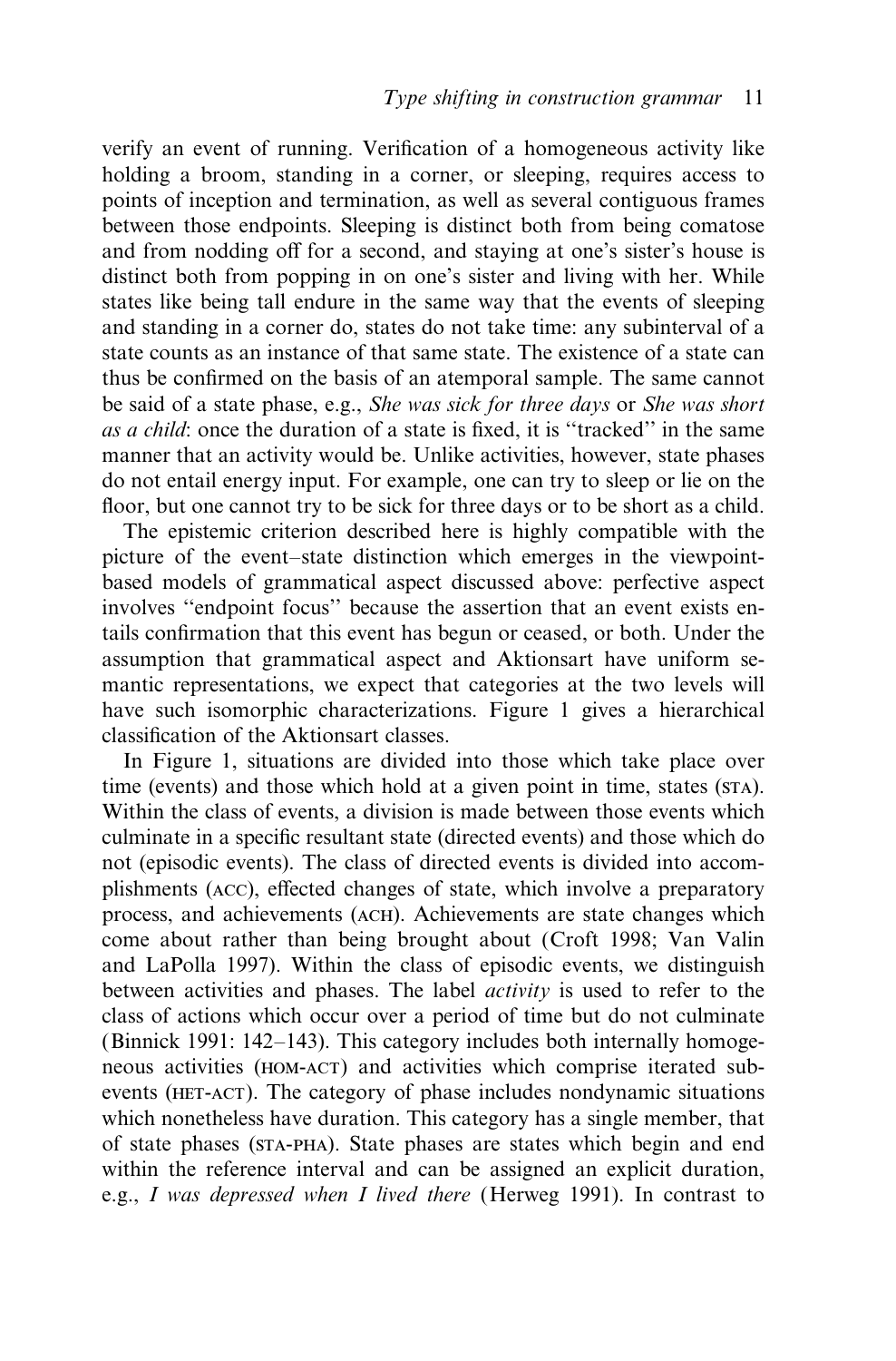

Figure 1. Hierarchical structure for the Aktionsart classes

states, state phases have perfective behavioral properties. For example, they can be enumerated (Anna was ill for two weeks twice) and they cannot be reported by means of the simple present tense (\*Anna is ill for two hours). Like states, however, state phases require no energy expenditure for their maintenance.

#### 2.2. A two-tier model of Aktionsart representation

Situation types are both frames and topological structures. They are frames because they jointly index an idealized causative event (Lakoff and Johnson 1980: 69–71; Croft 1998; Smith 1997: 21–22). This event involves direct manipulation of an entity by an agent, who brings about a perceptible change of state in that entity. The situation types are characterized with regard to the ''span'' of the causal chain which they denote. For example, activities prototypically represent motor programs executed by agents while states prototypically represent effects. Situation types are topological structures because they occupy intervals in characteristic ways, irrespective of the size of the interval. Aspectual topology underlies space-time analogies that are widely used in aspectual theory, in which states count as masses and events as individuals based on criteria like enumerability and internal composition. Because situation types have both frame-semantic and dimensional properties, it makes sense that both causal representations and temporal representations should figure in the description of aspectual type shifts. In the following two subsections, I will describe these two representational systems.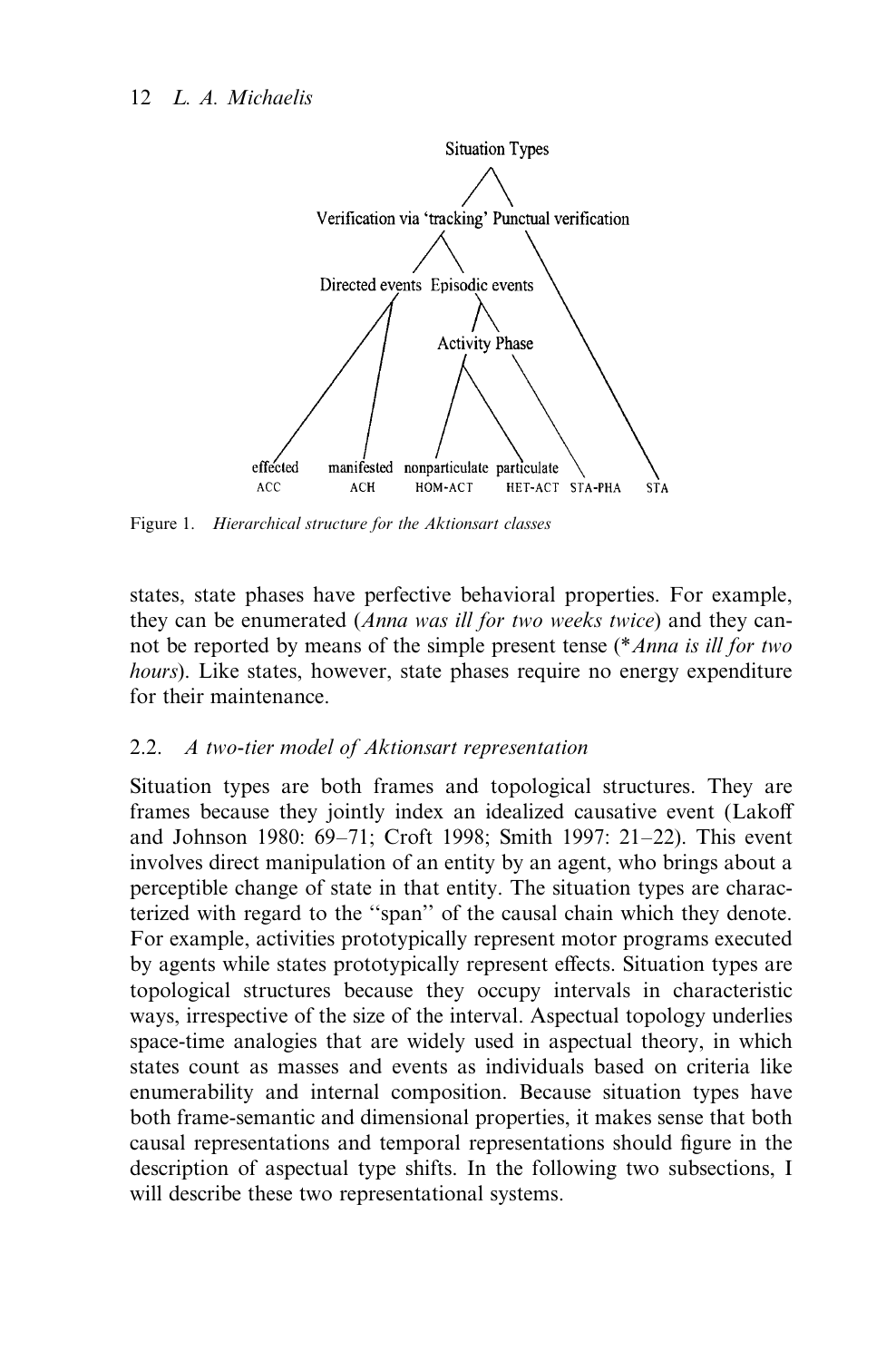| Aktionsart class       | Causal representation                                                                                                         |
|------------------------|-------------------------------------------------------------------------------------------------------------------------------|
| <b>State</b>           | $[x \langle STATE \rangle]$ e.g., seem                                                                                        |
| State phase            | [HOLD [X $\langle$ STATE $\rangle$ ]] e.g., be sick for two days                                                              |
| Homogeneous activity   | [X HOLD [X $\langle$ STATE $\rangle$ ]] e.g., <i>sleep</i>                                                                    |
| Heterogeneous activity | [X REPEAT [X $\langle$ EVENT $\rangle$ ]] e.g., <i>skip</i>                                                                   |
| Achievement            | [BECOME $[x \langle STATE \rangle]$ ] e.g., sink                                                                              |
| Accomplishment         | $[[[x \text{ Repeat } [x \langle \text{EVENT} \rangle]]]$ cause [become [y $\langle \text{STATE} \rangle]]]$ ]<br>e.g., build |

Table 1. Causal representation (based on Rappaport Hovav and Levin 1998)

2.2.1. Causal representation. Rappaport Hovav and Levin (1998) capture the distinction between aspectual and frame-specific features of verb meaning by proposing a set of fixed event-structure templates with which verbs can combine. Verbs ''fill in'' information represented by constants; the type of the constant determines the information that the verb will be required to provide. Table 1 presents an adaptation of Rappaport Hovav and Levin's inventory of event-structure templates. In these templates, operators (shown in small caps) represent subevent connectives in the Jackendoff-Dowty-Vendler tradition, while variables represent participant roles. Constants are represented by the italicized material in angled brackets. I have augmented the Rappaport Hovav and Levin inventory of event templates in order to represent Aktionsart classes and event properties which, while having no direct relevance to verbal argument structure, figure prominently in aspectual type-shifts. The class of state phases has been added and the class of processes split into two classes: homogeneous and heterogeneous activities. The state-phase template, as shown, contains the operator HOLD. This operator combines with a stative situation type to yield a state which begins and ends within the reference interval. The homogeneous-activity template, as shown, also contains the operator HOLD. In this template, however, HOLD takes two arguments: a state radical and an effector. The effector argument is also an argument of the state radical; this notation reflects the fact that the subject denotatum, although nonagentive, is responsible for the maintenance of the denoted state. The template for heterogeneous activities contains the operator repeat. This operator has the same valence and ''control'' properties as hold in the homogeneous-activity template. The use of the repeat operator captures the observation that heterogeneous activities, e.g., skip, consist of iterated type-identical events. Since a heterogeneous activity is itself an event, a heterogeneous activity may replace the event variable in the heterogeneous-activity template. The resulting event is an event chain, or, equivalently, a heterogeneous activity. As in Rappaport Hovav and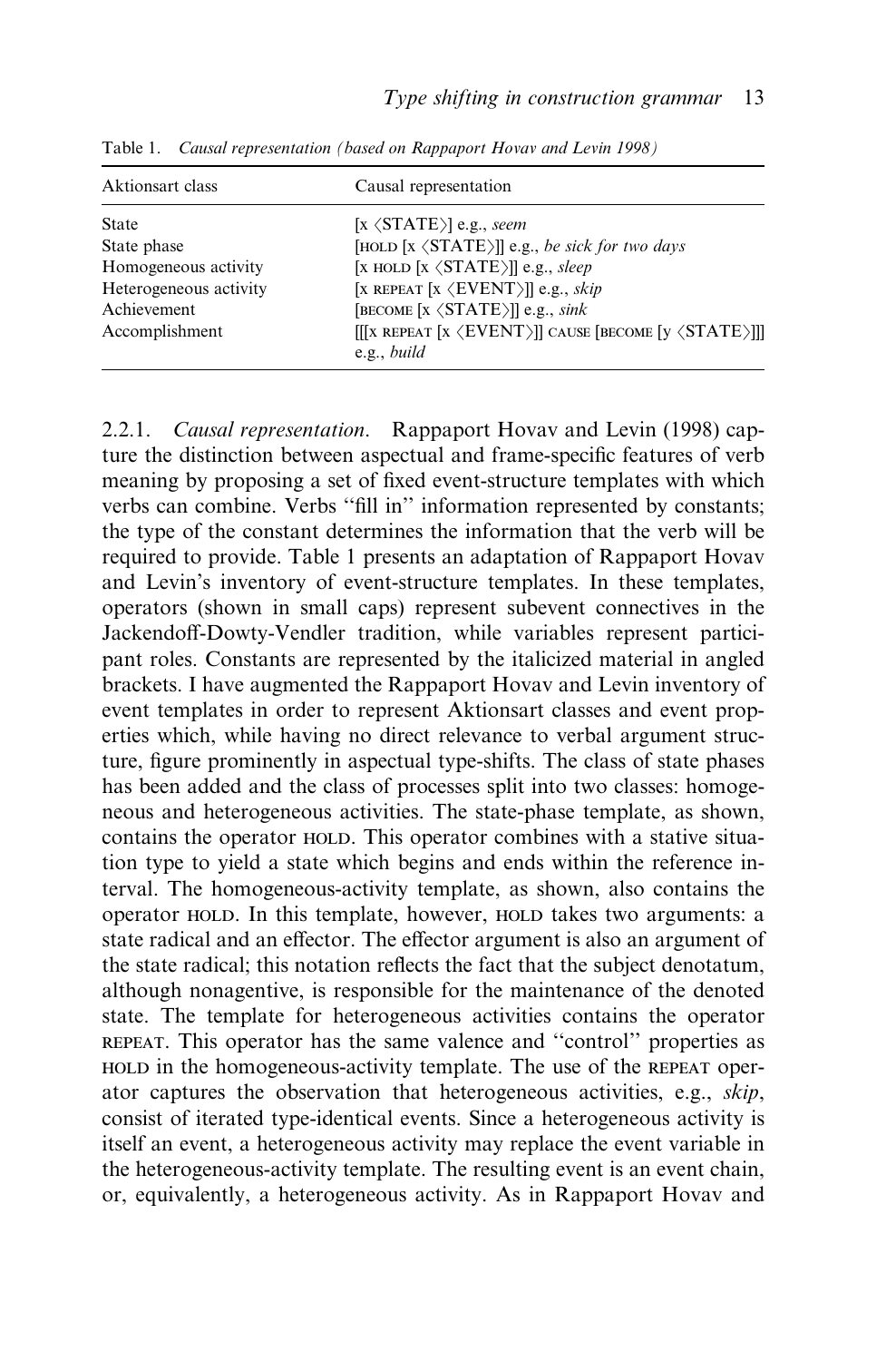Levin's original model, the achievement template properly includes the state template, while the accomplishment template contains the templates for activities, achievements and states, respectively.

Rappaport Hovav and Levin propose a single mechanism of semantic derivation, template augmentation: ''Event structure templates may be freely augmented up to other possible templates in the basic inventory of event structure templates'' (1998: 111). The added structures are the subevents represented by operators, e.g., become. Template augmentation involves the unification of Aktionsart representations. Through template augmentation, an event-structure template, e.g., the heterogeneousactivity template, projects that event–structure representation by which it is entailed—the accomplishment template. Template augmentation thereby drives verbal valence augmentation at the syntactic level. For example, the verb sweep has both a monovalent activity pattern (She swept for hours) and a trivalent accomplishment pattern, in which it denotes causation of motion (She swept the dust off the steps); the accomplishment template licenses both the direct object and locative oblique.

Template augmentation is a more constrained operation than unification, in two respects. First, augmentation allows only pairwise unifications. Second, augmentation is limited to the addition of a single subevent, as expressed by an operator and the arguments it projects. For example, although accomplishment and state templates overlap, creating an accomplishment template from a state template would entail the addition of two subevents: that headed by become and that headed by cause. One can, however, build an accomplishment representation from an activity representation: this entails the addition of a single subevent, represented by the operator cause and its two situation-type arguments, an activity radical and an achievement radical. The first argument unifies with the representation of the input type. In the very same way, one can build an accomplishment representation from an achievement representation: cause and its activity-radical argument count as a single subevent, or component, of causal representation. In this case, it is the second argument of cause which unifies with the representation of the input type. We will assume that the two foregoing constraints are operative in aspectual mapping as well.

2.2.2. Temporal representation. Temporal representation captures the patterns of stasis and change which characterize each situation type. Temporal representations do not, for example, represent causal links between contiguous situations or agentive implications attaching to certain participants. Table 2 gives temporal representations for each of the six Aktionsart classes discussed above. These representations utilize three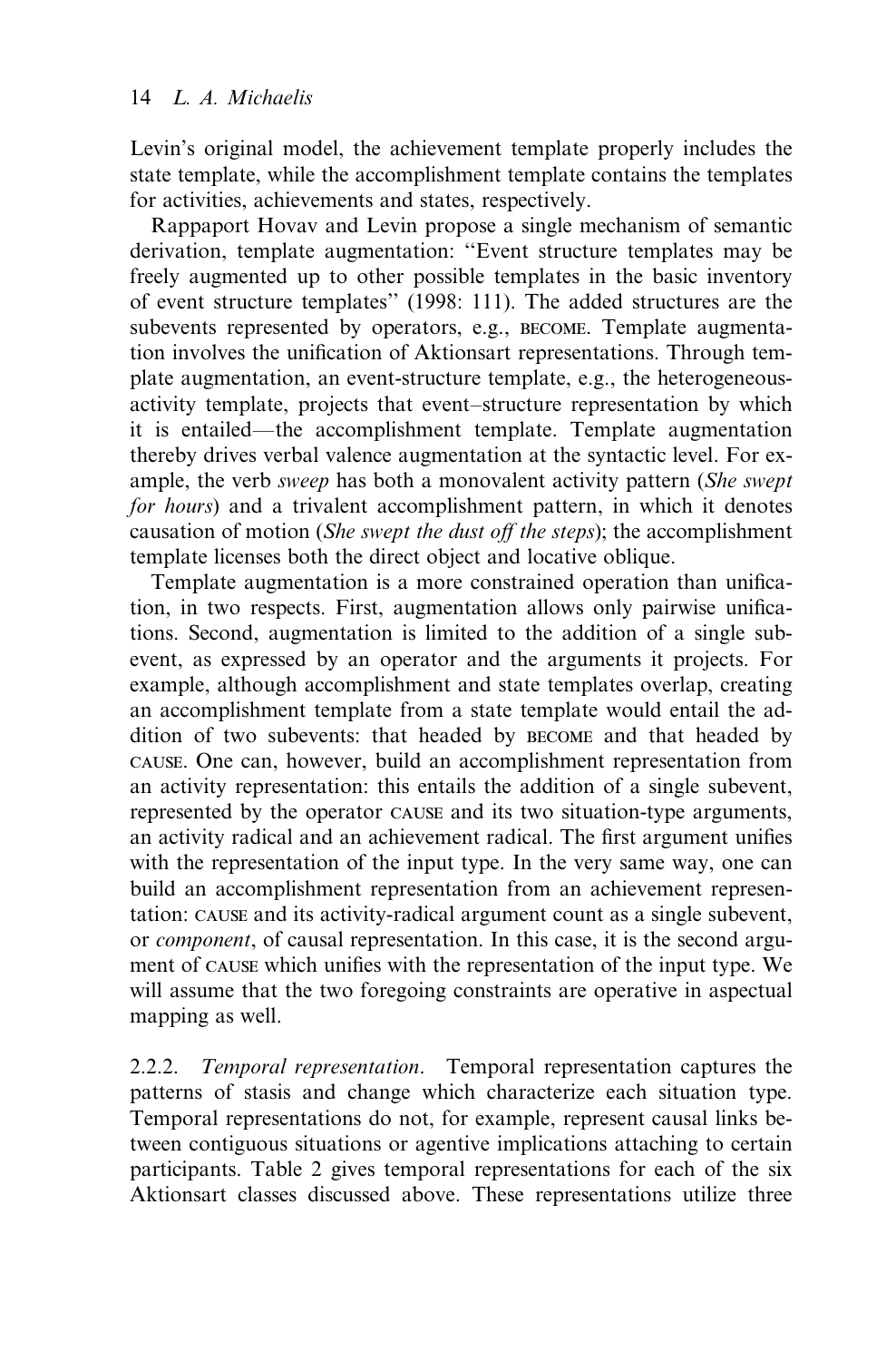| Aktionsart class       | Temporal representation            |  |
|------------------------|------------------------------------|--|
| <b>State</b>           | Φ                                  |  |
| State phase            | τφτ                                |  |
| Homogeneous activity   | τφτ                                |  |
| Heterogeneous activity | $\tau \phi$ $[\tau \phi]^{+} \tau$ |  |
| Achievement            | τφ                                 |  |
| Accomplishment         | κτφ                                |  |

Table 2. Temporal representation (based on Bickel 1997)

situation-type components: states  $(\phi)$ , transitions  $(\tau)$ , and event chains  $(\kappa)$ . States are internally homogeneous situations which include no transitions (i.e., temporal boundaries). For this reason, we say that states include the intervals at which they hold (Partee 1984; Herweg 1991). Transitions are state-change events, and as such are isomorphic to achievements. However, the category of transitions is not limited to those inchoative events which are lexicalized as achievement verbs, since it also includes the events of *inception* and *cessation*, which jointly define the endpoints of a situation. For example, the endpoints of sleeping, a homogeneous activity, are, respectively, the events of falling asleep and waking up. Unlike states, transitions cannot stand alone, nor can they be iterated without the mediation of a state. Accordingly, the representations  $\hat{\tau}$ [ $\tau$ ] and  $\hat{\tau}$ [ $\tau$ ] are ill formed (Bickel 1997: 126). By contrast, the representation  $[\tau \phi \tau]$  is well formed; it corresponds to both a state phase and a homogeneous activity (recall that agentive properties are invisible to temporal representation). When the representation  $[\tau \phi \tau]$  is iterated it corresponds to an event chain or heterogeneous activity  $(\kappa)$ . The representation corresponding to heterogeneous activities contains the notation  $[\tau \phi]^{+}$ , denoting one or more instances of particular state change, e.g., that of crossing from one side of the room to another in an event of pacing. While both heterogeneous activities and homogeneous activities can be protracted indefinitely, the mechanisms are different in each case. In the former case, expansion entails iteration, while in the latter expansion simply entails lack of change. Notice, however, that in neither case does expansion have any effect upon bounding: the initial and final transitions are present whatever intervenes between them. When a heterogeneous activity is embedded in an accomplishment representation, shown in Table 2 as [ $\kappa \tau \phi$ ], its offset transition is superimposed upon the initial transition of the embedded achievement,  $[\tau, \phi]$ . This reflects the observation that, for example, in an event of walking home, the threshold-crossing transition is also the final step of the walk.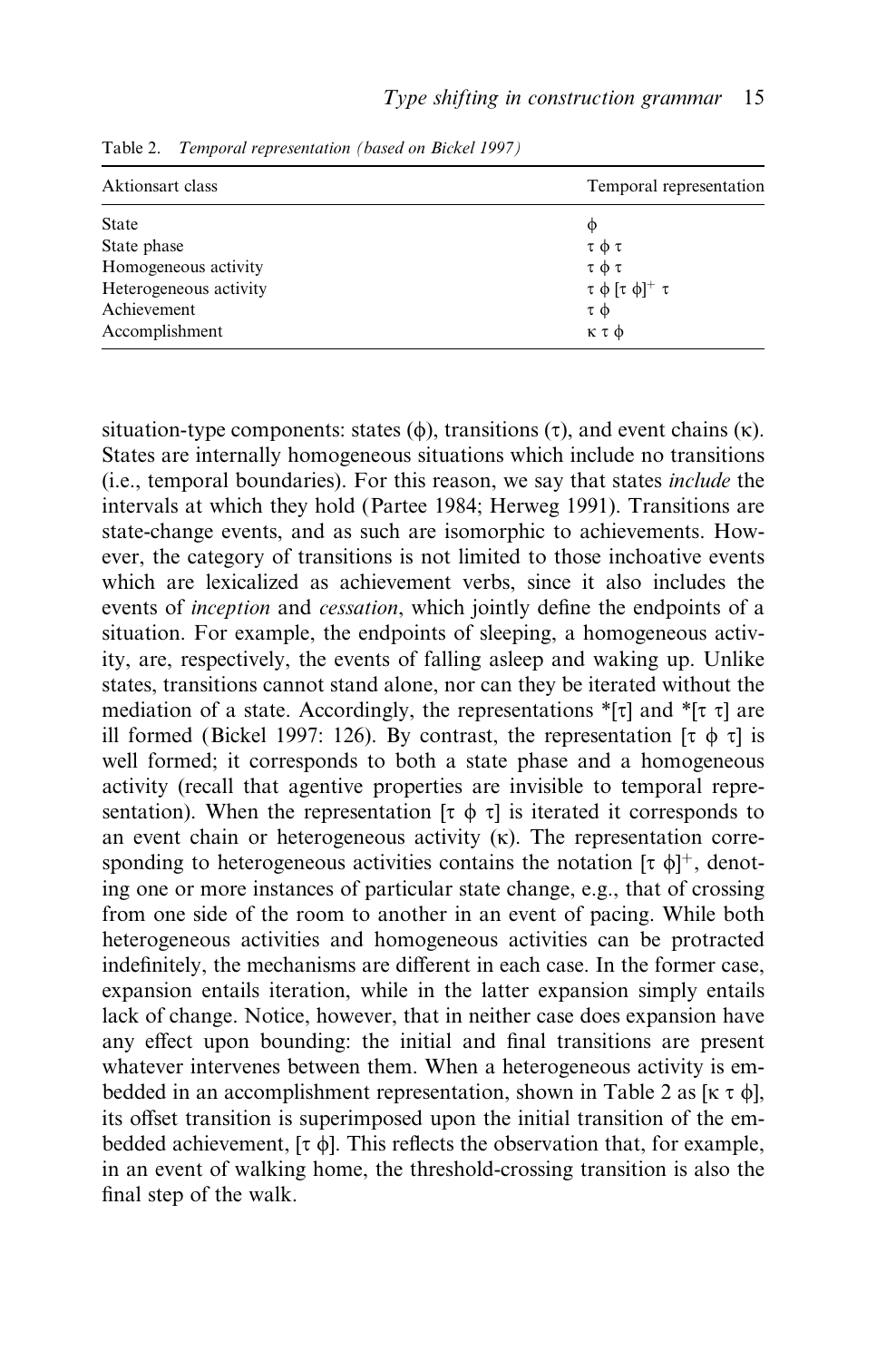The constraint which rules out sequences of the form  $\mathscr{F}[\tau]$  and  $\mathscr{F}[\tau]$ need not be stipulated, since one cannot logically conceive of an inchoative event which is unaccompanied by a resultant state. Notice, however, that in the temporal representations given in Table 2 resultant states are not consistently indicated. In particular, states which follow events of termination are missing from the representations. These states are not indicated because they can be ''read in'' on the assumption that transitions are isomorphic to achievements. Notice, however, that antecedent states are equally crucial to the definition of transition, and our temporal representations lack these as well. Let us assume, therefore, that antecedent states and consequent states—as well as periods of stasis which lie between chained events—can be subsumed under the rubric of rests. The term rest is meant to be construed as it is in rhythmic representation: a pause between ''beats'', or transitions. While in the foregoing remarks I have distinguished intermediate states from antecedent and consequent states, this distinction is not particularly meaningful: because events are located with respect to one another on a time line, all events potentially qualify as chained events and all states can be construed as intermediate states. This point will become particularly relevant when we consider chained events which represent habitual and generic situations.

# 2.3. Aspectual type shifts as operations on Aktionsart structure

In the coercion literature, semantic type-shifts are typically conceived as substitution operations. By contrast, current models of derivational relations are based upon shared word-internal structure (Bybee 1995). It seems desirable to narrow this gap. We would not, for example, generally embrace a model of irregular past-tense formation in English which was based entirely upon suppletive relations. Such a model would capture associations but not generalizations. Therefore, I propose an alternative framework for aspectual mapping based upon structure sharing. In this framework, all aspectual mappings are subject to a principle which I will refer to as Aktionsart preservation. This principle is described in (14):

(14) Aktionsart preservation. In an aspectual mapping, whether implicit or explicit, input and output types must share some portion of their respective causal and/or temporal representations.

This requirement governs two kinds of operations upon Aktionsart structure: permutation (to be described in 2.3.1) and concatenation (to be described in 2.3.2).

2.3.1. Permutation. Permutation operations add or select a single component of the input Aktionsart representation. The definition of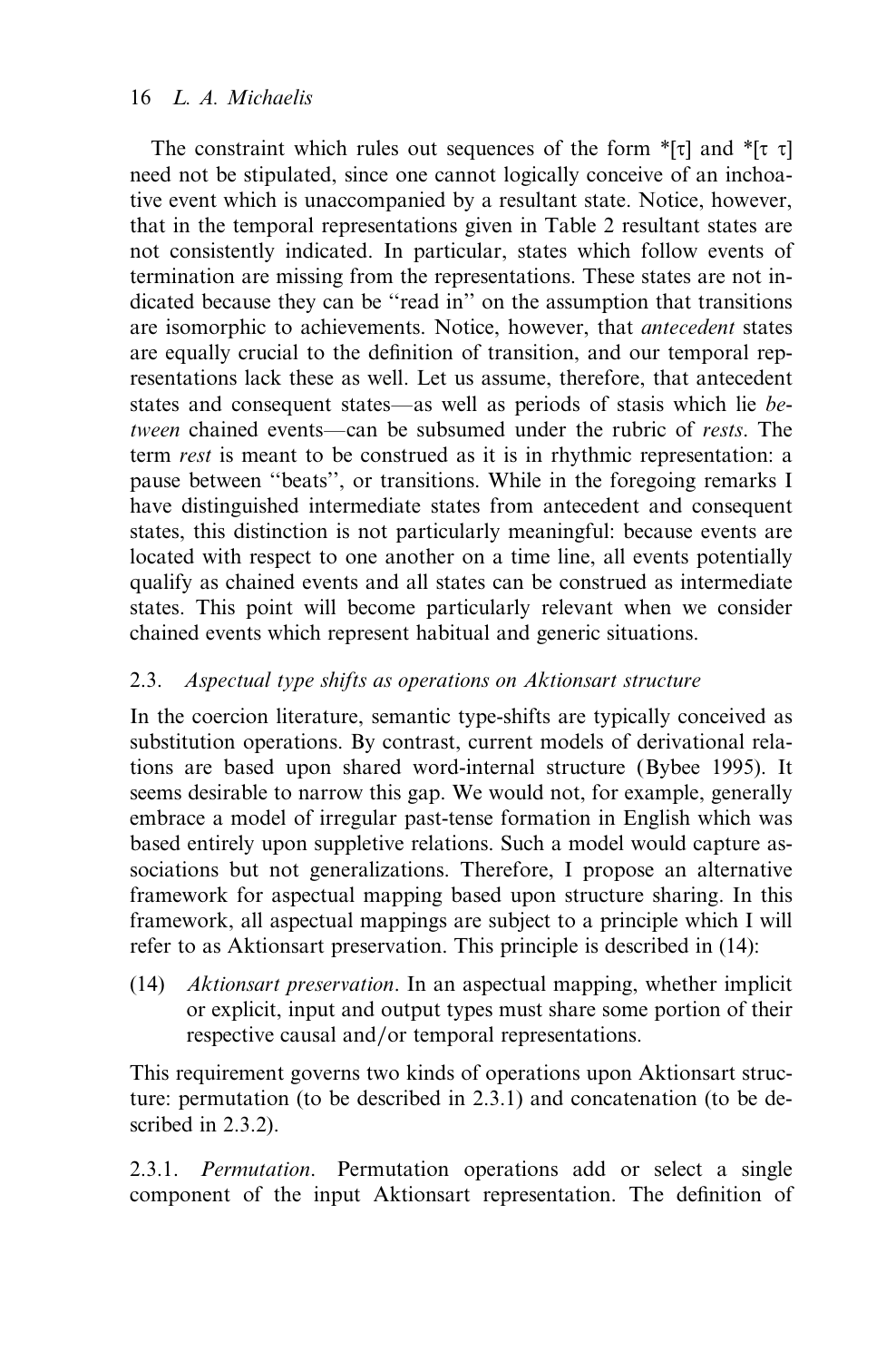component differs according to whether we are using causal or temporal representation. In causal representation, a component corresponds to an operator, e.g., HOLD, and the arguments it projects. In temporal representation, a component corresponds to a state, transition, or event chain. As an example of addition, consider the transition from state to achievement. This type shift occurs implicitly when, for example, a frame adverbial is combined with a state radical, as in (2), repeated here as (15):

(15) They were bored in a few seconds.

This type shift involves the addition of the operator BECOME, or, equivalently, a transition, to the causal or temporal representation of the state.<sup>2</sup> As an example of selection consider the explicit type shift performed by the copular resultative construction in English:

- (16) a. The truck is loaded.
	- b. The soup is cooled.

The resultant-state predications in (16a–b) denote states, or more specifically those states which are embedded in the Aktionsart representations of their participial complements. These states are, respectively, that of the truck being full and that of the soup being cool. The stative type shift performed by the resultative construction involves selection of the state component in the causal or temporal representation of the lexical verb. Since both the accomplishment verb *load* and the achievement verb *cool* entail a resultant state, the application of selection conforms to Aktionsart preservation. Notice, however, that the type shift exemplified in (16a) is not incremental: states and accomplishments differ by more than a single component of Aktionsart representation, since the accomplishment entails two subevents which the state does not.

Certain permutation operations appear to violate Aktionsart preservation. These violations are in fact only apparent, since the relevant mappings are actually mapping chains—ordered pairs of mappings, the first of which feeds the second. I will refer to these chained mappings as indirect type shifts since they involve the mediation of a third aspectual category. Indirect type shifts exist because semantic transitions, as equivalence relations, are transitive; that is, if  $A=B$  and  $B=C$  then it follows that  $A=C$ . Indirect type shifting will be invoked below in the analysis of the progressive. The progressive, as I will argue, maps activity radicals onto state radicals. A consequence of this analysis is that coercion is involved in the interpretation of (17):

(17) She was winning the race when she got tripped.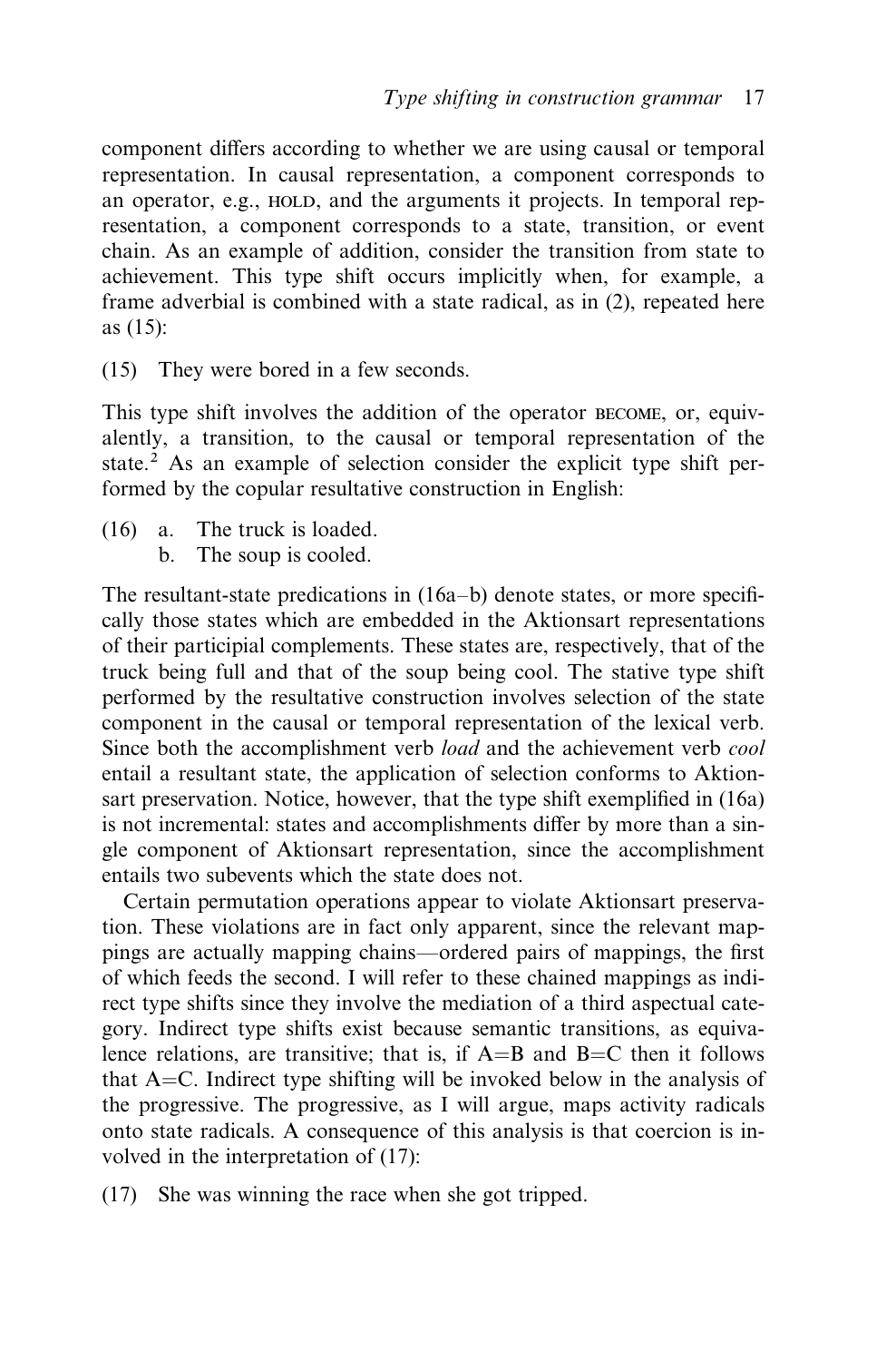For Dowty (1986: 42) sentences like (17) suggest that achievements are not intrinsically punctual. I will suggest instead that the source of the durative implication in (17) is not the denoted achievement radical but an implicit type shift whose output type is an activity. This mapping, whether it is accomplished by addition or selection, appears to violate Aktionsart preservation at the level of causal structure, since heterogeneous-activity and achievement representations have no shared subevents. As we will see in section 5.2.1, however, the interpretation of progressive-form achievement predications involves a chained mapping. The relevant mapping is mediated by a third Aktionsart category—that of accomplishments. The accomplishment representation is derived from the input achievement radical via augmentation; application of selection to the intermediate output type yields the activity representation required by the progressive construction. This analysis accounts for our intuition that progressive-form achievement predications are construed as denoting effected rather than manifested results.

2.3.2. *Concatenation*. The concatenation operation is roughly similar to the repetition operations assumed by a number of aspectual theorists (Jackendo¤ 1997: 51–52; Bickel 1997: 117–119; De Swart 1998: 361– 362), but there are crucial differences between concatenation, as envisaged here, and these antecedent notions. Like other mappings in the general class of repetition operations, concatenation applies to an event type (i.e., dynamic situation radicals), and outputs a series of events which are identical in type both to one another and to the input event. In addition, like other iteration operations, concatenation is used to represent both implicit and explicit type shifting, e.g., coerced readings triggered by frequency adverbials. The difference between concatenation and its predecessor notions lies in the nature of the output type. While repetition operations are typically assumed to output state types, concatenation instead outputs an event chain, which, as discussed above, qualifies as a heterogeneous activity rather than a state. The identification of event chains with heterogeneous activities is an independently motivated one, since, as has been widely observed, telic verbs with multiplex complement denotata receive activity readings. Note, for example, the contrast between the sentence She ate mushrooms, which asserts an activity, and the sentence *She ate a mushroom*, which asserts an accomplishment. Further, as Smith observes (1997: 51), the syntactic properties of habitual predications suggest that they are event predications: they can appear in imperatives, with agent-oriented adverbials like deliberately, and in pseudo-cleft constructions. The syntactic constructions in question do not in general appear capable of coercing perfective readings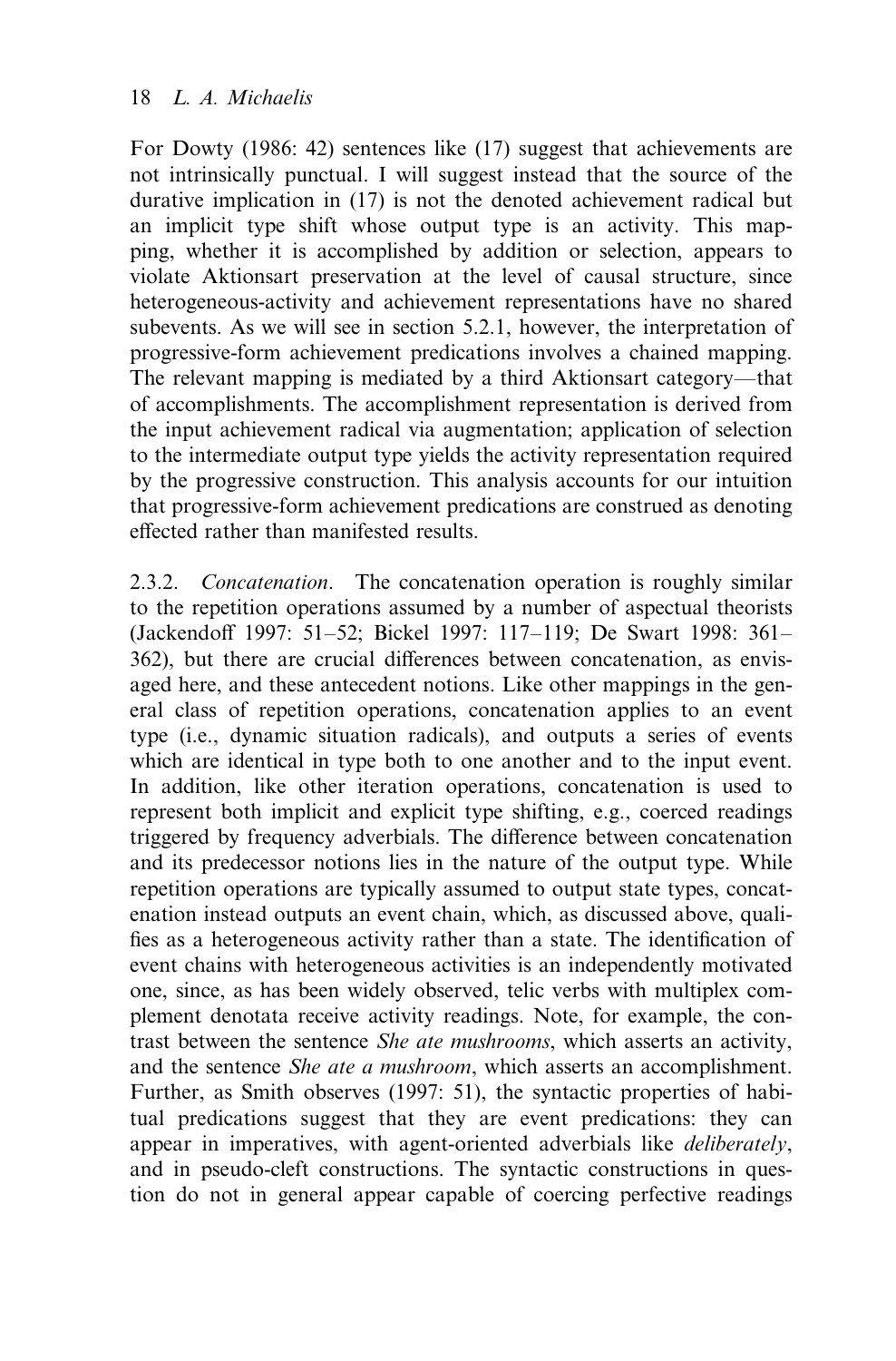of stative predications: sentences like (18a) and (18b) are awkward at best:

(18) a. ??What she did was prefer white wine b. ??Prefer white wine!

Finally, by rejecting the assumption that repeated events are ipso facto stative, we avoid the logical paradox alluded to in section 1: situations which consist of multiple type-identical subevents, e.g., pacing, qualify as dynamic situations rather than states; it is not obvious therefore why event radicals which otherwise qualify as unique events receive coerced repeated-event interpretations in morphosyntactic contexts which call for state radicals. Two such contexts are illustrated in (5), repeated here as (19):

- (19) a. She smokes.
	- b. She smoked when I met her.

A possible solution to the paradox is suggested by Langacker (1996): while iteration is sufficient for a stative construal, it does not *entail* a stative construal, since repeated events may be also be construed perfectively. But Langacker does not explain precisely why habitual predications invite stative construals. It cannot be, for example, that habitual predications, like states, necessarily denote unbounded situations, since, as Langacker observes (1996: 292; emphasis in original), habitual and generic predications can denote situations which hold ''for either a bounded or an unbounded span of time, i.e., their validity has a temporal scope". If habitual predications can be either perfective or imperfective, what then is the basis for distinguishing between iterated-event sentences and habitual-event sentences?

According to Langacker, iterated events and habitual events have distinct implications for our theories of the world. He describes these implications using Goldsmith and Woisetschlaeger's (1982) distinction between *structural* and *phenomenal* knowledge. Phenomenal knowledge is akin to awareness. Iterated-event predications, like other kinds of episodic predications, express *actual* events—those which impinge upon consciousness. Structural knowledge is akin to pattern recognition. Habitual sentences express structural events—those whose recurrence can be predicted on the basis of world knowledge. Structural events are also conveyed by gnomic sentences, e.g., Oil floats on water or A periodontist treats gum disease, and many aspectual theorists, including Krifka and coauthors (1995), conflate habitual and gnomic sentences under the general rubric of generic sentences. In accordance with Krifka et al (1995)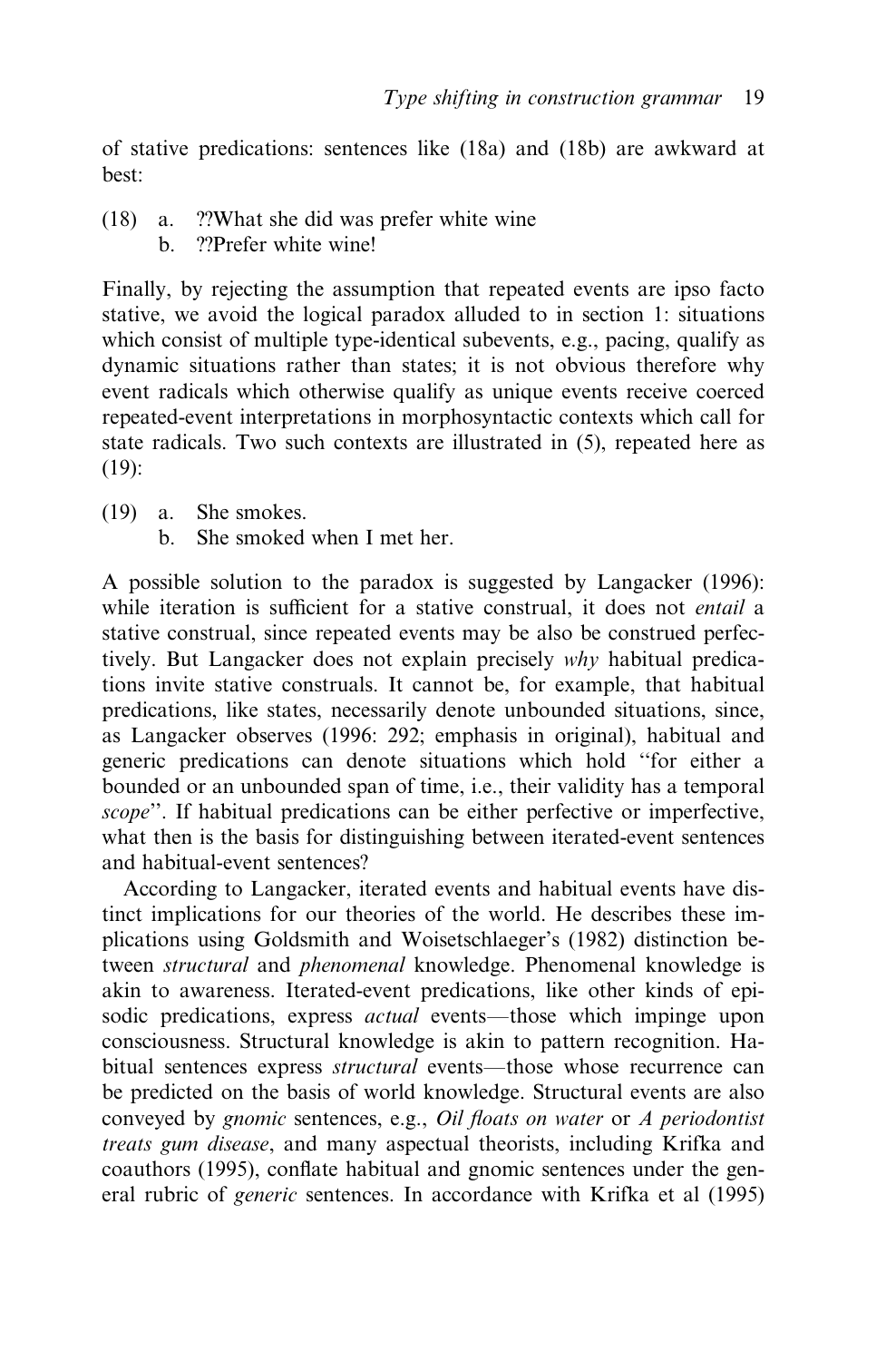and Bybee, Perkins, and Pagliuca (1994: 152), we will assume that the differences between habitual sentences (which Krifka and coauthors refer to as characterizing sentences) and gnomic sentences (which Krifka et al refer to as reference to types) can be traced to characteristic properties of nominal reference. Nominals in gnomic sentences have attributive reference, leading to contingency readings. For example, one can paraphrase the sentence *Oil floats on water* by means of a conditional sentence: if there is something that counts as oil, it will float on whatever substance qualifies as water. Habitual sentences do not have contingency readings, since such sentences attribute properties to specific entities. However, both gnomic and habitual sentences express nonincidental facts. The question before us is whether the structural–actual (or, equivalently, generic–episodic) distinction is relevant for aspectual coding. There is evidence to suggest that it is not. Generic sentences appear to be recognized as such only on the basis of a mismatch between perfective verbal Aktionsart and the morphosyntactic context in which that verb appears. For example, Bybee, Perkins, and Pagliuca (1994), in motivating a grammatical category of present habitual sentences, observe that

the difference between habitual and present stative resides entirely in the lexical meaning of the predicate: the present habitual reading of dynamic predicates covers many different instances of the same situation, while the present stative covers one continuous situation. (1994: 152)

It therefore appears appropriate to conclude that generic meaning is a specific type of coercion effect, achieved by combining an event-chain radical with a state-sensitive construction.

I propose to treat the connection between genericity and stativity as an inferential one: an iterated, temporally stable situation which is also construed as including reference time (whether past or present) will invariably be construed as gnomic/habitual. From this correlation, however, we cannot conclude that genericity entails stativity, since perfective sentences can also express structural events. Rather, this correlation suggests that genericity is a contextual inference, and one which is based upon a semantic prototype. The generic–episodic distinction is a contextual one, in part because it hinges on inferences about the size of the relevant time scales. If the intervals separating the events are judged to be small, as in the case of *The light flashed*, the predication will be judged as episodic; if the relevant events are judged to be widely dispersed through time, as in The Romans laid siege to Gallic cities, the predication will be judged generic. Since, as Talmy (1988) has established, grammatical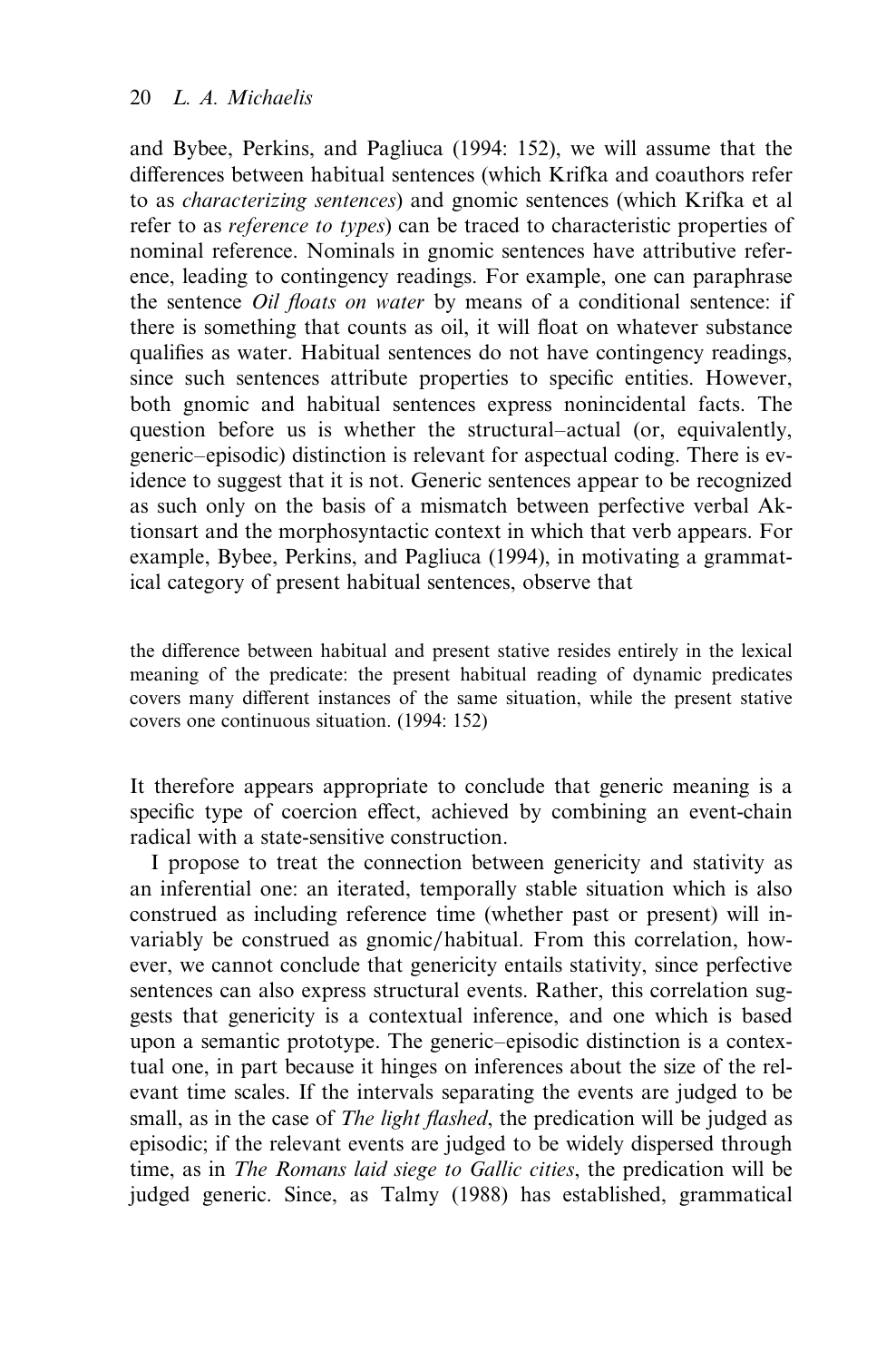meanings are magnitude neutral, magnitude-dependent semantic distinctions, like the generic–episodic distinction, look much more like pragmatic inferences than grammatical categories. The generic–episodic distinction is prototype-based because generic meaning is multidimensional: the ''best'' examples of generic sentences not only invoke large time scales but also qualify as states. Why should this be? When a situation is reported as including the reference time, as states are, nothing preempts the inference that this situation also holds at times prior to and subsequent to the reference time. An interpreter who is placed ''inside'' a situation in this way is therefore free to conclude that the situation is a fact about the world rather than merely incidental, but this inference is simply a property of state predications—the subinterval property.

It follows from the foregoing observations that habitual-event radicals and iterated-event radicals are indistinguishable at the level of Aktionsart structure: both qualify as heterogeneous activities. Accordingly, the concatenation operation takes us only part of the way toward a stative interpretation; it yields a heterogeneous activity. It is at this juncture that perfective and habitual meanings are compatible. The permutation operation of selection provides the ultimate bridge to stative meaning: since iterated events contain intermediate rests, and since such rests qualify as states, those type shifts which require stative input types (whether implicit or explicit) are free to select intermediate rests. An intermediate rest has no fixed size: the stative predications *Mothers' Day falls on Sunday* and My mother calls on Sunday denote event chains whose intermediate rests are, respectively, a year and a week. However, the same can be said of reference time, which is extensible in the manner of other deictic anchors, e.g., the adverbs *here* and *now*.

By equating intermediate rests with states we explain an otherwise puzzling property of present-tense habitual predications. While it is generally said that present sentences report situations ongoing at speech time, the event radical denoted by a habitual predication need not literally overlap speech time. For example, a speaker can truthfully utter the sentence She smokes whether or not the person described happens to be smoking at the moment of speech. Under the present analysis of present habitual sentences, this interpretive fact is explained: the situation which is treated as ongoing at speech time is not that denoted by the verb and its arguments; rather, it is a state which lies between any two occurrences of the type denoted by the event radical. That this currently ongoing state qualifies as an intermediate rest and not, for example, a *final* rest is not literally verifiable at speech time, but the speaker appears willing to treat it as such, just as one may report a state as ongoing at speech time without direct sensory evidence, e.g., My car is parked downstairs.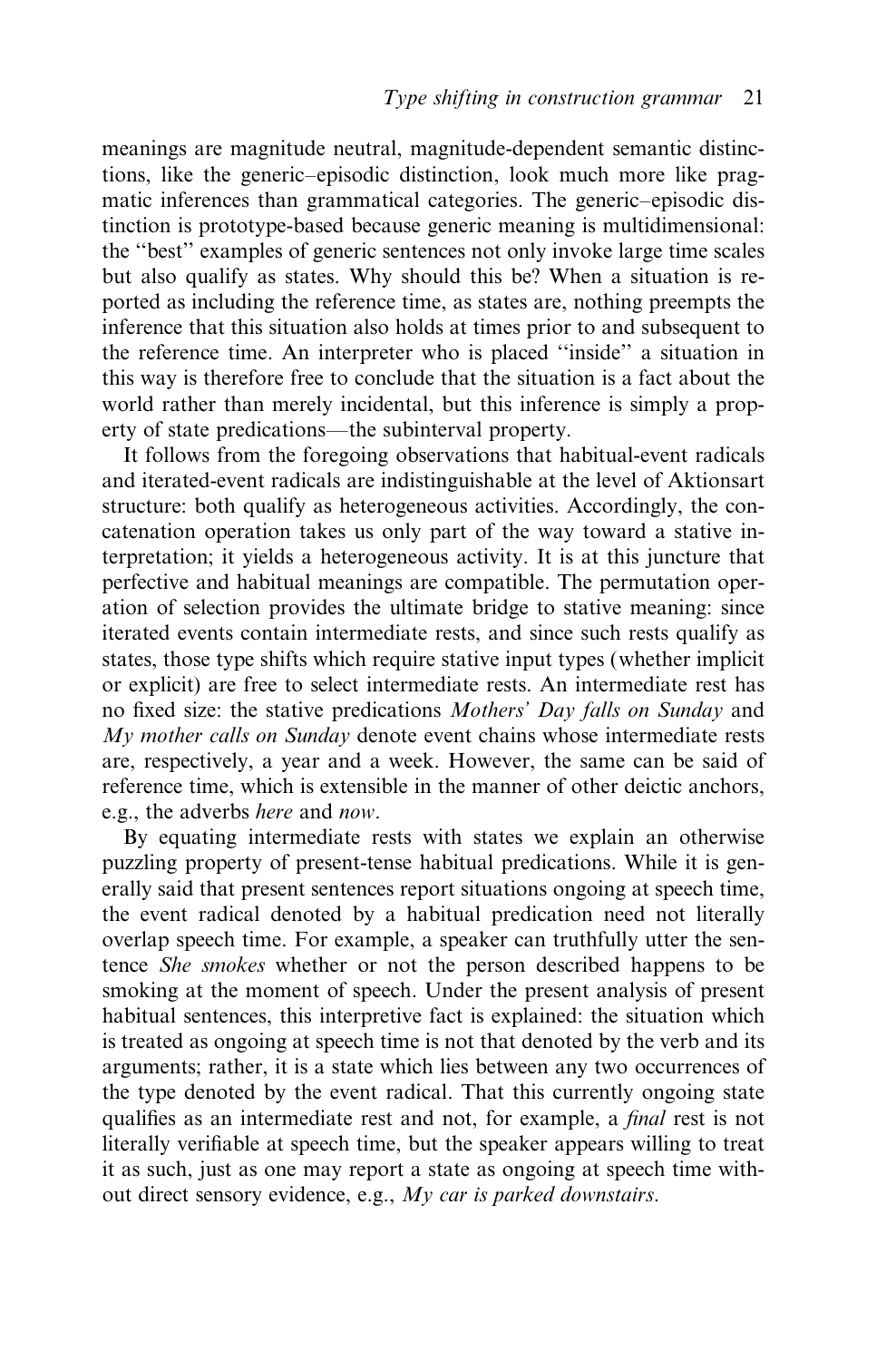# 3. Coercion as operator insertion

Jackendoff (1997) proposes that syntactically transparent composition, as represented by the lexical-licensing approach, is a default within a wider array of options, which he refers to as enriched composition. The aspect of enriched composition which pertains to the modeling of coercion effects is described as follows:

The conceptual structure of a sentence may contain, in addition to the conceptual content of its [lexical-conceptual structures], other material that is not expressed lexically, but that must be present in conceptual structure . . . in order to achieve well-formedness in the composition of the LCSs into conceptual structure. (1997: 49)

This model provides an elegant way of describing coercion effects like that involving the indefinite article, e.g., a beer. When an entity in conceptual structure is not a suitable argument for a functor, F,

The process of composition interpolates a ''coercing function'' G to create instead the structure  $F(G(X))$ , where X is a suitable argument for G, and  $G(X)$  is a suitable argument for F. (1997: 53)

In the case at hand, the coercing function would have the effect of deriving a count type from a mass type, making beer a suitable argument for the operator represented by the indefinite article. The interpolatedfunction model successfully extricates the two head properties mentioned above—that of being a syntactic head, i.e., determining the distributional properties of the phrasal projection, and that of being a semantic head, i.e., calling for an argument of a particular type (Zwicky 1985; Croft 1996). In other words, the indefinite article, while it does not determine the syntactic distribution of its phrasal projection, can nevertheless be said to ''ask for'' a nominal sister denoting a bounded entity. The interpolated function would have the effect of providing the required type of argument for the indefinite article. Thus, for example, the determiner some, which requires an unbounded entity as its argument, can trigger the interpolation of an operator whose effect is to derive an unbounded type from a bounded one, as in some fish. (De Swart's 1998 model of coercion effects is relevantly similar.)

In representing the semantic constraints imposed by nonheads, enriched composition makes it possible to describe a wider array of interpretive phenomena than does strict composition alone. However, on Jackendoff's account, there is no obvious relationship between strict and enriched composition. The two models of interpretation are different in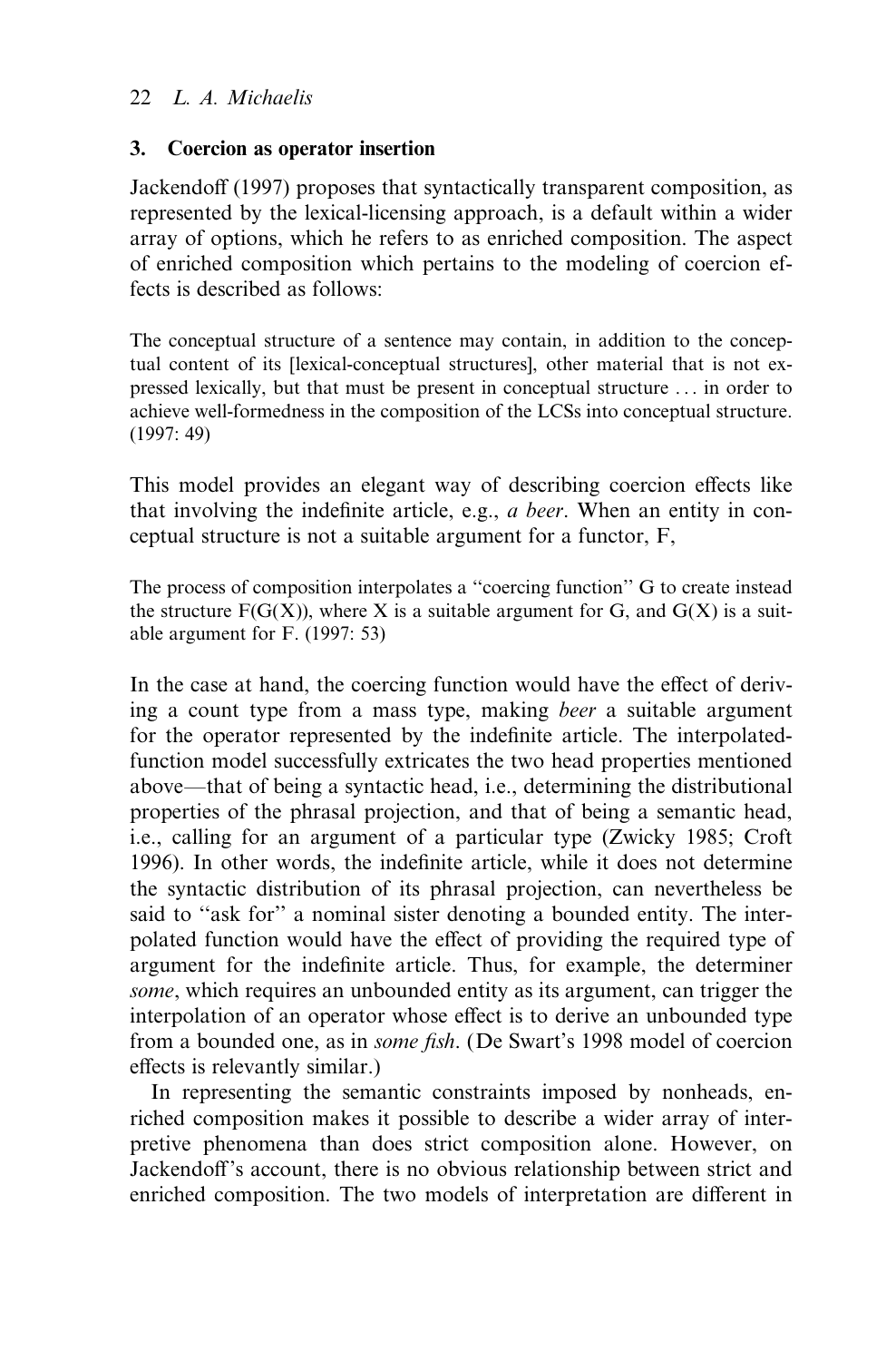kind, since enriched representations do not appear to owe anything to the syntactic configurations in which the particular functor appears. Jackendoff makes clear that enriched composition is an operation which occurs at the level of conceptual structure—one which he admits considerably complicates the interface between syntactic structure and conceptual structure (1997: 50). He also raises the possibility that rules of enriched composition might ''insert arbitrary material into arbitrary arrangements'' (1997: 50). De Swart (1998: 361) seeks to avoid such overgeneration by assuming that a coercion operator is introduced only when there is a trigger for it. This strategy leads one to question what the triggers are. De Swart does not identify them, but throughout her exposition the triggers are specific linguistic expressions, e.g., durational adverbials like for eight hours, which when combined with a perfective predication like *John play- the sonata* trigger the insertion of an imperfectivizing operator, whose natural interpretation in this context involves iteration. But by enabling a given (linguistically expressed) operator to invoke a given coercion operator on an ''as needed'' basis we do not thereby ensure that this coercion operator will appear *only* where needed. What, for example, is to prevent an imperfectivizing operator from applying to an event radical where it should not? What is to prevent us from proposing, for example, that it has applied in the interpretation of a sentence like *John* played the sonata last night, yielding a (highly implausible) iterative reading? Coercion effects may be morphosyntactically invisible, but if their representation owes nothing to morphosyntax it is not obvious how one can constrain the application of the operators used to model the effects.

An additional aspect of the indexing problem involves *gaps* in the system of coercion operators. The modular approach to coercion cannot obviously account for the failure of a given language to employ a given aspectual coercion operator. De Swart points out (1998: 363, fn. 12) that English lacks an "imperfectivizing" coercion operator  $C_{ds}$ , and attributes this gap to the fact that English lacks grammatically expressed aspectual operators that require nondynamic eventualities as input. If an approach is truly modular, however, the existence of an element of semantic representation should not depend upon facts about the grammatical inventory. Modularity further prevents us from using morphosyntactic facts as a basis for distinguishing among elements of semantic representation. While De Swart draws several principled distinctions between morphosyntactically expressed eventuality-type shifters (e.g., the progressive) and coercion operators (1998: 360), in semantic representation the two types of functors are per force identical, whatever ad hoc notational conventions one might use to distinguish them. In light of the foregoing considerations, it seems reasonable to abandon approaches in which coercion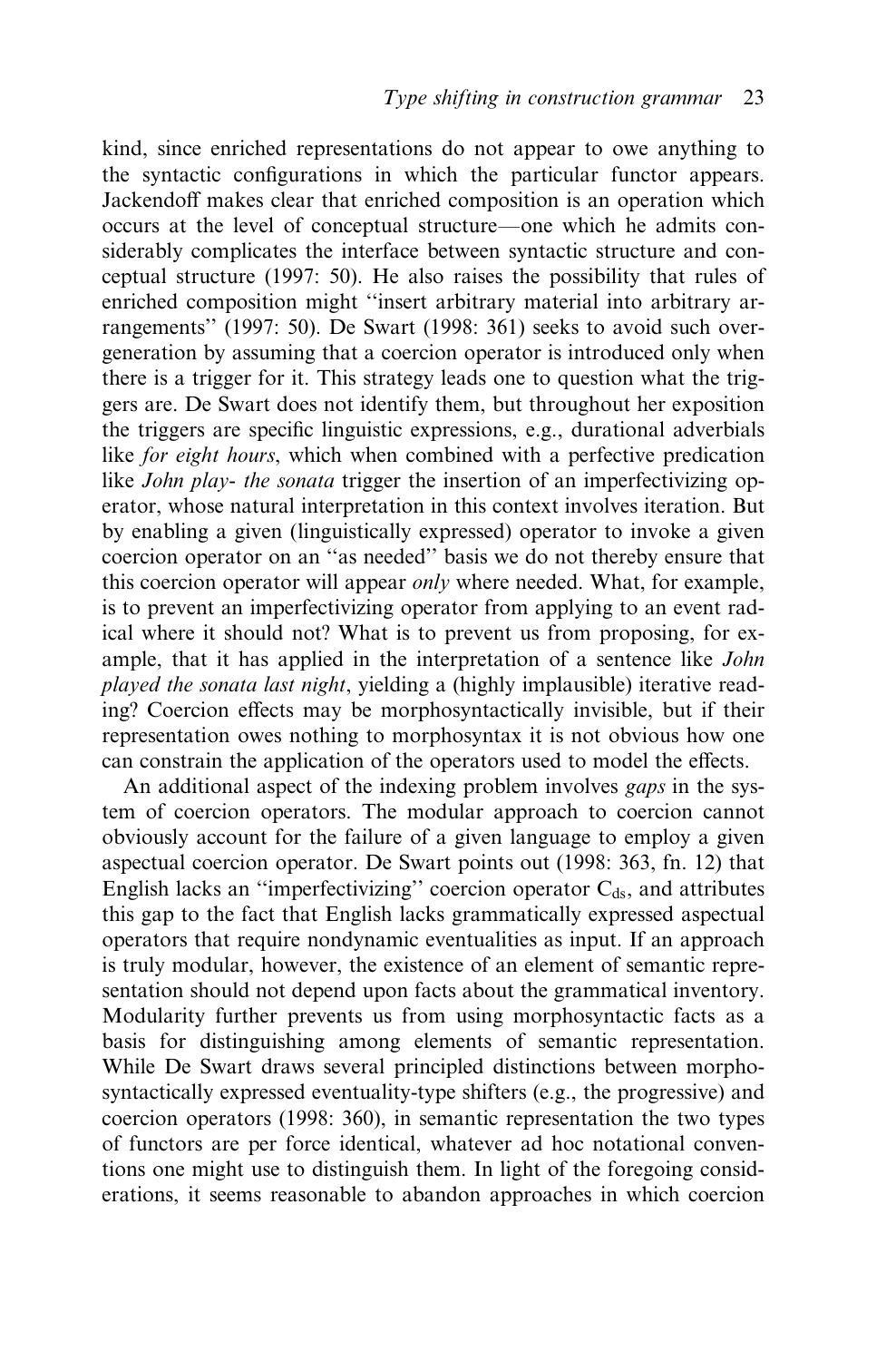takes place in a ''semantics module''. Since construction-based models of syntax have already been shown to provide concrete models of exocentric licensing phenomena, including those involving argument structure, it is a short intuitive leap to the conclusion that aspectual coercion effects arise from the interpretive instructions provided by symbolic syntactic patterns.

# 4. Coercion via construction

The means by which we model the combination of constructions with lexical items is unification, as described by Fillmore et al (to appear) and Kay and Fillmore (1999). Unification of constructions can grossly be described in terms of a metaphor involving the superimposition of slides. A lexical entry can be superimposed upon a construction (or vice versa) as long as the semantic and syntactic specifications on each slide ''show through''—that is, provided there is no conflict among the specifications on the slides in the stack. The specifications take the form of attributevalue matrices: a list of syntactic (syn) and semantic (sem) attributes (both relational and intrinsic) with exactly one value assigned to each (including the value  $\lceil \cdot \rceil$ , or unspecified).<sup>3</sup> Among the values of the *sem* attribute are the attributes index and frame. The value of the index attribute is the referential index of the expression. The value of the frame attribute is the set of relations and participant roles which jointly define the type of the expression. The constructions themselves are represented as box diagrams. Each box corresponds to a node in a tree-structure representation, and contains an attribute-value matrix. In a branching construction, a lexical entry unifies with a single daughter box within the construction. The topmost attribute-value matrix of the construction represents the external syntax and semantics of the construction—that is, what instances of this construction ''count as''. The traditional conception of a lexical head—as the determinant of the syntactic category and semantic type of its projection—plays a limited role in this model, as a default.<sup>4</sup>

Unification is used to represent a semantic dependency between two or more types which figure in the statement of a construction. When there is a concord requirement within a branching construction, the two daughter boxes will contain identical values for the relevant attributes. When a range of values is possible, a concord requirement will be indicated by a unification variable, a numbered pound sign # preceding the empty brackets, e.g., #1. For example, each of the two daughter constituents in the determination construction (the article and the nominal head) carries the attribute-value pair *plural*  $#$  [ ]. This concord requirement rules out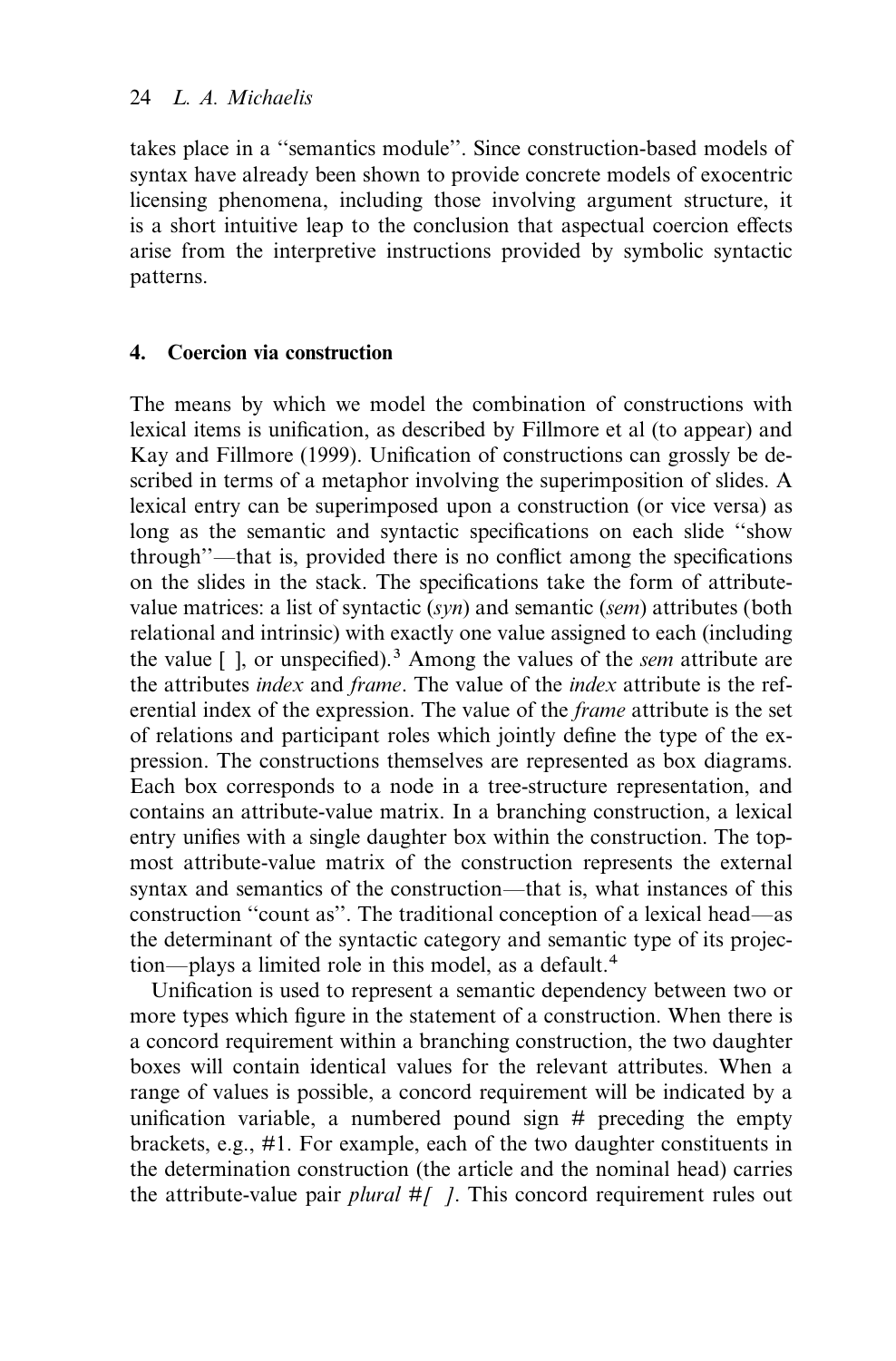such tokens as \**these person* and \**this persons*. Functor-argument relations are represented by the valence attribute. The value of the valence attribute is the set of arguments which a lexical daughter (or its projection) requires, with intrinsic and relational information given for each member of the valence set. An argument of a functor (e.g., a verb) is represented as the daughter which unifies semantically with a member of the valence set of its sister, the functor. While some implementations of unification-based construction grammar, e.g., Kay and Fillmore 1999 (as described in note 1), equate any failure of unification with ill formedness, I assume a coercion mechanism whereby constructional requirements (e.g., semantic constraints upon the head daughter) ''win out'' over lexical features when the lexical item and construction have different values for a given attribute. This accommodation mechanism, which I will refer to as the override principle, is described in (20):

(20) The override principle. If a lexical item is semantically incompatible with its morphosyntactic context, the meaning of the lexical item conforms to the meaning of the structure in which it is embedded.

Under  $(20)$ , coercion is a side effect of the ordinary semiotic function of grammatical markers rather than a special form of composition. Further, (20) targets a broader array of phenomena than do models based on the interpolation of coercion operators. Notice that the override principle refers to semantic incompatibility between a lexical item and its syntactic context, rather than merely to the lack of conformity between a particular lexical item and a given grammatical formative, e.g., the indefinite article. In construction-based syntax, meaning-bearing grammatical units like the indefinite article and plural suffix are seen as the semantic heads of partially lexically filled constructions. This means that grammatical formatives are also grammatical constructions, and the override principle subsumes the classic cases of coercion. In addition, however, the override principle also explains the source of coercion effects which cannot plausibly be represented in terms of functor-argument relations. These effects involve constructions which do not invoke specific lexical items. Salient among these constructions are argument-structure constructions, as described by Goldberg (1995) and Michaelis and Ruppenhofer (2001). Argument-structure constructions create mismatches between the event type denoted by the head verb and the event type denoted by the clause. Examples of such mismatches are given in (21) and (22):

(21) It worked, sir! We bored them right out of the game. (Marcie, Peanuts, October 1997)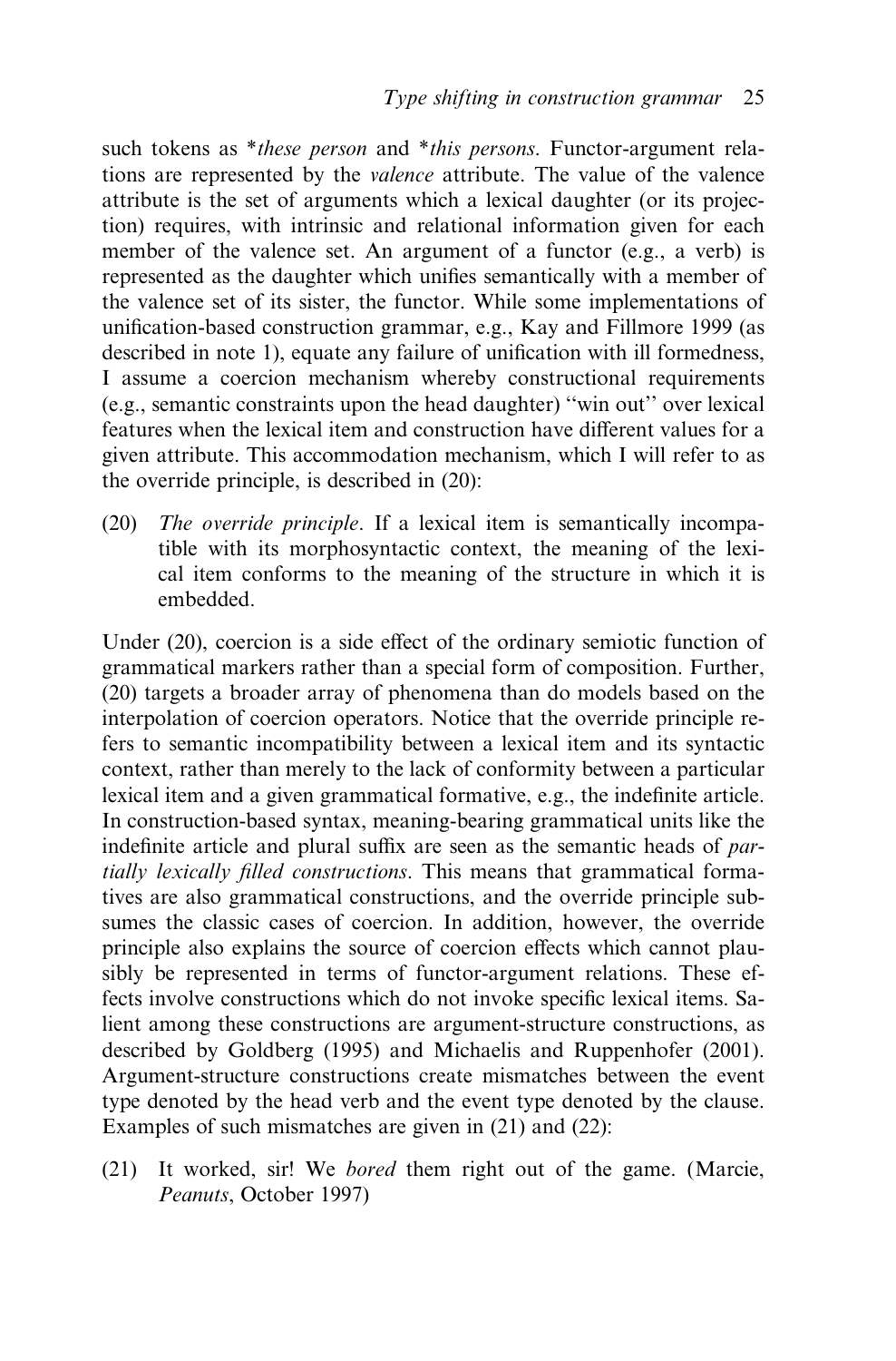(22) Down at the harbor there is a teal-green clubhouse for socializing and parties. Beside it *sparkles* the community pool.... (Bryan Burrough, ''Trouble Next Door'', Vanity Fair, August 2001)

In (21), the verb *bore*, which is otherwise a bivalent verb licensing stimulus and experiencer roles, assigns an agent, a theme, and a goal. Accordingly, the sentence has a construal in which boring is a means of propulsion. In (22), the verb sparkle, otherwise a monovalent verb which licenses a theme argument, licenses both a location argument and a theme argument. In this presentational construction, traditionally known as locative inversion, the verb sparkle is construed as denoting both a manner and a located state, and the theme argument, denoted by the noun phrase a community pool, denotes a focal referent. Under Goldberg's model, the enriched meanings in (21) and (22) result from the combination of the verb with argument-structure constructions which denote, respectively, a caused-motion event and a state of location. In each case, the valence set licensed by the construction properly includes the valence set licensed by the verb. The combination of verb and construction results in augmentation of the verbal valence, and reconstrual of the verb's arguments according to semantic-coherence constraints: compatible thematic roles are fused; the nonfused thematic roles are those contributed exclusively by the construction (Goldberg 1995: 50–51). Valence augmentation is an entailment of sign-based syntax: since constructions denote event types they must also be capable of assigning thematic roles above and beyond those contributed by the verb.

Because they invoke causal Aktionsart representations, argumentstructure constructions share semantic properties with aspectual constructions. Formally, however, aspectual constructions most closely resemble nominal constructions, since both nominal and aspectual constructions invoke specific words or affixes. Therefore, I will demonstrate the mechanics of unification by reference to nominal syntax. This illustration will focus on two basic nominal constructions of English: the indefinite determination construction and the plural construction. In (23) and (24), we see two pairs of nominal constructs; each pair illustrates one of the two respective constructions. In each pairing, the (a) construct illustrates instantiation of constructional meaning while the (b) construct illustrates implicit type shifting:

|      | $(23)$ a. She read <i>a book</i> .     | (lexical match)    |
|------|----------------------------------------|--------------------|
|      | b. Did you eat <i>a pudding</i> ?      | (lexical mismatch) |
| (24) | a. She bought some <i>pencils</i> .    | (lexical match)    |
|      | b. They serve delicious <i>soups</i> . | (lexical mismatch) |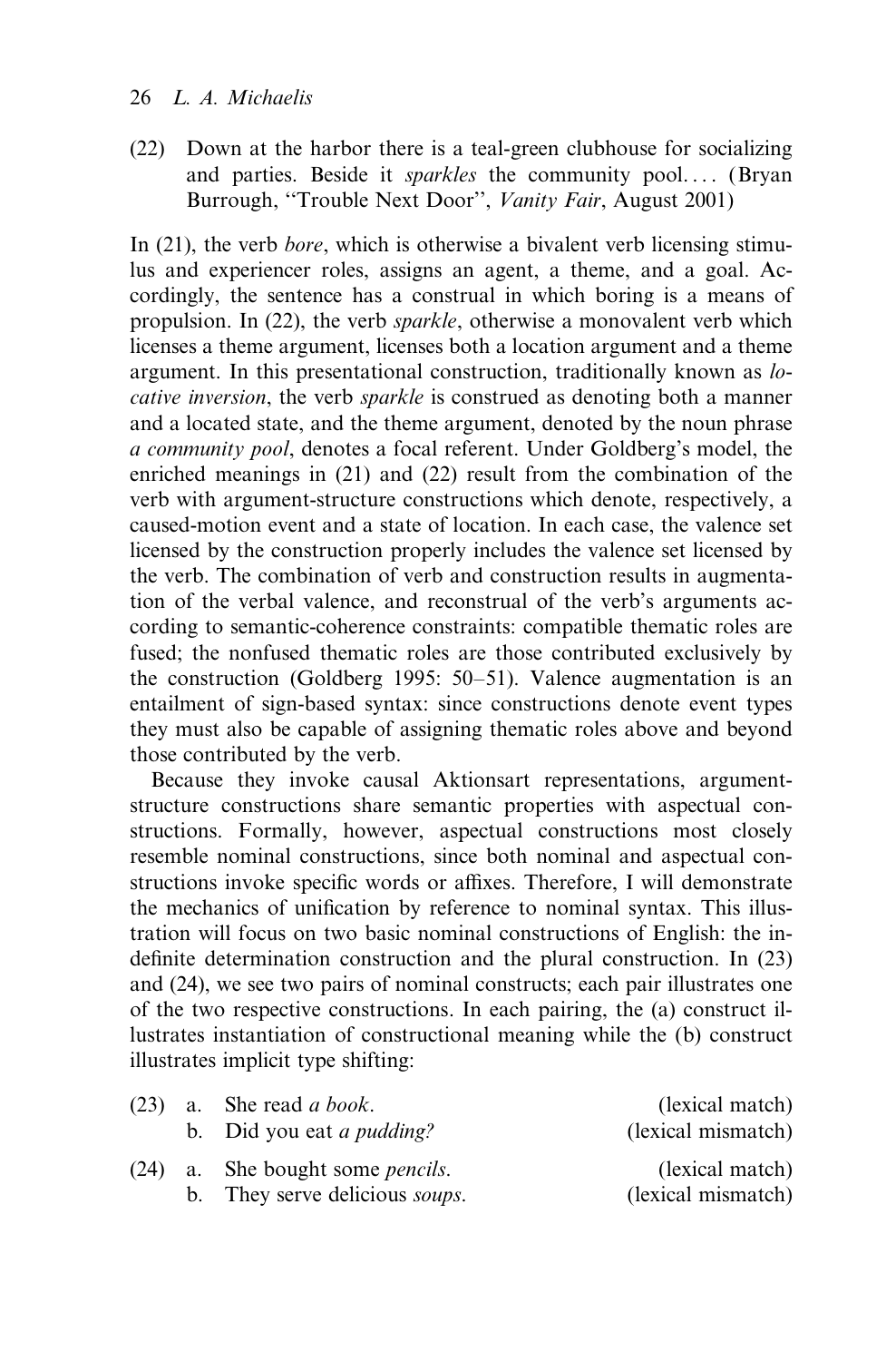

Figure 2. The indefinite determination construction

The indefinite determination construction is given in Figure 2. In Figure 2, we see that the indefinite article has a valence requirement calling for a noun with specific values for the attributes boundedness, configuration, and number. These values are required to match those of the nominal sister. The nominal sister is the syntactic head, but its semantic type is restricted by its sister. The construct a book in (23a) transparently reflects the semantics of the construction: the input lexical item shares semantic feature values with the right daughter of the construction. By contrast, the construct a pudding in (23b) illustrates a context of coercion: the noun pudding denotes a mass entity and therefore fails to unify with the construction's right daughter. In accordance with the override principle, the relevant feature values of the input noun will switch to those required by the construction. This means that mass nouns like pudding will receive the value  $[count+]$  in combination with the indefinite determination construction.

The plural construction is shown in Figure  $3<sup>5</sup>$  Like indefinite determination, the plural construction is binary branching. And like the indefinite article, the plural suffix has a valence requirement which calls for a nominal sister having particular values for the attributes boundedness, configuration, and number. The nominal sister shows these same values. Here, the functor's requirements are captured through unification of the semantic features of functor and argument. However, there is no case in which the input lexical item and the construction itself will share all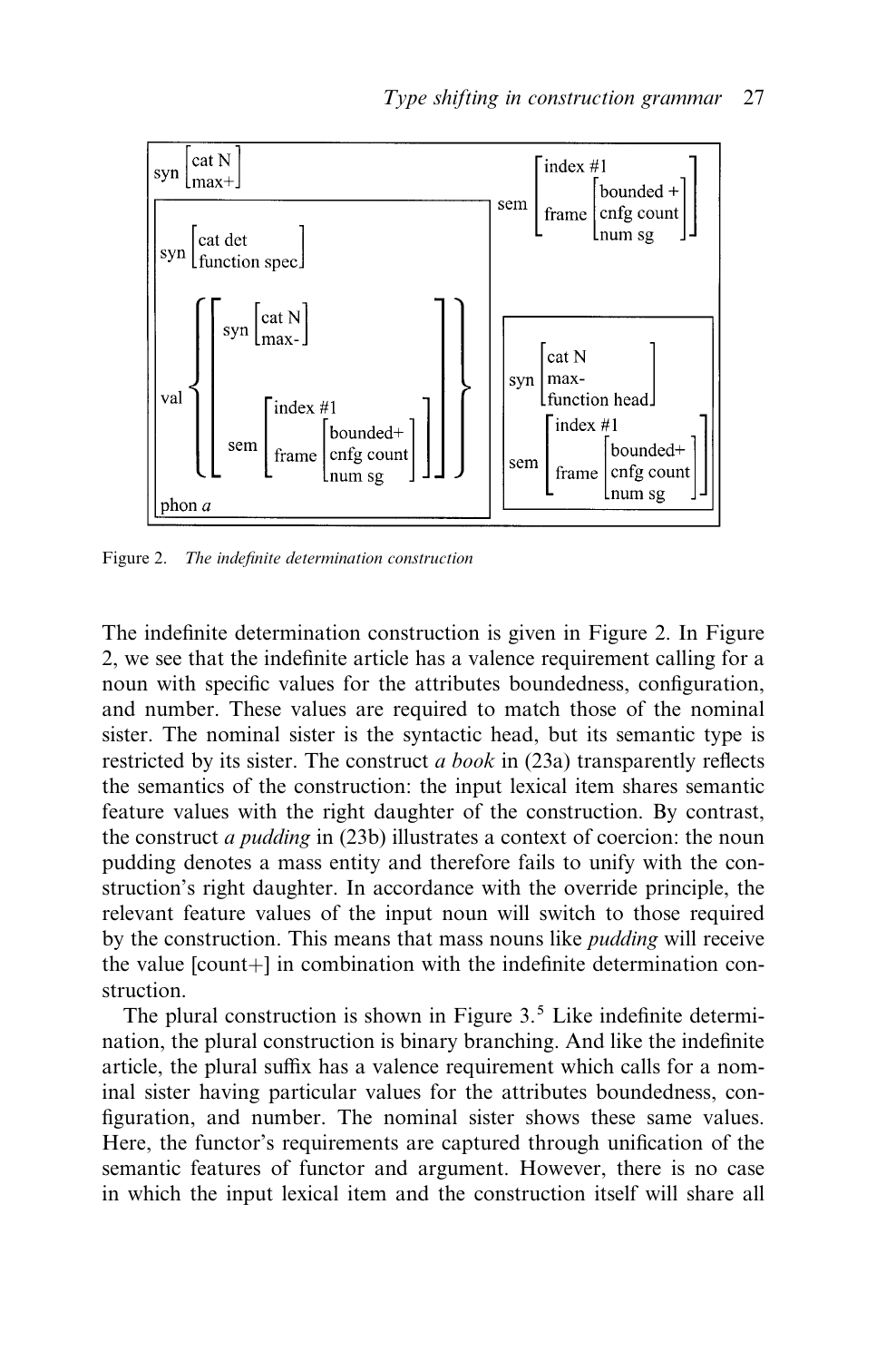

Figure 3. The plural construction

values for the relevant sem features. (By relevant here I mean the set of sem features which excludes the referential index.) The plural construction *shifts* the boundedness value of the input noun to [bounded $-$ ], producing forms like soups in (24b). Unlike the indefinite determination construction, the plural construction performs two kinds of type shift one to which it is dedicated (an explicit type shift) and one which is a side-effect of its dedicated function (an implicit type shift). The two kinds of mappings are defined in (25) and (26):

- (25) Explicit type-shifting. A shift in the designation of a lexical item (or its projection) by a grammatical construction with which that lexical expression is conventionally combined.
- (26) Implicit type-shifting. A shift in the designation of a lexical item (or its projection) in order to reconcile semantic conflict between word and construction, in accordance with the override principle (20).

Constructions which inherently perform type shifts differ from those which do not inherently do so. We capture this difference by drawing a distinction between *concord* and *shift* constructions:

(27) Concord construction. A construction which denotes the same kind of entity or event as the lexical expression with which it is combined. In the case of branching constructions, the construction and its lexical daughter have the same values for the relevant semantic features. Examples include indefinite determination, SMdetermination.<sup>6</sup>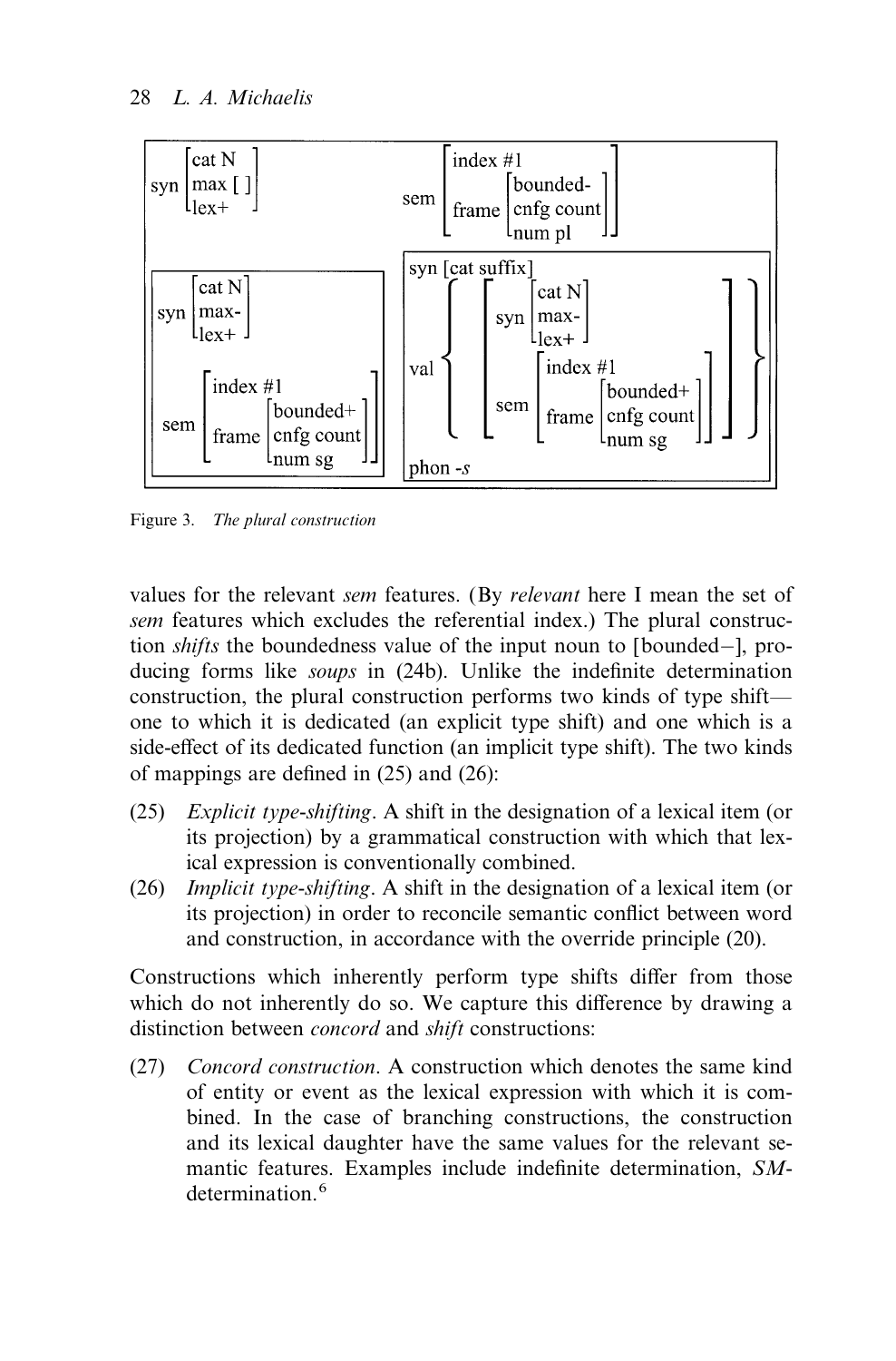|                       | Implicit type-shifting | Explicit type-shifting |
|-----------------------|------------------------|------------------------|
| Concord constructions | Yes (via $[20]$ )      | No                     |
| Shift constructions   | Yes (via $[20]$ )      | Yes                    |

Table 3. Comparison of the two types of constructions

(28) Shift construction. A construction which denotes a different kind of entity or event from the lexical expression with which it is combined. In the case of branching constructions, the construction and its lexical daughter have different values for the relevant semantic features. Examples include the partitive and the plural.

While the plural is a shift construction, it has something crucial in common with concord constructions like indefinite determination: it requires semantic agreement between its two daughters with regard to the boundedness, configuration, and number attributes. When the input noun does not match the semantic feature values requested by the plural suffix, the result is coercion. As per the override principle, conflict is resolved in favor of grammatical meaning. Table 3 compares the two types of constructions.

Table 3 shows that the two types overlap in function, since both types perform implicit type shifting. Why should this overlap exist? In the case of functor–argument relations, whose constructional analog is syntactic sisterhood, the basis of this overlap is easy to see. Both concord and shift constructions have unification requirements which involve semantic agreement between daughters. Since the override principle, as a constraint on conflict resolution, is potentially operative wherever a construction cross-lists semantic requirements, the principle necessarily applies to shift constructions as well.

By means of the semantic features boundedness, number, and configuration, the two nominal constructions discussed in this section invoke fundamental properties of an entity's distribution in space. Given the fundamental analogy between space and time (Jackendoff 1983, 1990; Talmy 1988), aspectual theorists have been inclined to exploit the parallels between entities, which occupy space, and situations, which obtain or occur over time. The assumption that there are parallels between mass entities and states, on the one hand, and count entities and events, on the other, has been fundamental to aspectual explanation (Mourelatos 1978; Langacker 1987, 1991). And since nominal morphosyntax is used to perform both implicit and explicit type shifting, it is plausible to assume that aspectual morphosyntax functions in this way as well. In the next section,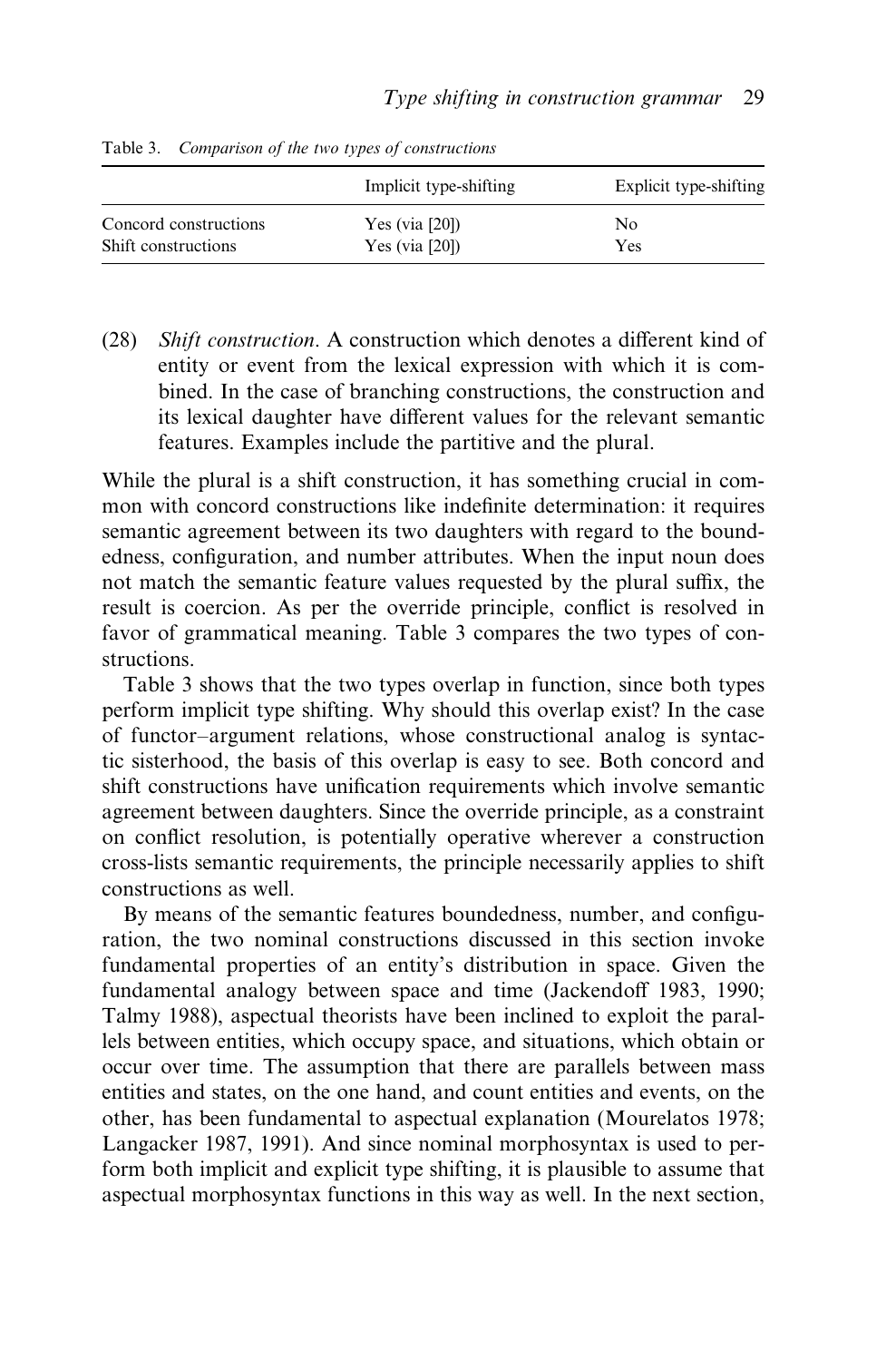we will develop a construction-based model of those semantic mappings which involve the event–state distinction.

# 5. Aspectual coercion via construction

As we have seen, constructions denote semantic types. This means that when a concord construction and a shift construction denote the same semantic type, the two constructions can be used to perform the same type shift. In the domain of nominal syntax, for example, both the partitive construction and indefinite determination can be used to denote portions, as in *a cup of coffee* versus *a coffee*. In the domain of aspectual syntax, there are analogous functional overlaps. These can be identified not only within the grammar of a given language but also typologically. As I will argue, the shift–concord distinction provides a revealing model of partial overlap among exponents of imperfectivity in English and Romance. The following discussion will presuppose the general characterization given in section 1 to the coercion cases exemplified in (1) to (6). These examples are repeated here as (29) to (34):

- (29) I was outside twice.
- (30) They were bored in a minute.
- (31) I am living on Pearl Street.
- (32) I have lived on Pearl Street.
- (33) She smokes.
- (34) I peered through the curtain. Sue seemed upset.

The coherence of these combinations makes sense only under the general presumption that aspectual operators like frame and frequency adverbials, the progressive, and the perfect ensure that they receive the proper situation-type arguments. As we have seen, there are two different ways of describing the means by which aspectual operators accomplish this. On one type of account (that offered by Jackendoff and De Swart), coercion operators bridge the gap between the functor's requirements and the argument's semantics. On another type of account, the construction-based model, constructions can alter what words (and their syntactic projections) designate. In the first type of model, coercion is taken as evidence of modularity, since the representation of a coerced meaning will always contain something which has no reflex in the relevant rule of morphosyntactic combination. In the second type of model, the representation of a coerced meaning will never contain anything that the corresponding rule of morphosyntactic combination does not. The relationship of a functor to its argument is a variable in the modular approach (since it may occasionally be mediated by an additional operator), while it is a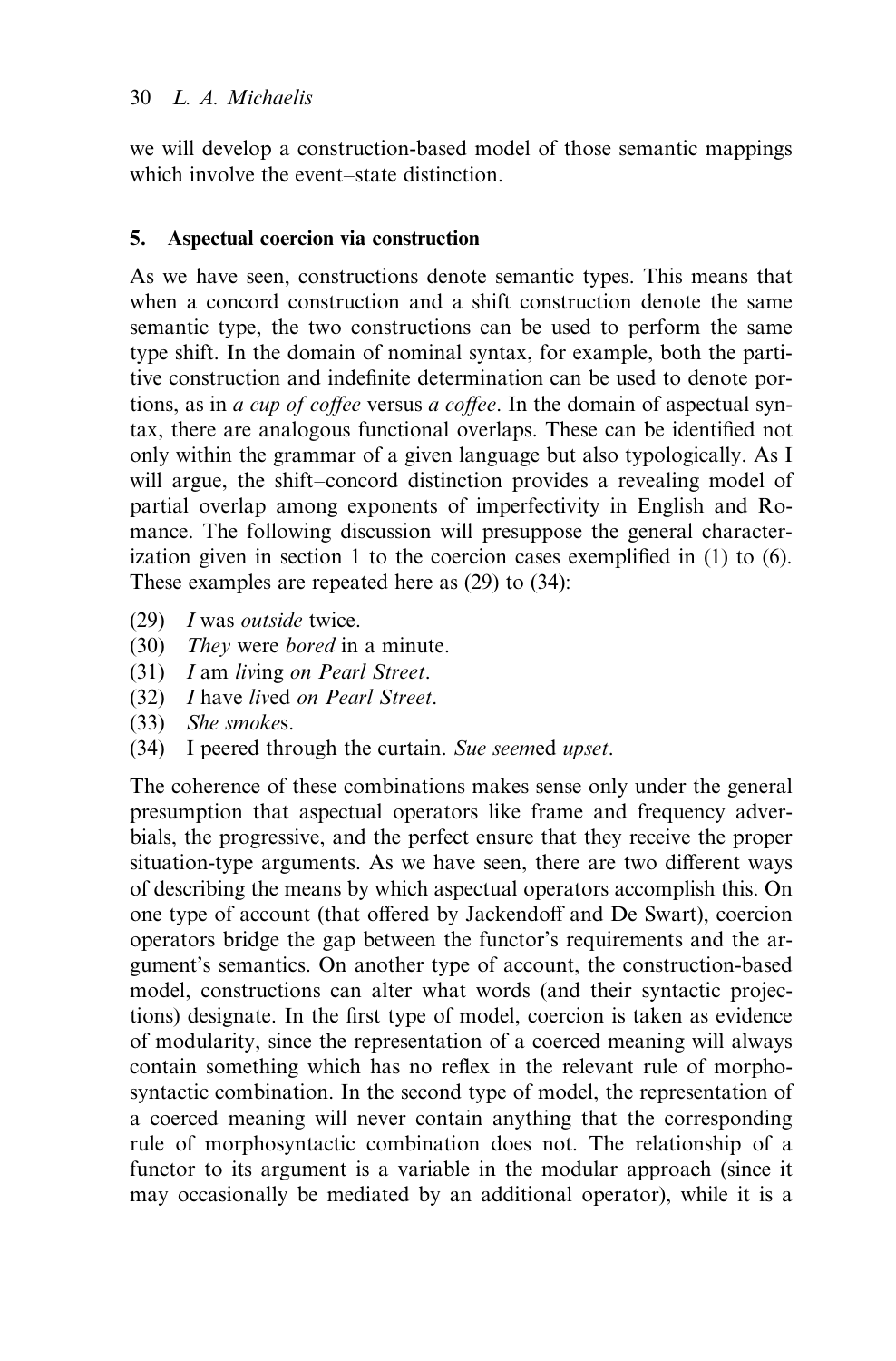constant in the constructional approach. Lexical meaning is a constant in the modular approach, while it is a variable in the constructional approach. One can observe the variability of lexical meaning only by comparing the projection properties of a given lexical item across a variety of constructional environments; because—in accordance with the override principle—words adapt their semantic and valence properties to the particular constructions in which they are embedded, no single construct of the language will reveal the occurrence of a type shift. For this reason, sentences like (35) to (40) have representations which are isomorphic to those of sentences like (29) to (34) despite the fact that in the latter example set the relevant aspectual constructions have contributed nothing to construal that is not contributed by the words of the sentence. As in (29) to (34), situation radicals are shown in italics:

- (35) Julia called twice today.
- (36) They got bored in a minute.
- $(37)$  I am fixing the problem.
- (38) They have installed some track lighting.
- (39) She prefers white wine.
- (40) She walked out.

The example set (29) to (34) contains three pairings, each of which corresponds to a distinct class of aspectual constructions: aspectual concord constructions are exemplified in (29) and (30), aspectual shift constructions in (31) and (32) and aspectually sensitive tense constructions in (33) and (34). Aspectual concord constructions will be discussed in 5.1, aspectual shift constructions in 5.2, and aspectually sensitive tense constructions, in both English and French, in 5.3.

# 5.1. Aspectual concord constructions

5.1.1. The frequency adverbial construction. The frequency adverbial construction is shown in Figure 4. This construction is an adjunctlicensing construction as described by Kay and Fillmore (1999: 11–12). Adjuncts and arguments are licensed in distinct ways in this model. While arguments are valence elements of the minimal lexical verb, adjuncts are contributed by particular constructions which unify with a lexical verb entry, augmenting the verbal valence. The result is a verb entry, rather than a branching structure. This flat representation appears justified in light of the fact that we find no strong evidence for the recursive branching  $V'$  structures that have traditionally been used in X-bar models to represent strings of adjuncts. In Figure 4, we see that the frequency adverbial construction adds an adverbial expression to the valence set of the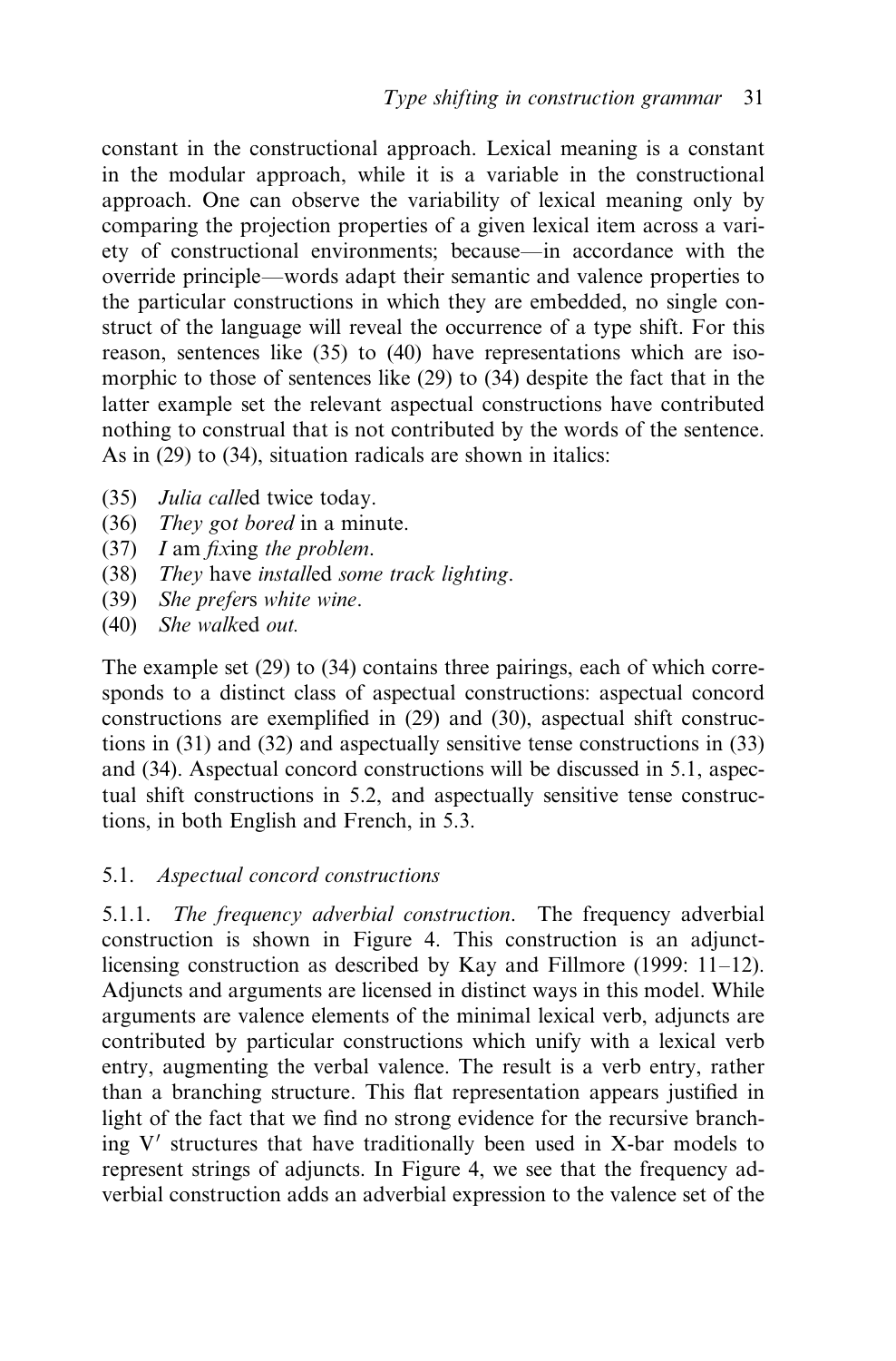

Figure 4. The frequency adverbial construction. Examples: Instantiation: She visited twice Implicit type-shifting: I was outside twice today.

lexical verb. This valence set minimally contains one additional valence member, that element whose grammatical function is subject. The adverbial element (modeled as a null-headed preposition phrase) itself has a valence structure. The first member of the valence set is an event expression, whose semantic index is identical to that of the verb itself. The second valence member is an oblique expression denoting an interval. The semantic frame expressed by the adjunct is one in which event occurrences are counted. This construction is a concord construction. The construction denotes a telic event and the valence set of the adverbial element calls for an event of this same type. This construction is unlike indefinite determination in that it is nonbranching: there are no boxes within it. Nonetheless, this construction projects a sisterhood relation and constrains this relation by means of an aspectual concord requirement, making it analogous to constructions like indefinite determination. As a concord construction, the frequency adverbial construction licenses constructs which are instances, as in (35), Julia called twice today. Cases of coercion are explicable according to the override principle. When combined with this construction, a stative verb will be construed as denoting a state phase, as in  $(29)$  I was outside twice today. The addition operation underlies this construal: the operator HOLD is added to the causal representation of the input state. This episodic construal reflects the interpreter's ability to reconcile the stative Aktionsart of the verb with the event feature invoked by the valence set of the preposition.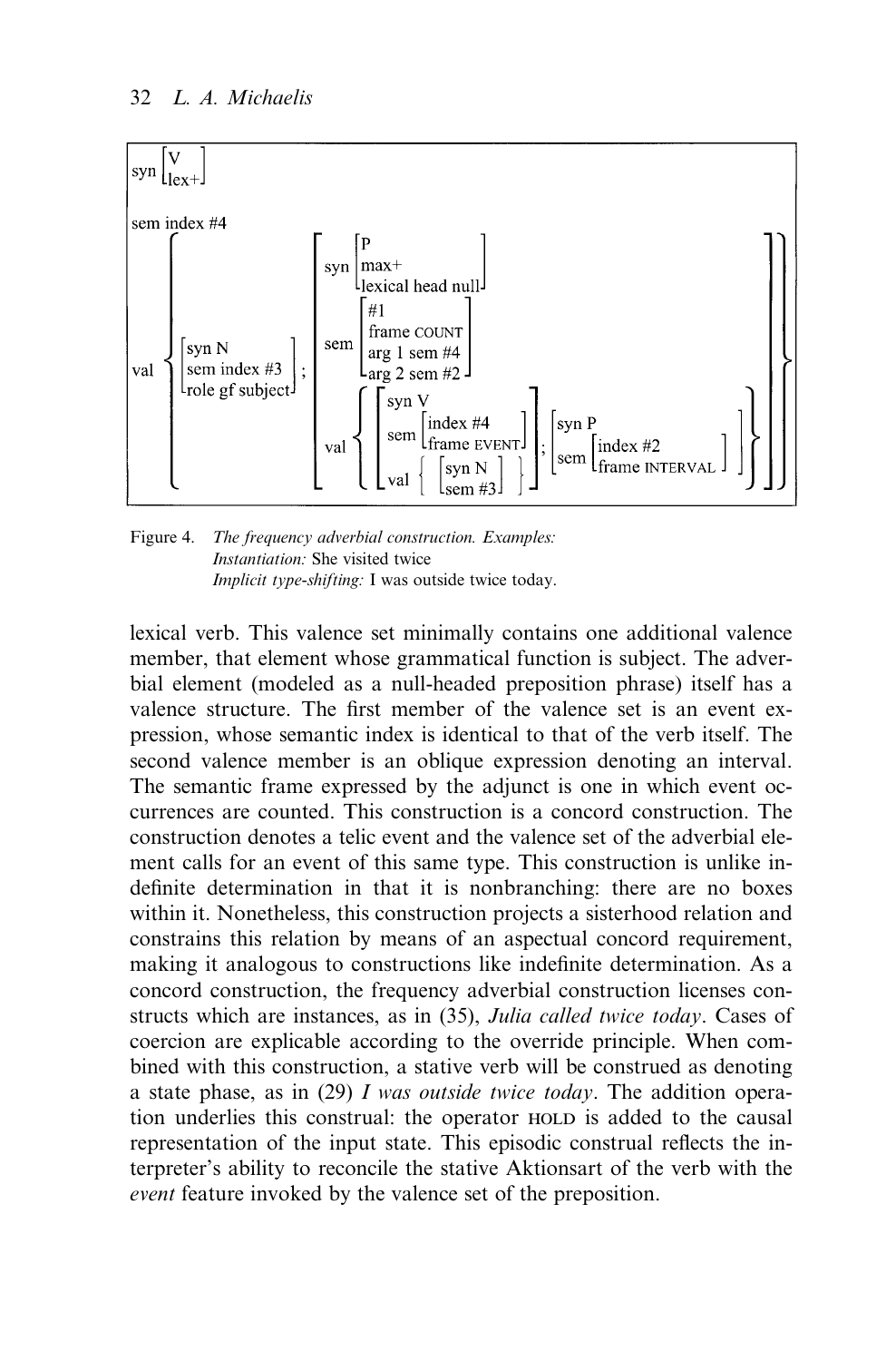



5.1.2. The frame adverbial construction. The frame adverbial construction is represented in Figure 5. It is an adjunct construction analogous to the frequency adverbial construction, and as such augments the valence of the lexical verb. The adjunct which is added to the verbal valence, a preposition phrase headed by in, is interpreted according to the logic of containment, as described in section 1. As discussed in that section, judgements of containment entail upward vis-à-vis intervals, and are therefore limited to those events which culminate within the relevant frame. Therefore, frame adverbials select exclusively for those event radicals which denote or entail a change of state. As a result, examples like (41) represent contexts of coercion:

(41) My radio program ran in less than four minutes.

De Swart observes (1998: 359) that examples like (41) allow both achievement and accomplishment readings. In (41), the frame adverbial in less than four minutes either denotes the running time of the program or the time during which the program began to air following some other event (say, a call to the radio station). These two readings involve distinct permutations of the input activity representation. Addition of an inchoative event to the causal structure of the input activity yields the accomplishment reading. The achievement reading, by contrast, results from selection: the event selected is the onset phase  $\tau$  in the temporal representation of the input activity; this onset phase likewise counts as an inchoative event.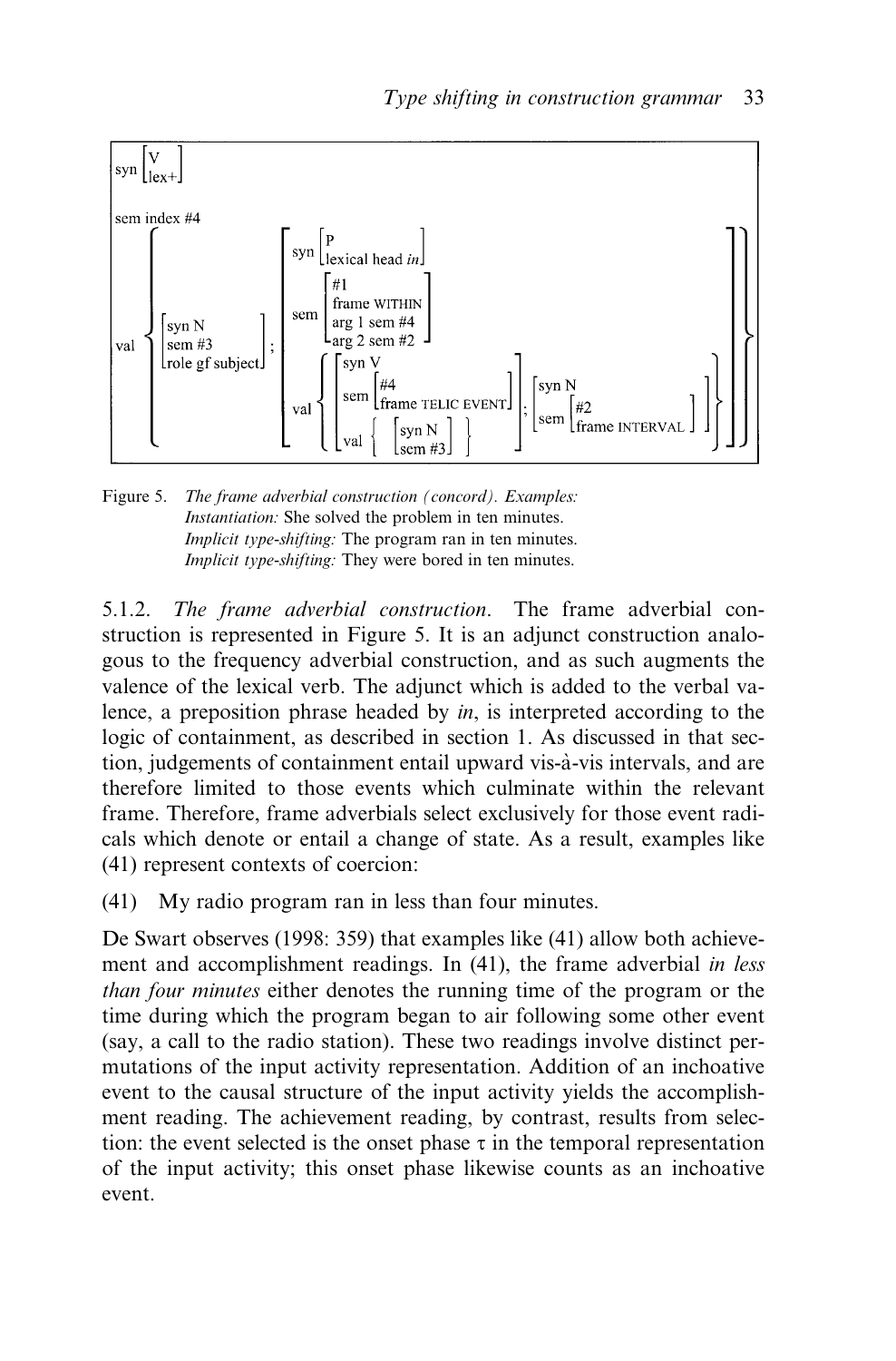The semantic representation of the construction is captured by the semantic frame labeled within. This frame has two arguments: a telic event and an interval. These arguments are coindexed with linguistic expressions listed in the valence set of the preposition in. As a concord construction, the frame adverbial construction licenses instances, e.g., (36), They got bored in a minute. In this example, the Aktionsart of the verb matches the type called for by the valence of the frame adverbial: the class of telic (or, equivalently, directed) events. Via the override principle, this construction also performs implicit type shifting, as in (30): They were bored in a minute. In this example, a stative verb receives an inchoative construal: the event denoted is the onset of boredom; this event counts as an achievement. This construal involves the addition of the inchoative operator become to the Aktionsart representation of the state; it reflects the reconciliation of a unification conflict between the verbal Aktionsart and the constructional semantics (in favor of the latter).

The two adverbial constructions described in this section display distinct patterns of perfective coercion: state radicals receive exclusively episodic (or, equivalently, state-phase) readings when combined with the frequency adverbial construction and inchoative (or, equivalently, achievement) readings when combined with the frame adverbial construction. This pattern follows from the event types denoted by the two respective constructions. State verbs receive inchoative readings in the frame adverbial construction because the construction denotes a (caused or effected) change of state. The resultant-state inference is crucial to semantic reconciliation, since extensible situations are uncontainable. However, the terminus of the state is irrelevant. State verbs receive episodic readings when unified with the frequency adverbial construction because this construction denotes a more general situation type, the event type. The resultant-state inference makes no specific contribution to semantic reconciliation, which relies instead upon the absence of downward entailment with respect to the reference interval.

# 5.2. Aspectual shift constructions

The two shift constructions under discussion here, the English progressive and perfect constructions, specify not only valency, as in the case of the aspectually sensitive adverbial constructions discussed in 5.1, but also constituency, since they specify a sisterhood relationship between a head verb and a verb-phrase sister. The aspectual mappings performed by these constructions are directly reflected in their formal structures: the auxiliary head (be or have) denotes a state and the participial complement denotes the situation radical from which that state is derived. However, a precise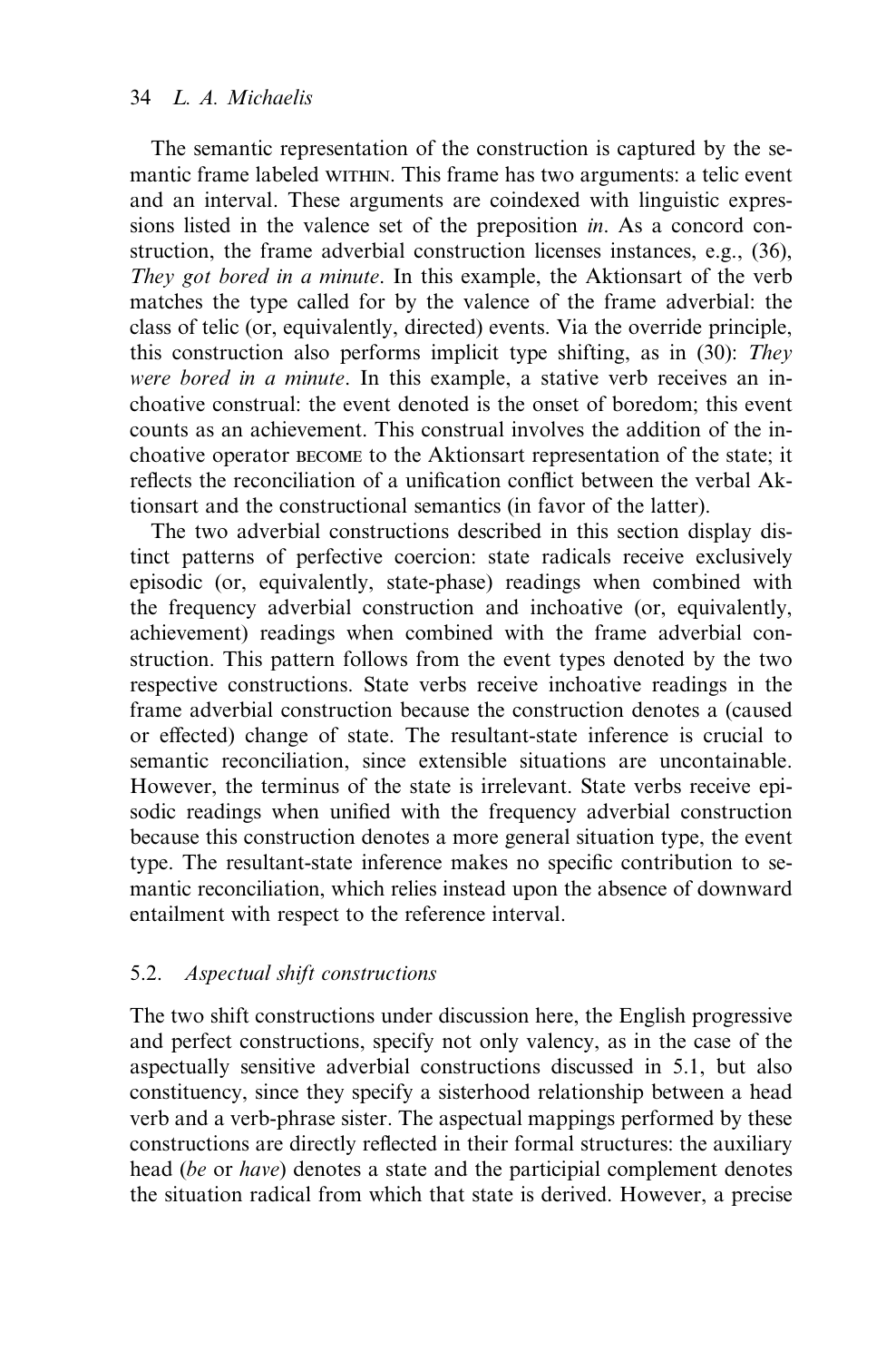

Figure 6. The Progressive construction (shift). Examples: Explicit type-shifting: We were playing cards. Implicit type-shifting (stative input): We were living in Boulder. Implicit type-shifting (telic input): They were baking a cake.

aspectual characterization of the type denoted by the complement has proven elusive in each case. Each construction appears to be less selective with regard to its input type than its type-shifting function would lead one to predict. I will argue that this apparent lack of selectivity in fact reflects restrictive input conditions coupled with broad coercive capacity.

5.2.1. The progressive construction. The progressive construction is shown in Figure 6. It is an instance of the coinstantiation construction, as described by Kay and Fillmore (1999: 22–23). The coinstantiation construction captures both raising and control phenomena by requiring unification of the intrinsic (nonrelational) semantic values of an argument of the head verb and that valence member of the VP complement whose grammatical function is subject. In Figure 6, the unification formula captures the "raising" property of the auxiliary head be. The progressive as depicted in Figure 6 is a shift construction: its VP complement denotes an event of the ACTIVITY Aktionsart type and the construction denotes a state which holds during the interval for which the activity goes on (this period is represented as an argument of the ACTIVITY frame, where it carries the referential index  $#5$ ).<sup>7</sup> The explicit type shift performed by the progressive involves the selection operation: the state which the progres-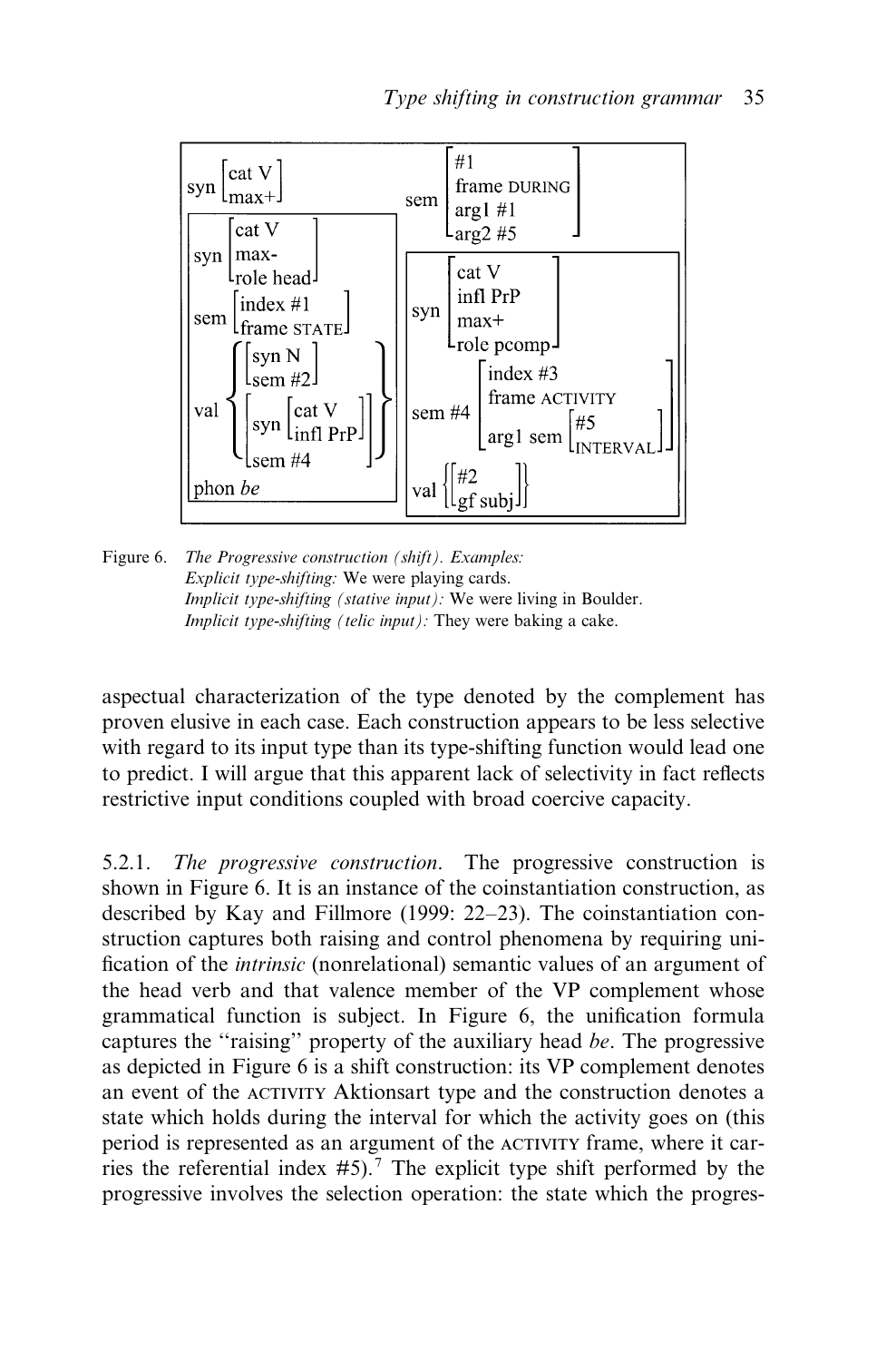sive denotes represents an intermediate rest in the temporal representation of the input activity.

The progressive construction can unify with any tense construction. A sentence which is licensed by the combination of the progressive construction and a tense construction (e.g., the past) has an interpretation which is identical to that of a simplex state predication of the same tense. As per Partee (1984), we assume that states include the reference time for which they are asserted. This inclusion relation, which is probed by the when-test discussed in section 1, accounts for the ability of a state to temporally overlap prior and subsequent events in a temporal discourse. Events, by contrast, are included within the reference times for which they are asserted, accounting for our intuition that events succeed one another in a temporal discourse.

The progressive, as a stativizing device, triggers coercion when combined with a stative complement VP, as per the override principle (22). The concord feature which is relevant to the application of the override principle is the feature  $\alpha$ CTIVITY, which, as required, is invoked by both daughters in the construction. This feature expresses the semantic type of the VP complement and, via the unification index #4, the semantic value of the second valence member of the auxiliary head be. The activity feature ''wins out'' over the stative feature of the input lexical item. By analyzing the VP complement of the progressive construction as denoting an activity, we capture the intuition that progressive-form state predications like  $(31)$  I'm living on Pearl Street, as well as those in  $(42)$  to  $(44)$ , express ''temporary states'':

- (42) I'm liking your explanation.
- (43) He is remaining stable.
- (44) Right now she's believing there's going to be a reconciliation.

The ''temporary states'' expressed by (31) and (42) to (44) are not in fact states but homogeneous activities. To see this, recall the basis upon which we analyzed certain apparently stative verbs, e.g., sleep, hold one's breath, as denoting activities: such verbs exhibit perfective behaviors. For example, present predications containing these verbs cannot be used to report upon events ongoing at speech time. This is shown by examples (45) to (48), where the # indicates infelicity on a reportive reading, rather than, e.g., a habitual one:

- (45) She's the one in the corner. #She wears a Fendi blazer.
- (46) Try to be quite! #The baby sleeps!
- (47) #He holds his breath.
- (48) #Your socks lie on the floor.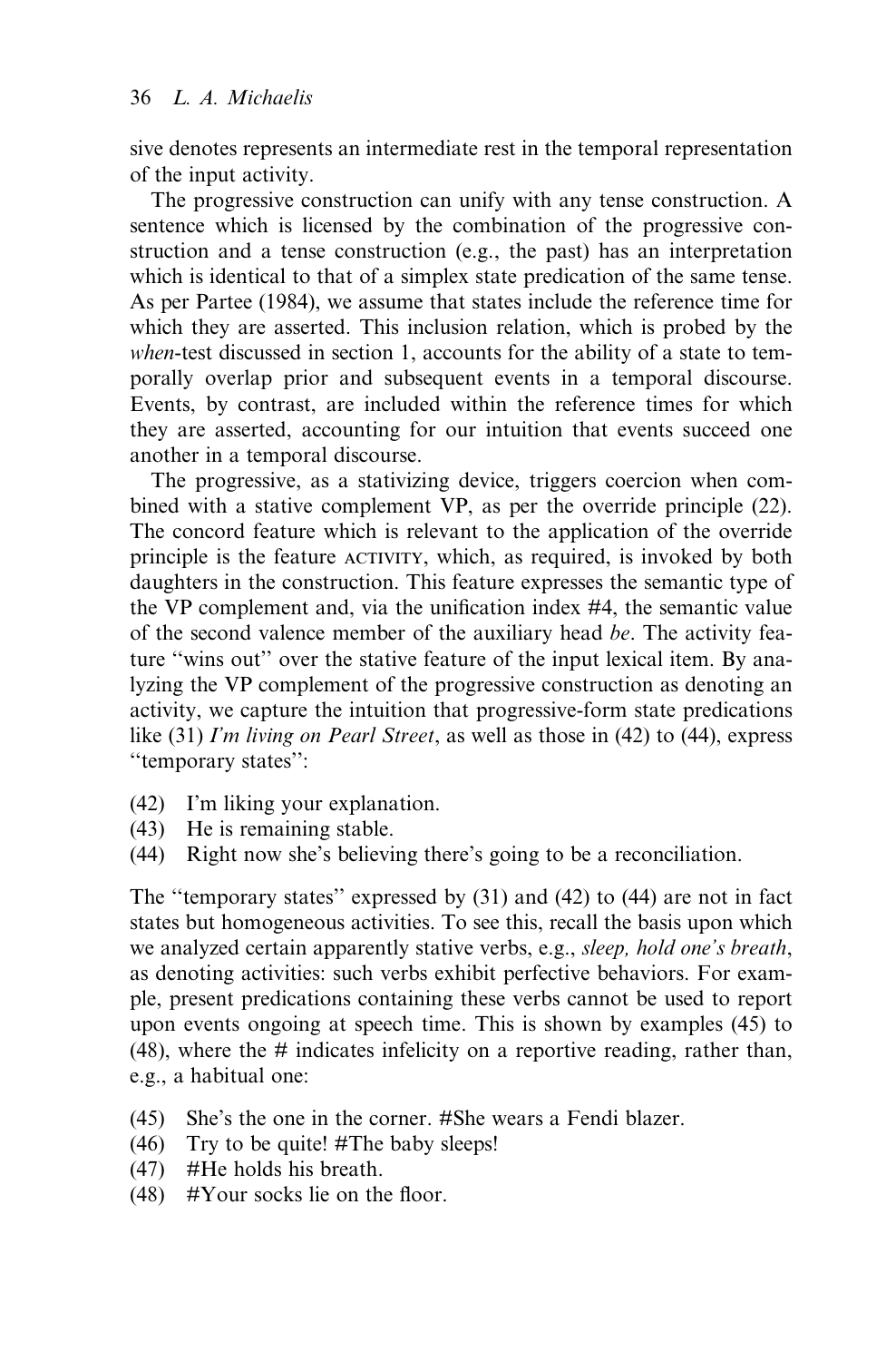Activities, like accomplishments, are enabled to continue by the energy input of an animate entity. The subject denotata of such predications are participants in a causal chain, whether they are agents, effectors, or objects which an agent has oriented or configured in a specific way (e.g., socks which are in a bundle are *located* on the floor but not *lying* on the floor). The complement VPs in progressive sentences like  $We$  were living in Boulder denote internally homogeneous activities analogous to those which require the progressive form in  $(45)$  to  $(48)$ .<sup>8</sup> The effector argument assigned by the operator HOLD in the causal representation of the homogeneous-activity type represents the agentive properties which accrue to the subject denotata in (45) to (48).

Crucially, a bounded state is not ipso facto a homogeneous activity; it is merely a state phase. By assuming that state phases and homogeneous activities are distinct situation types, we can explain why certain progressive-form stative predications, exemplified in (49) to (51), are anomalous:

- (49) \*His hair is being green this semester.
- (50) \*The British Museum is containing the Elgin Marbles right now.
- (51) \*She is having a cold today.

While all of the state radicals expressed by (49) to (51) can be described as temporary, no one of them is readily construed as a homogeneous activity. Such a construal would require that the subject denotata in these sentences be seen as effectors. If these sentences have interpretations at all, they require very unusual background assumptions, e.g., that the British Museum is preventing the Elgin Marbles from leaving. Therefore, it is reasonable to conclude that participial complements in progressive constructs do not denote states, temporary or otherwise, whether or not their head verbs are stative. Progressive predications denote states, whatever the Aktionsart of the complement denotatum. Thus, an apparent paradox—a stativizing construction accepts stative input verbs dissolves when we recognize that the input state (by the very fact of its combination with the progressive construction) comes to denote that type which warrants the use of the progressive construction. The reconciliation procedure which yields the dynamic interpretations of progressive-form state predications like those in (42) to (44) involves the addition operator: the operator HOLD and the effector argument it projects are added to the causal representation of the input state, yielding an activity representation. This type matches the type of the participial complement in the progressive construction.

By treating the complement of the progressive as denoting an activity rather than a telic event, we solve a problem of semantic representation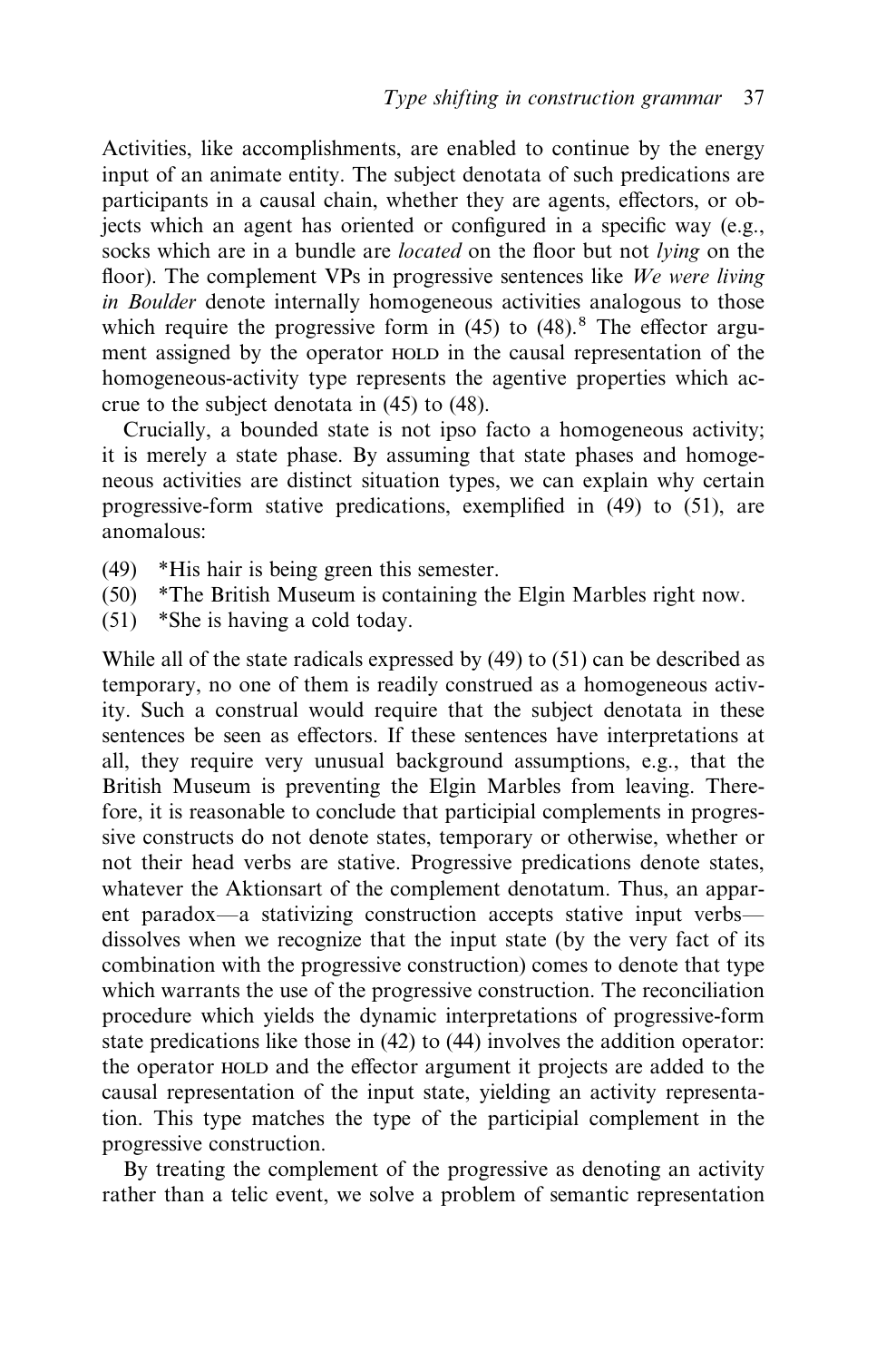which otherwise requires recourse to stipulation. It is generally assumed that the semantics of the progressive is intensional (see, e.g., Dowty 1977): while the progressive combines with both telic predicates and process predicates, in the former case the culmination of the event denoted by the predicate is only a potential. For example, a progressive sentence containing a verb of creation, e.g., She was knitting a vest, entails nothing about the knitting event having reached its logical endpoint or about the existence of the vest. As De Swart describes this situation, ''[t]he Progressive picks out a stage of [a] process/event which, if it does not continue in the real world, has a reasonable chance of continuing in some other possible world'' (1998: 355). This view presents a paradox, since we cannot obviously provide a semantic representation for a stage of an event while preventing the variable which represents this event from being existentially bound. It is as though we had to represent the semantics of a partitive NP, e.g., an engine from an old Volvo, while ensuring that the entity corresponding to the term *an old Volvo* is not part of the discourse model. This would make little sense; we cannot extract a portion from a type whose existence is not presupposed. A possible solution to this problem is to propose that the event exists in the discourse model but that it is ''stripped'' of its culmination point (De Swart 1998: 355). It is not clear what this proposal would gain us, since the very existence of a telic event entails its culmination. De Swart's particular approach to the intensionality problem is to ensure through embedding that the event variable upon which the progressive operates is not added to the discourse model (1998: 354–355). This solution does not seem to generalize, however, because event variables representing activities (e.g., She was talking with her friends) are clearly existentially bound. How will the rule which constructs a discourse representation from a progressive sentence know the difference between an event which should "pop up" to main box of the representation and that which must not? The solution adopted here to assume that the ''input'' event type is inherently processual (i.e., an activity)—avoids such problems.<sup>9</sup>

Under the present proposal, a progressive sentence like *She is drawing a* circle denotes a state which is a subpart not of the accomplishment type She- draw a circle but of the activity type which is entailed by the semantic representation of the accomplishment type. Since this activity can be identified with the preparatory activity that circle drawing entails, circle drawing can be distinguished from square drawing, etc., within the narrow window afforded by a progressive assertion. The only event variable which is added to the discourse model by a progressive assertion is the activity denoted by the VP complement of the progressive construction. Because of the subinterval property, any reasonably sized portion of this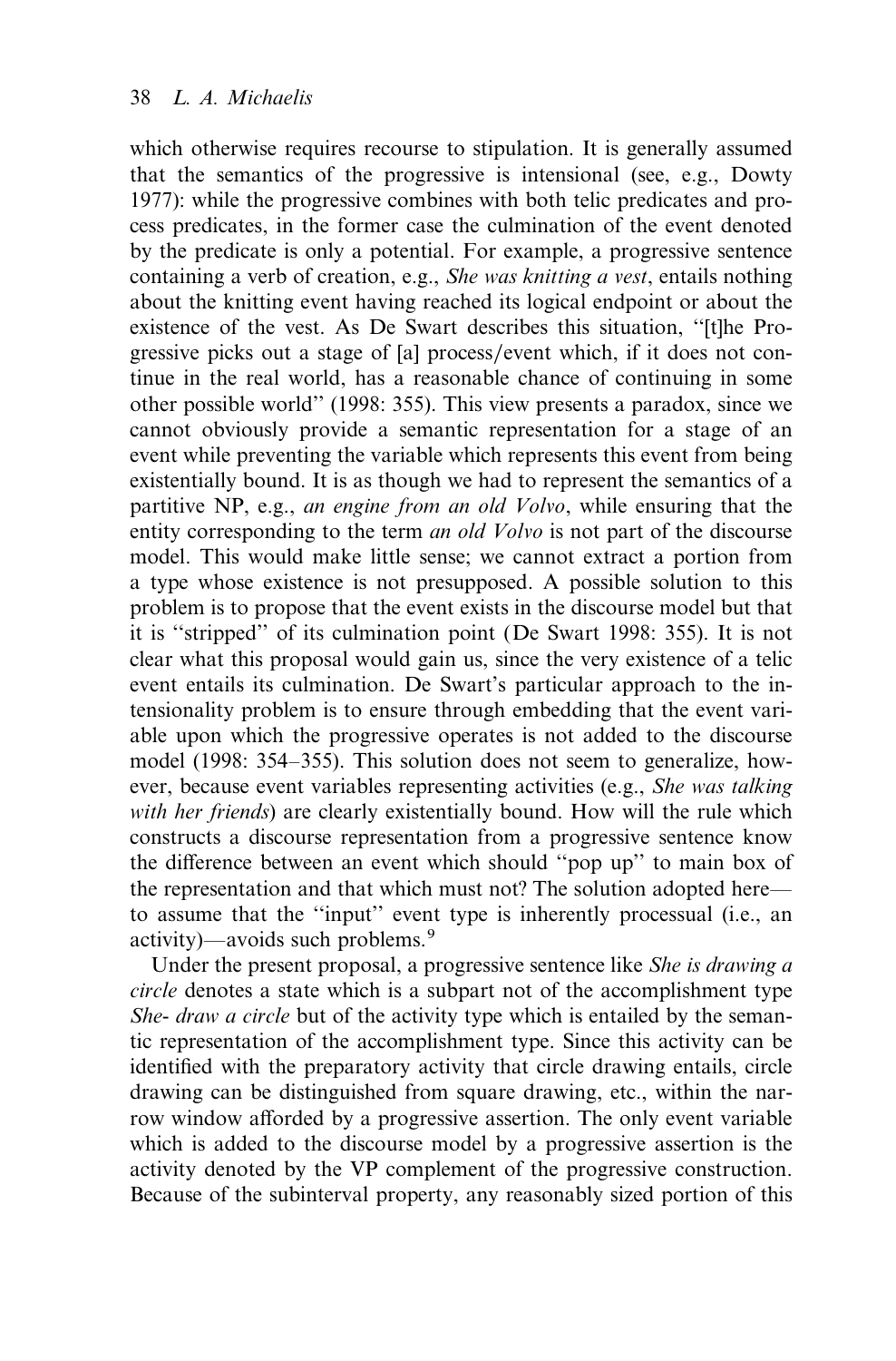activity is sufficient to verify the occurrence of that event. The ontological nature of the situation type added to the model, and thus the nature of the commitment made by a speaker who employs a progressive assertion, is expressed by the semantics of the progressive construction: this construction denotes a state which holds during the time that a particular activity goes on. If I make an assertion that preparatory activity (e.g., circle drawing) was going on at some point, I say nothing about whether or not that preparatory activity led to its logical culmination (a completed circle).

But of course the representation of the progressive construction given in Figure 6 predicts that we will induce a unification violation when we attempt to combine a telic verb or VP like *draw- a circle* with the construction, since the construction requires a complement denoting an activity. Only a complement with a processual denotatum, like playcards or dance-, unifies unproblematically with the progressive construction as represented in Figure 6. This poses a problem, since clearly telic VP complements are welcomed by the progressive, as in, e.g., They were baking a fruitcake. The solution to this problem depends upon the override principle. I postulate that progressive sentences containing telic VP complements are instances of coercion. In interpreting the sentence They were baking a fruitcake, the interpreter must derive an interpretation of the VP complement which is compatible with the activity feature that the construction imposes on its complement daughter. Since accomplishment predicates like bake- a cake entail processes, the compromise interpretation will be one in which the VP complement baking a fruitcake denotes the preparatory process which leads to the existence of a fruitcake. As we observed above, this preparatory process can be verified under the same circumstances that lead to verification of the state which the progressive sentence denotes. The Aktionsart-based permutation involved here, in which an accomplishment radical receives an activity construal, involves selection: an activity is selected from the causal representation of the input accomplishment radical. This type shift has a precedent in coercions triggered by the presence of durational adjuncts, e.g., for ten minutes. For example, the accomplishment predicate *walk home* receives an activity construal in (52):

(52) She walked home for ten minutes and then decided to take the bus.

As in the case of the progressive sentence They were baking a fruitcake, the activity denoted is entailed by the causal representation of the event radical.

What of the combination of the progressive and an achievement radical, as in She was winning the race? This combination again yields a co-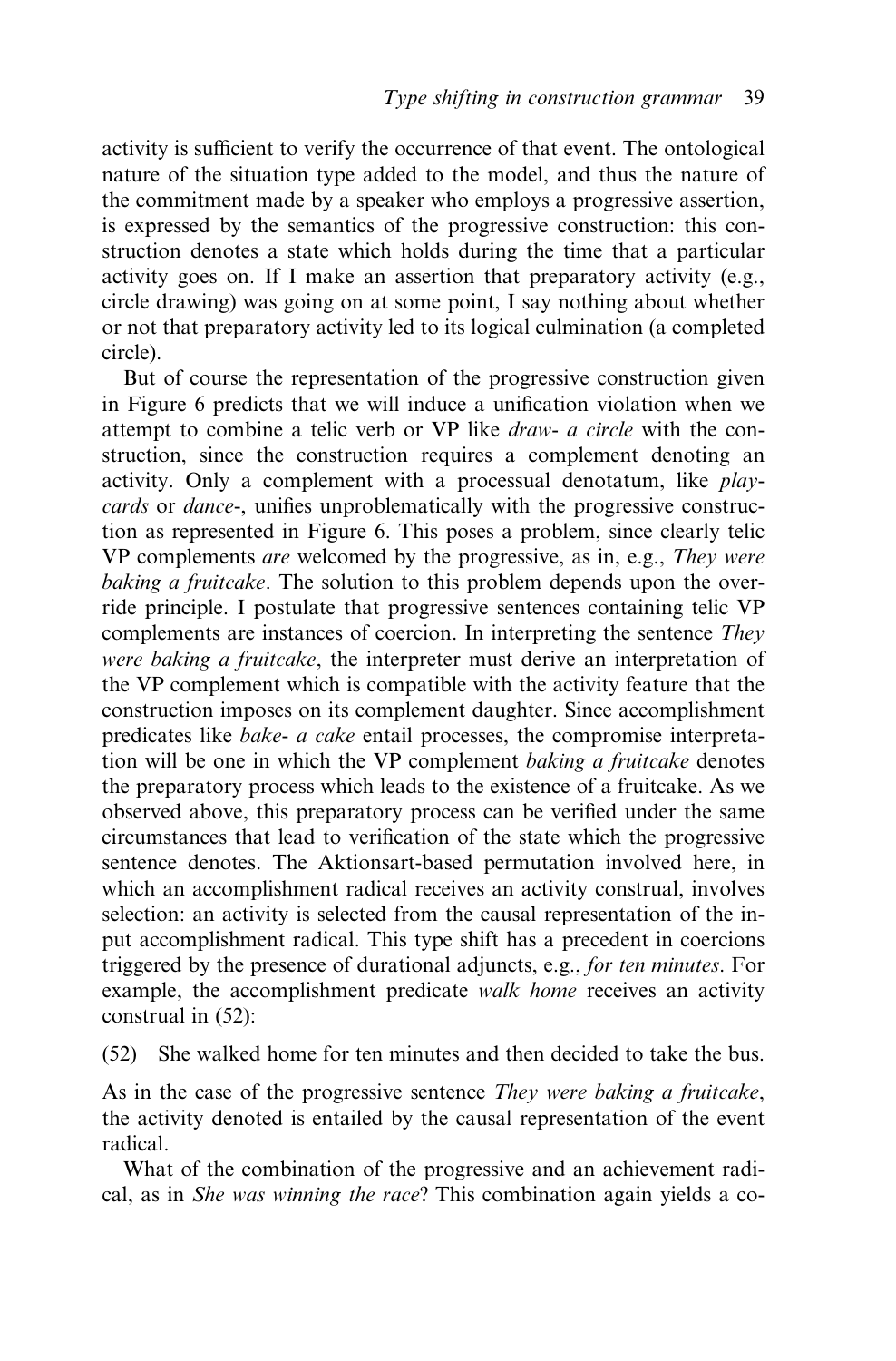erced processual interpretation of the VP complement. Our intuitions suggest that a progressive-form achievement predication denotes a preparatory phase which is not entailed by the corresponding simple past predication (She won the race). Dowty (1986) describes achievement verbs as

those kinesis predicates which are not only typically of shorter duration than accomplishments, [but also are not ordinarily understood] as entailing a sequence of subevents, given our usual everyday criteria for identifying the events named by the predicate. (1986: 43)

Our intuition that sentences like She was winning the race stretch out the temporal profile of an achievement to reveal its subevents makes sense only if we recognize such sentences as instances of coercion. Since the progressive requires that its lexical complement denote an activity, the interpreter of a progressive-form achievement predication is induced to ''find'' an activity phase within an event which would otherwise represent a momentaneous transition. An achievement predication which entails the occurrence of a preparatory activity is for all intents and purposes an accomplishment; the sentences She was winning the race and She was fixing the fence are identical so far as the contribution of the progressive is concerned. This equivalence is represented in our system by means of an indirect type shift: an activity predicate is added to the causal representation of the input achievement radical; this predicate then becomes available for selection, resulting in an activity representation.

The analysis of progressive-form achievements offered here is a departure from standard accounts, since progressive-form achievement predications are generally said to require iterated readings, as in She was blinking (Herweg 1991; Langacker 1991; Bickel 1997). However, such iterated readings are generally required only insofar as the noniterated reading requires unusual background assumptions—for example that a single blink can be ''tracked'' during the time that it occurs. Further, the interpretive potential represented by the iterated reading is not unique to progressive sentences containing VP complements of the achievement class. Perfective verbs of all Aktionsart classes allow iterated readings in progressive sentences. For example, the progressive-form accomplishment sentence She was fixing the fence and the progressive-form activity sentence She was running both have habitual readings, which are particularly robust in conjunction with frame adverbials like that summer.

On the assumption that habitual events have the same temporal and causal representations as event chains, habitual progressive predications have a straightforward analysis. Since the progressive construction selects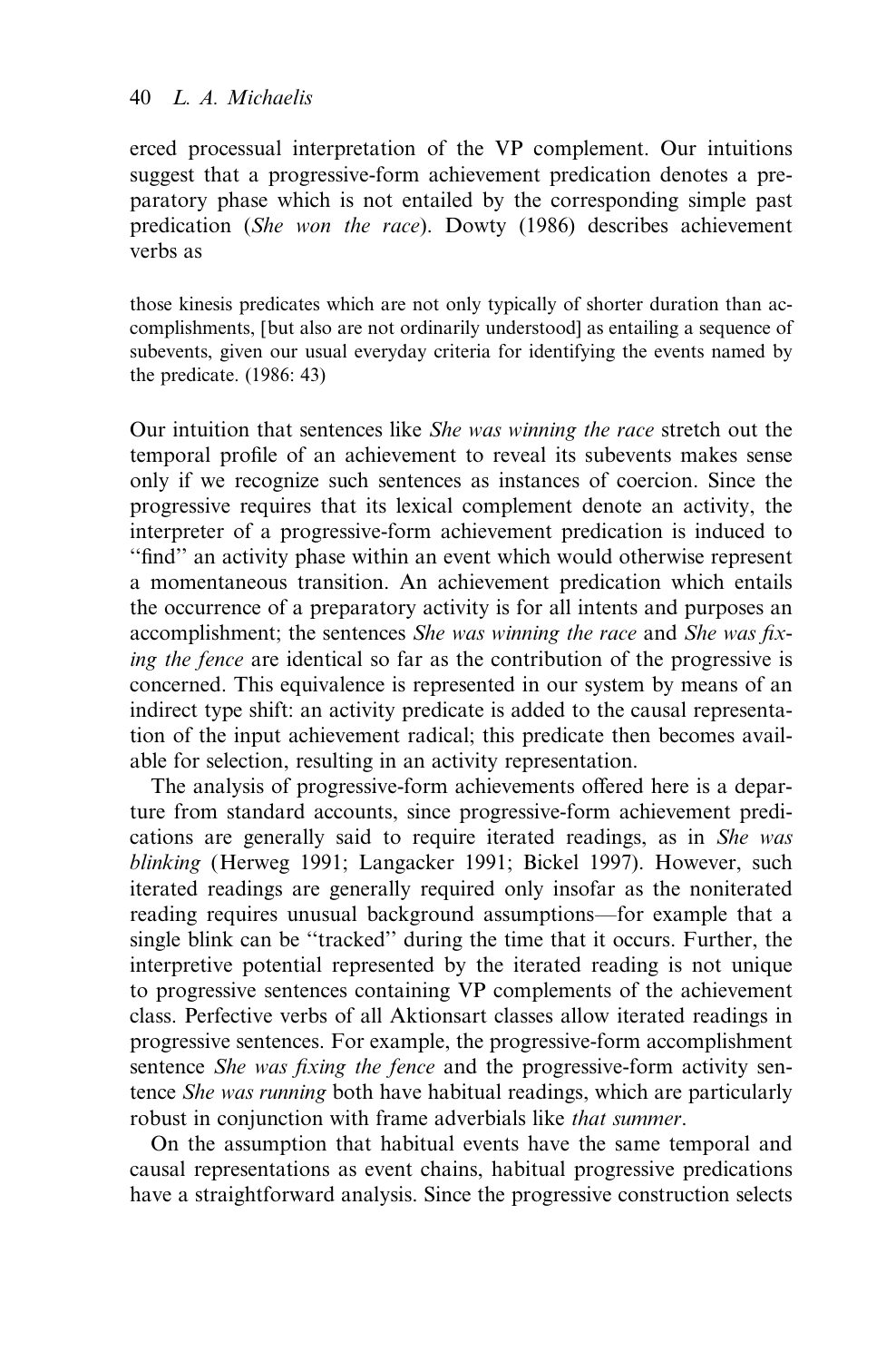for the activity type as its complement, and a habitual event radical, e.g., They pick- up donations on Tuesdays, constitutes an activity, predicateargument structures denoting habitual events unify directly with the progressive construction. Combination of the progressive with a tense construction, e.g., the present, will yield constructs like *They are picking up* donations on Tuesdays. Notice that adverbial expressions which denote event repetition, e.g., *on Tuesdays*, or large intervals, e.g., *last summer*, can impose iterated-event readings upon situation radicals which might otherwise qualify as simplex events. However, as argued above, the progressive itself is not responsible for any such implications of iteration, since those implications are present whether or not the progressive is used, as in, e.g., *They picked up donations on Tuesdays*. The progressive construction simply requires a VP complement denoting an activity, and iterated events qualify as such.

5.2.2. The perfect. Like the progressive, the perfect construction is a stativizer, and, like the progressive, it appears to apply vacuously when combined with stative complement VPs. The perfect construction is represented in Figure 7. The perfect, however, presents certain analytic complexities which go beyond its role as a stativizing device. The first such complexity is the apparently noncompositional interaction of tense



Figure 7. The perfect construction (shift). Examples: Explicit conversion: The Eagle has landed. Implicit type-shifting (existential semantics): I've been rich and I've been poor. Implicit type-shifting (continuative semantics): I've had a nice day.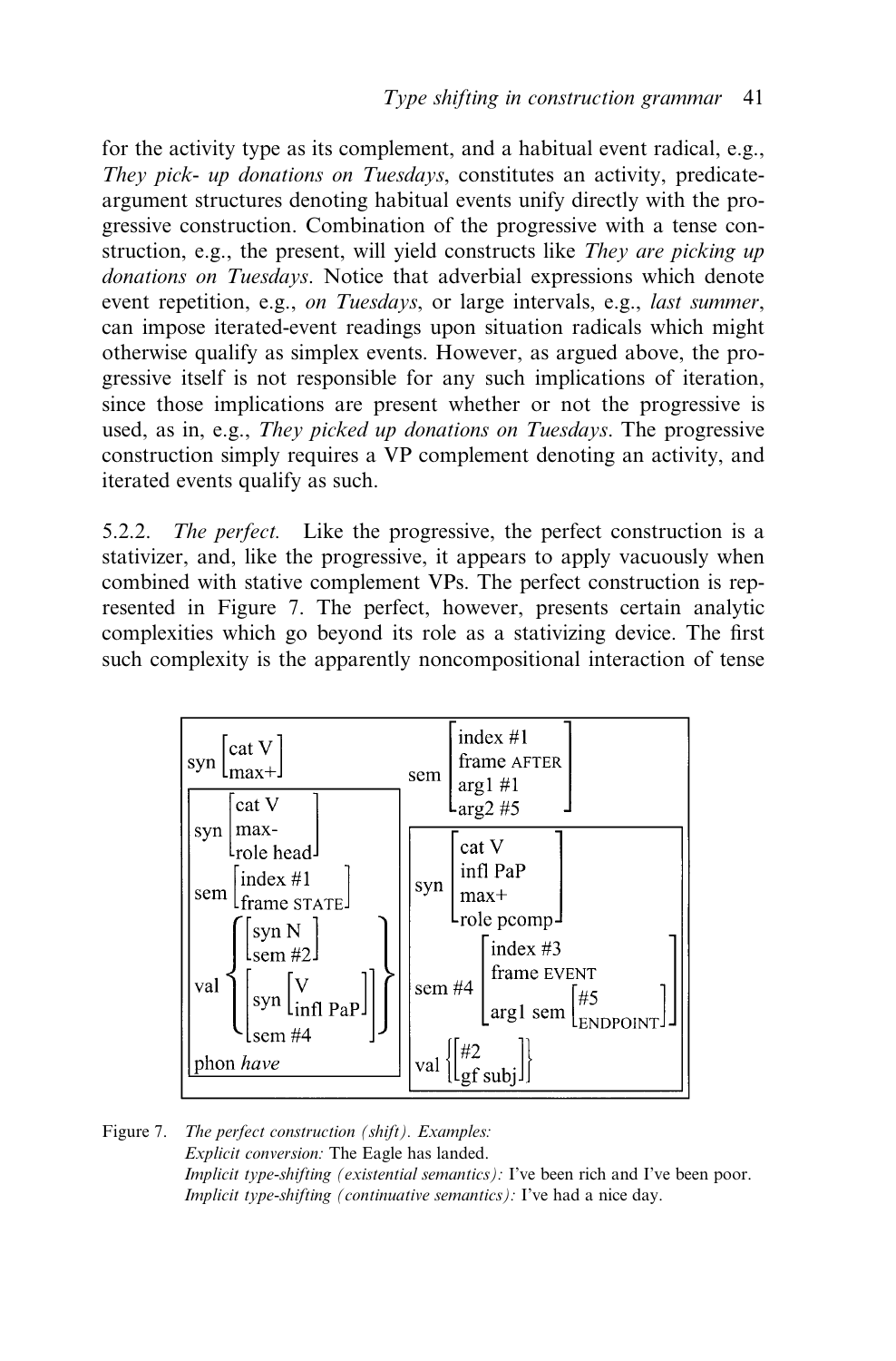(as expressed by the auxiliary) and anterior aspect (as expressed by the past-participial VP) in the case of the ''resultative'' present perfect, as reflected in constraints involving adverbial time-specification, temporal discourse, and focus-presupposition constructions (see Comrie 1976; Klein 1992; Michaelis 1998: chapter 5). For example, present perfect predications, unlike simple past predications, are incompatible with adverbial specification of event time, as in \*He has been born in 1941, although nothing in the semantics would seem to bar this. The perfect is often distinguished from the past on the grounds that it is a relative rather than absolute tense. However, while it makes sense to refer to the past perfect as a ''past in past'', it makes little sense to refer to the present perfect as a "past in present", since this is exactly what the past tense is. Since the present perfect, on its resultative reading, cannot be distinguished from the simple past on truth-functional grounds, the divergence in syntactic behavior calls for a discourse-pragmatic explanation (Heny 1982: 154). One such explanation involves a markedness opposition between the present perfect and simple past. For example, Michaelis (1998: chapter 5) proposes that the present perfect requires existential rather than anaphoric binding of the relevant event variable, while the past allows either form of binding.

The second analytic problem presented by the perfect involves the appropriate characterization of the ''current relevance'' implication commonly associated with the perfect-form predications. Although some authors, including De Swart (1998: 354), identify this implication with a resultant-state entailment, two widely recognized usages of the perfect, the existential and continuative uses, lack this entailment. These two usages, along with the resultative usage, are exemplified for the present perfect in (53) to (55). For each usage, an example sentence is given in (a), a prose description of the usage is given in (b), and a semi-formal semantic representation, based upon McCawley (1971, 1981), is given in (c):

- (53) Resultative:
	- a. The persons responsible have been terminated.
	- b. ''A result of a unique past event obtains now.''
	- c.  $\exists !$ e: Event (e)  $\exists !$ t: t<now [Endpoint (e,t) & 'e's result state holds now']
- (54) Existential:
	- a. We've had this argument before.
	- b. ''One or more events of a given type culminated within a time span whose upper boundary is the present.''
	- c.  $\exists$ e: Event (e)  $\exists$ t: t<now [Endpoint (e,t) & 'e is repeatable at present']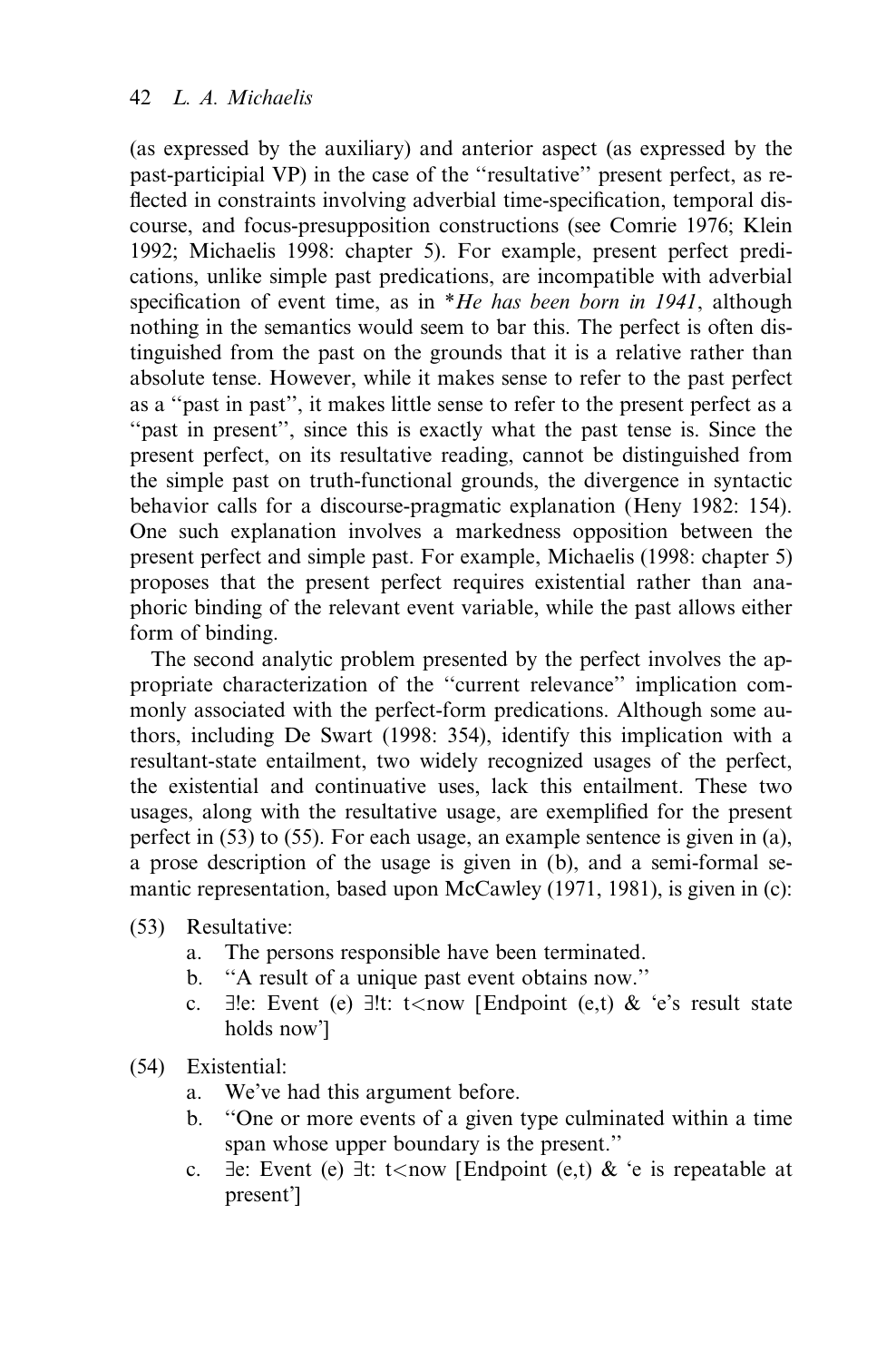- (55) Continuative:
	- a. I've been ill for a week.
	- b. ''A state obtained throughout an interval whose upper boundary is the present.''
	- c.  $\exists !$ e: State-phase (e)  $\exists !$ t [Endpoint (e,t) & 't immediately precedes the present']

In (53c), (54c), and (55c), the traditionally recognized common denominator of ''current relevance'' is seen as a semantico-pragmatic variable whose values are distinct conventional implicata involving the present. These implicata are represented by the conjuncts in single quotation marks. In accordance with McCawley (1971), I assume that the perfect construction is ambiguous with respect to these meanings. As McCawley shows, perfect predications can yield crossed readings in coordinate structures—a standard test for ambiguity (Zwicky and Sadock 1975). For example, (56) could not be used to refer to a situation in which Moe is currently out of work as a result of having been fired (resultative reading) while Harry is currently employed despite firings in the past (existential reading).

(56) Moe has been fired and so has Harry.

Garden-path effects provide further support for the ambiguity analysis of the perfect, as in (57), a line attributed to Groucho Marx:

(57) I've had a wonderful evening, but this wasn't it.

This remark is humorous because the contextually appropriate (continuative) reading must ultimately be rejected in favor of a far more remote (existential) reading. The fact that perfect predications exhibit both crossed readings and garden-path effects strongly suggests (pace Brinton 1988 and Klein 1992) that the distinct perfect readings described in (53) to (55) are not merely inferences from context, e.g., particular combinations of adverbial meaning and Aktionsart. While adverbs like before and twice are hallmarks of existential meaning, the presence of a frame or frequency adverb is not a necessary condition upon the existential interpretation, since, for example, the existential predication in (55) does not contain an adverbial expression:

(58) I've met the Governor.

By the same token, the presence of a stative complement is not sufficient to induce the continuative reading: sentence (59) contains a state radical and yet has a resultative reading (e.g., the speaker now has immunity to German measles), a continuative reading (the illness lasted at least until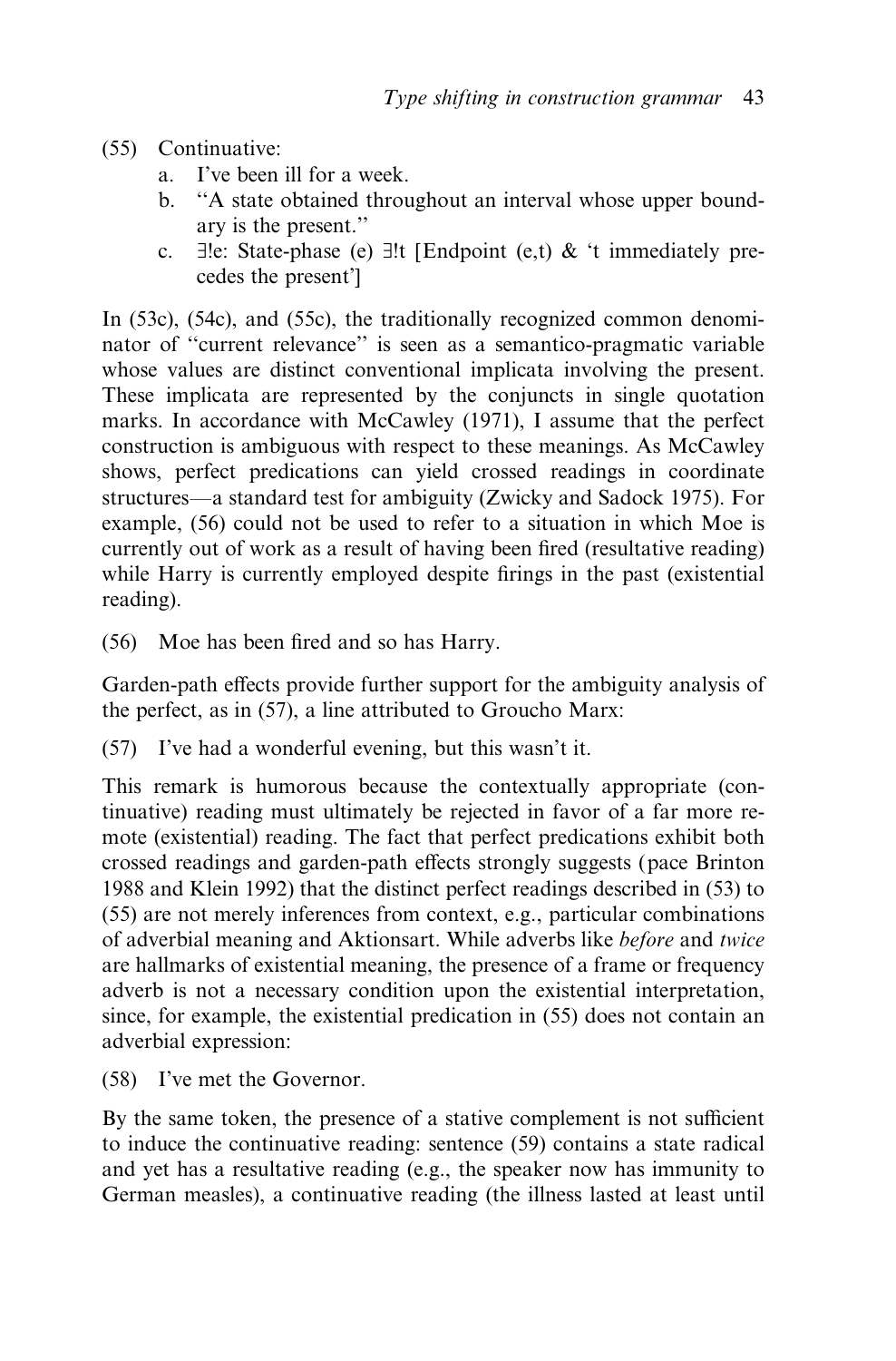now) and an existential reading (e.g., the speaker is listing events which qualify as tokens of the ''illness episode'' type):

# (59) I've had the German measles

The distinct readings described in (53) to (55) can be represented in the present framework without recourse to conventional implicature. I propose instead three perfect operators, PERF-R, PERF-E, and PERF-C, each of which is subject to two types of conditions: mapping conditions, described in the (a) clauses of (60) to (62), and rest-identity conditions, described in the (b) clauses of (60) to (62):

- (60) PERF-R:
	- a. Mapping: Telic event  $\rightarrow$  state
	- b. Posterior rest: resultant state
- (61) PERF-E:
	- a. Mapping: Event  $\rightarrow$  state
	- b. Posterior rest: medial state
- (62) PERF-C:
	- a. Episode  $\rightarrow$  state
	- b. Posterior rest: initial transition is final transition of episode

As shown in (60a), the resultative perfect (PERF-R) requires a telic input type. The Aktionsart-based operation which underlies this mapping is selection. As stipulated by the rest-identity condition in (60b), selection targets a resultant state in the causal representation of the input type, an accomplishment or achievement radical. By identifying the state of aftermath with the resultant state of the input type we account for Klein's (1992: 539) observation that the events expressed by resultative-perfect sentences tend to be recent events. De Swart (1998: 354) captures this interpretive constraint by stipulating that ''the result state starts right at the end of the event''. This stipulation appears unnecessary here, because the resultant state is necessarily contiguous to the inchoative event in causal representation. In addition, condition (60b) captures the ''unique event'' condition represented in  $(53c)$  by means of the existential quantifier  $\exists$ !. If the output state is entailed by the causal representation of the input event, there can be only one causal event, since selection is defined over a single Aktionsart representation. Further, we account for the fact that atelic events can have resultant-state implications in perfect predications, as shown in (63):

(63) I've knocked (so someone should be coming soon).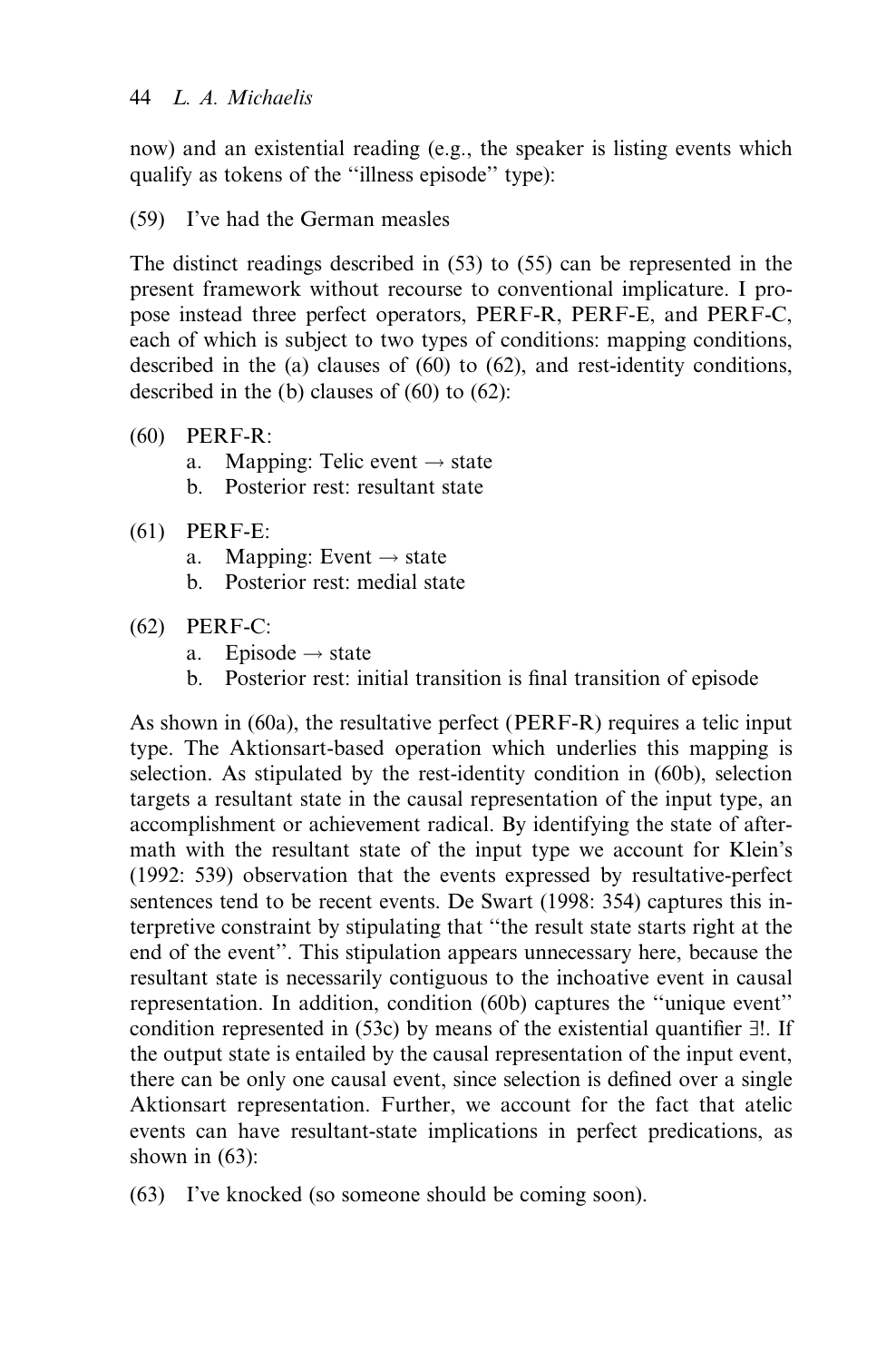Sentence (63) has a coerced interpretation. The Aktionsart-based operation underlying this type shift is addition: the operator cause and its arguments are superimposed upon the causal representation of the input activity radical  $I$  knock-. Because the causal representations of activity radicals do not include resultant states, adduction of the relevant resultant state will depend upon cultural scripts of various kinds, e.g., models of hailing conventions, as in (63).

As shown in (61a), the existential perfect (PERF-E) maps an event (or, equivalently, a dynamic situation) onto a state. The Aktionsart-based operation which executes this mapping is selection of a posterior rest. The rest-identity condition in (61b) captures the interpretive constraint expressed as a conventional implicature in (54c): ''e is repeatable at present''. McCawley (1981: 82) describes this constraint as follows: ''The speaker and addressee's shared knowledge does not rule out the continued occurrence of events of the kind in question''. Evidence for this constraint is provided by appropriateness judgements. For example, (64) is appropriate only if the sale is still ongoing and the addressee is presumed to be capable of attending it prior to closing day:

(64) Have you gotten to the Nordstrom sale?

A posterior rest qualifies as a medial rest if it holds during the interval which separates two type-identical events. Since this rest holds at speech time, the second of these two events is projected rather than reported. That is, the input event must be one capable of concatenation. Thus, the state which follows a given visit to Nordstrom is never excluded from preceding another event of this same type. Because replication occurs in a possible world, even a unique event is construable as belonging to an event chain, as in (65):

(65) I've visited him once.

Because the rest following the visiting event also precedes any future event of the same type, (65) entails a minimal chain, consisting of two tokens of a given event type. Interpreters have considerable latitude in inferring the appropriate event-type predicate, and therefore events which appear unique can typically be construed as repeatable ones. Consider, for example, (66), which is a priori anomalous on an existential reading, since Janis's death cannot be replicated (small caps indicate points of prosodic prominence):

(66) Since Woodstock, Janis has died.

However, (66) does have an existential reading if construed as evoking a propositional function of the form  $x$  die-, where the range of the vari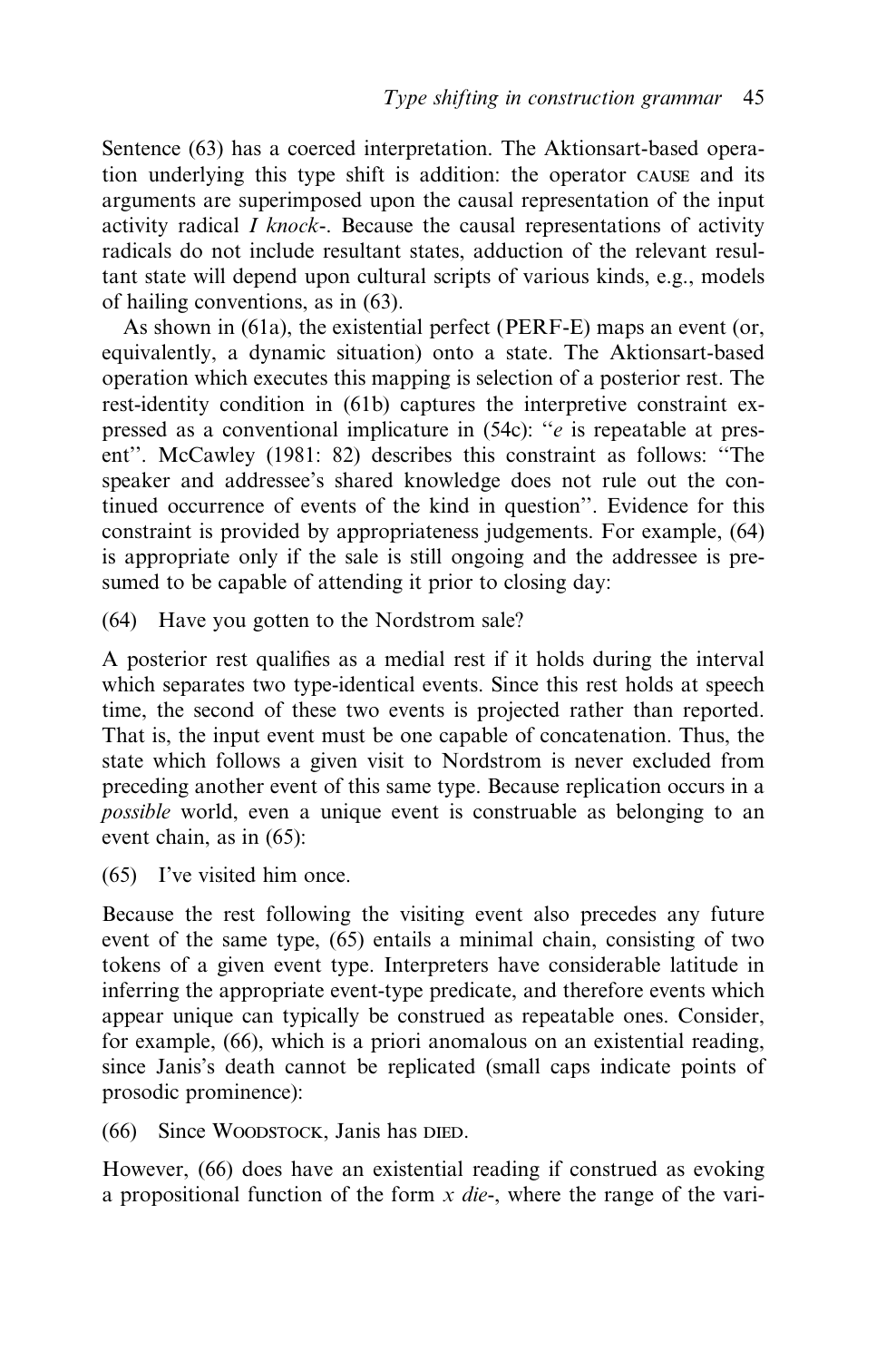able might be restricted to rock artists who appeared at Woodstock, as in  $(67)$ :

(67) Since Woodstock, Janis has died, Hendrix has died, Keith Moon has died. Paul BUTTERFIELD has died, and JERRY has died.

Example (67) demonstrates that a unique event can also qualify as a concatenated event via extrapolation of the appropriate open proposition.

As shown in (62), PERF-C maps an episode to a state. This analysis represents a departure from that given in (55b), in which continuative perfect sentences assert the existence of a state phase. The input type in (62) is a class which properly includes the class of state phases, as well as that of activities. However, we will preserve the present-contiguity condition described in (55c): the output state is a posterior rest whose time of inception is identical to the final transition of the episode. This condition is designed to capture the difference between continuative and existential readings of perfect sentences containing stative complements, as in (59), repeated here as (68):

(68) I've had the German measles.

The continuative reading is that in which the illness has continued up to speech time; the existential reading simply requires one or more episodes of German measles in the past. Except for the ''present contiguity'' condition, the continuative and existential readings would not differ, since both entail a coerced state-phase reading of the state radical I have- the German measles. As a consequence of the persistence entailment, the continuative perfect selects for extensible situation types, including homogeneous and heterogeneous activities, as in (69):

- (69) a. Public opinion has fluctuated all month.
	- b. City and county officials have *discussed* the issue for over a year.
	- c. I've watched you for a long time.
	- d. We've waited for this news a long time.

While native speakers whom I polled judged all of the sentences in (69) to be acceptable, they often suggested paraphrases containing progressiveform complements, e.g., I've been watching you. The more dynamic the activity radical, the less acceptable the corresponding continuative perfect predication appears to be: continuative perfect predications containing agentive heterogeneous-activity radicals, e.g., The kids have played in the pool all day, were most likely to be seen as requiring perfect-progressive paraphrases. Such evidence suggests that the category of state phases has a privileged status with regard to the continuative perfect.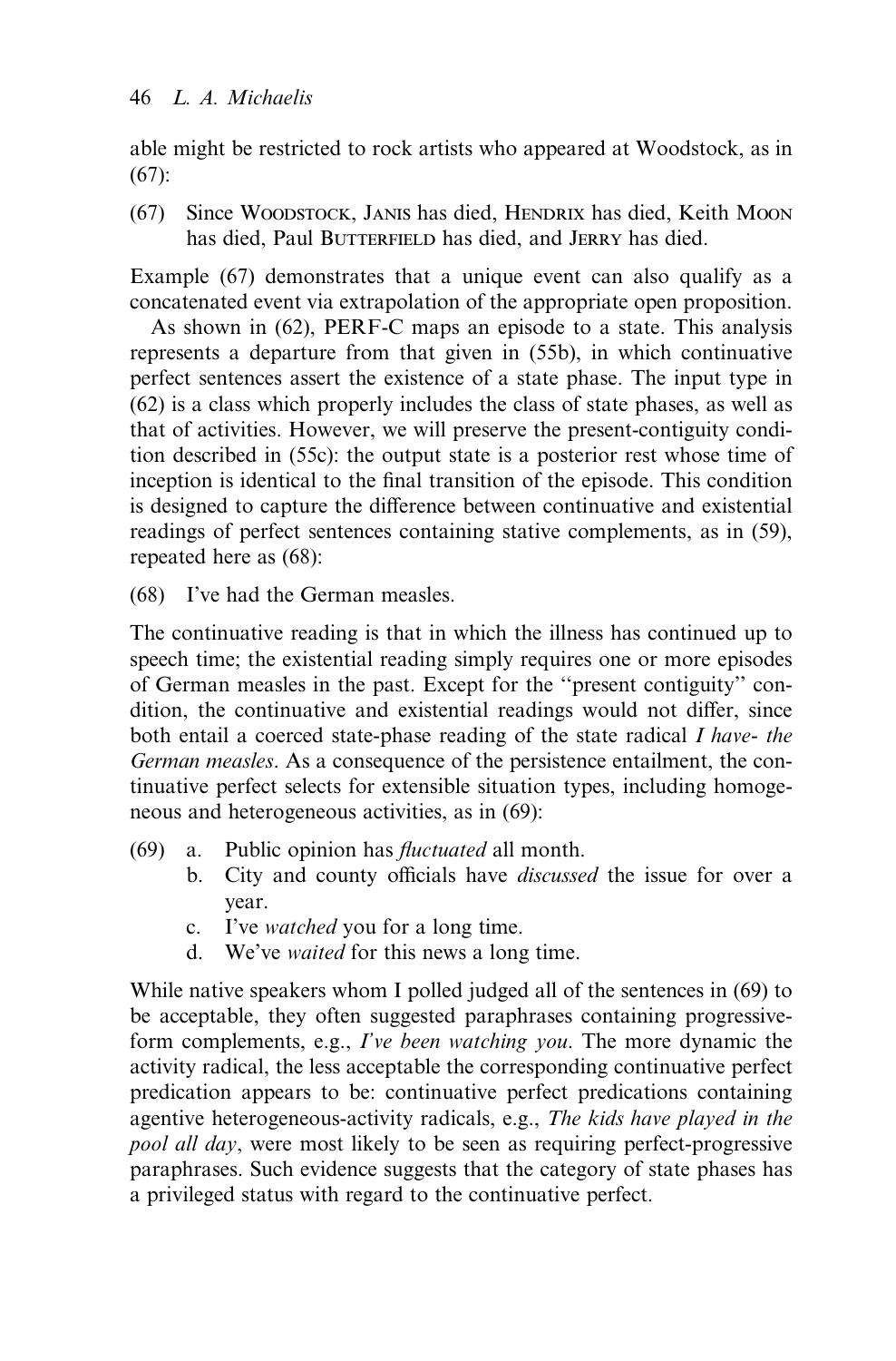Despite their prototypical nature, state-phase perfects have paradoxical properties. Because state predications license the subinterval entailment, the interpreter can never be assured that a state, like that of being ill in (55a), is wholly contained within the interval for which it is asserted to hold. For this reason, one might argue, a continuative perfect sentence need not denote a state which follows a final transition. This argument fails to distinguish between cessation of the denoted state phase and cessation of the state from which that phase is drawn. In certain contexts, these two types of cessation coalesce, as in the following excerpt from the comic strip Cathy:

 $(70)$  My nails have been decent. Today I bit them off. My skin has been fine. Today it broke out. My demeanor has been poised and professional. Today I spilled coffee on my hair, ripped my pantyhose, broke my purse strap, and sat on the floor of a 7-Eleven in my power suit and ate a bag of Cheetos (Cathy, 24 November 1992)

In other contexts, the two forms of cessation diverge. For example, (71) does not entail that reptiles are now extinct:

(71) Reptiles have existed since the Paleozoic era.

However, the perfective character of state-phase predications prevents us from concluding that (71) denotes a state which overlaps speech time: it is the posterior rest, and not the contiguous state phase, which actually holds at speech time.

5.3. Tense constructions

# 5.3.1. The past in French and English

5.3.1.1. The French imperfective. The two English shift constructions discussed in section 5.2 are traditionally viewed as instances of grammatical aspect, but it is difficult to justify this categorization typologically. While progressive sentences denote states, the English progressive is not directly analogous to imperfective aspect, as found, e.g., in French. The progressive is neutral with regard to tense, and combines freely with the tenses, while imperfective morphology in Romance languages inherently expresses the past-tense relation. However, as Smith (1997), De Swart (1998), and Michaelis (1998) have observed, the two constructions overlap in some contexts. One overlap context is shown in (72). Here, a French imperfective sentence is translated by an English progressive sentence:

(72) C'est quand je suis passe´ devant le magasin! Il y avait un type qui faisait une démonstration pour aguicher la clientèle.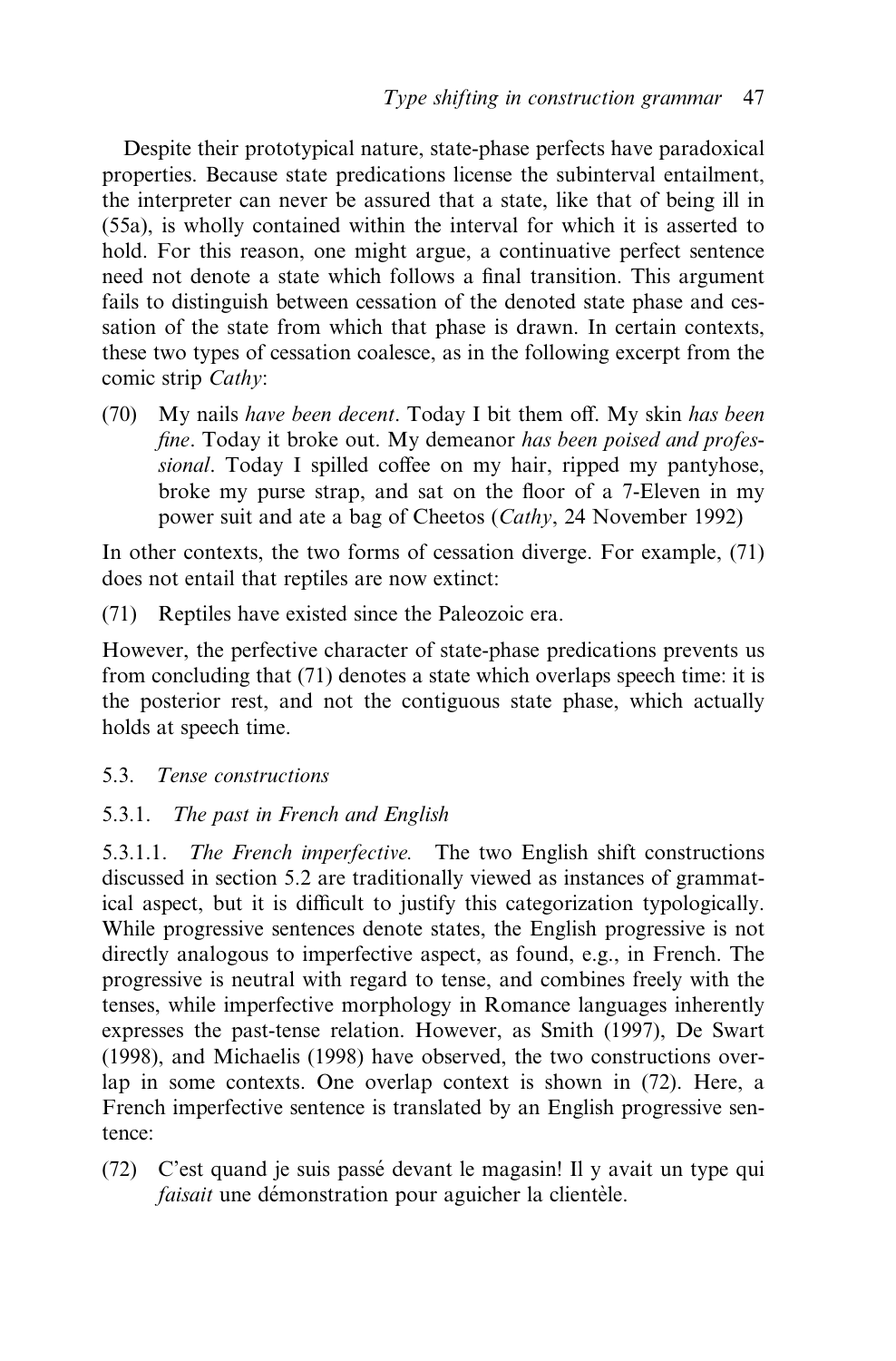'It's when I went past the store. A guy was doing a demonstration to rope in customers.' (Binet, Les Bidochon 8, p. 14)

In (72), the demonstration is presented as an event that had begun prior to the point at which the narrator passed the store. As in the progressiveform translation, the *Imparfait*-form sentence in (72) tells us nothing about whether the demonstration was completed following the time frame established by the perfective predication preceding it. Events reported in the imperfective, like those reported in the progressive, include reference time, and thus it is appropriate to conclude that both imperfective and progressive predications denote states. However, the English progressive construction and the French imperfective construction do not have identical functions. This is shown by (73):

(73) Tiens, ils *avaient* des lacets, les préhistoriques?

'Huh! They had shoelaces, prehistoric people?' (Binet, Les Bidochon 2, p. 30)

If (73) were translated by a progressive sentence, the result would be an anomalous English sentence: \*They were having shoelaces. The pattern in (72) and (73) is explained when we assume that the English progressive is a shift construction, while the French imperfective is a concord construction. The French imperfective construction is represented in Figure 8.



Figure 8. The imperfective construction (concord). Examples: Instantiation: Ils avaient des lacets. Implicit type-shifting: Il y avait un type qui faisait une démonstration.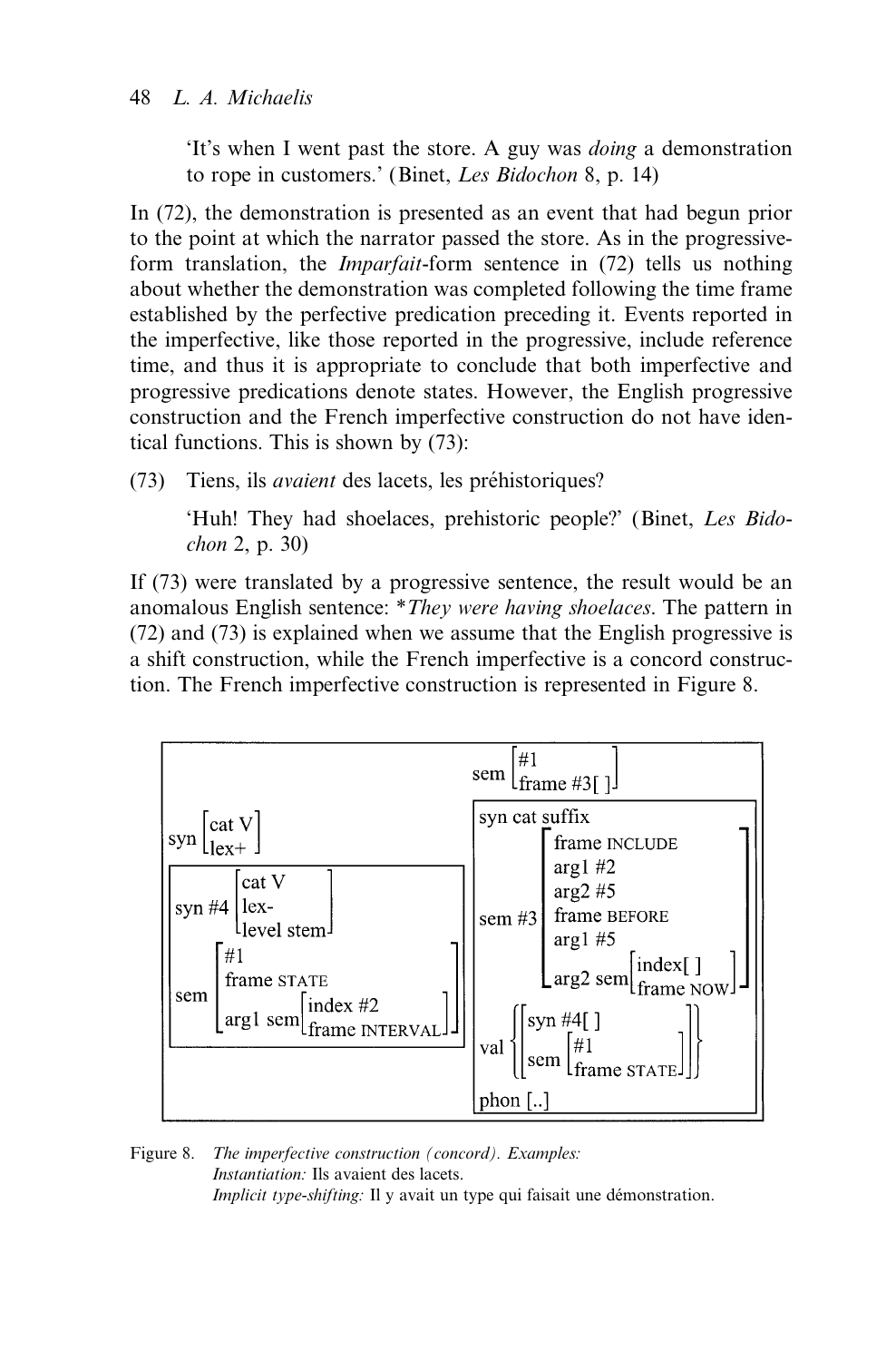Since the imperfective construction signifies a past-tense relation, the sem value of the suffix includes the frame  $B$  before. This frame has two arguments, a reference time (indexed by the unification variable #5) and the (deictically indexed) time of speaking. The verbal head of the construction denotes a state, as indicated by its frame value. The STATE frame has one argument, an interval, since states are represented as properties of times (Herweg 1991). As a past tense, the imperfective construction relates the state type to a past reference time. The INCLUDE frame in the semantics of the suffix and the construction requires that the reference time be included within that state. (The person-number features and phonological form of the suffix have been omitted for ease of exposition.) The include frame represents an inference pattern licensed by past-tense state predications: the past interval at which the state is asserted to obtain does not exhaust the tenure of that state. This analysis captures the idea that a speaker who asserts, upon arriving at a destination,  $M_v$  cabby was Latvian is only ''sampling'' a relevant portion of a permanent state (see Partee 1984; Herweg 1991; Klein 1992; inter alia). The concord restriction upon the imperfective is represented in Figure 8: the verbal head is a state and its complement (the imperfective suffix) contains a valence requirement calling for a state. That is, the imperfective construction can and typically does simply flag the inherent stativity of the lexical head. However, since all concord constructions trigger implicit type-shifting via the override principle (20), the imperfective can also be used for aspectual type-shifts, as in (72). French and English both imperfectivize, but the mechanism is a different construction in each language.

In the analysis represented in Figure 8, imperfective sentences always represent state sentences. This analysis diverges from that of De Swart (1998), who assumes that imperfective predications denote not only states but also homogeneous events, i.e., activities. While the imperfective construction can combine with activity predications, I maintain that such combinations are instances of coercion. If we were to assume that the imperfective construction denoted an atelic situation type, and not merely a state, we would be forced to explain why, for example, (73) does not have the potential for a coerced activity reading. The only type shifts which are in fact performed by the imperfective are those in which events, including activities, are construed as states, as in (74). In the context preceding (74), the character Raymonde has inadvertently interrupted her husband Robert and his friend during a pit stop in the woods:

(74) Robert: Raymonde, enfin! Raymonde: Je—Je *cherchais* un coin tranquille. Excuse-moi!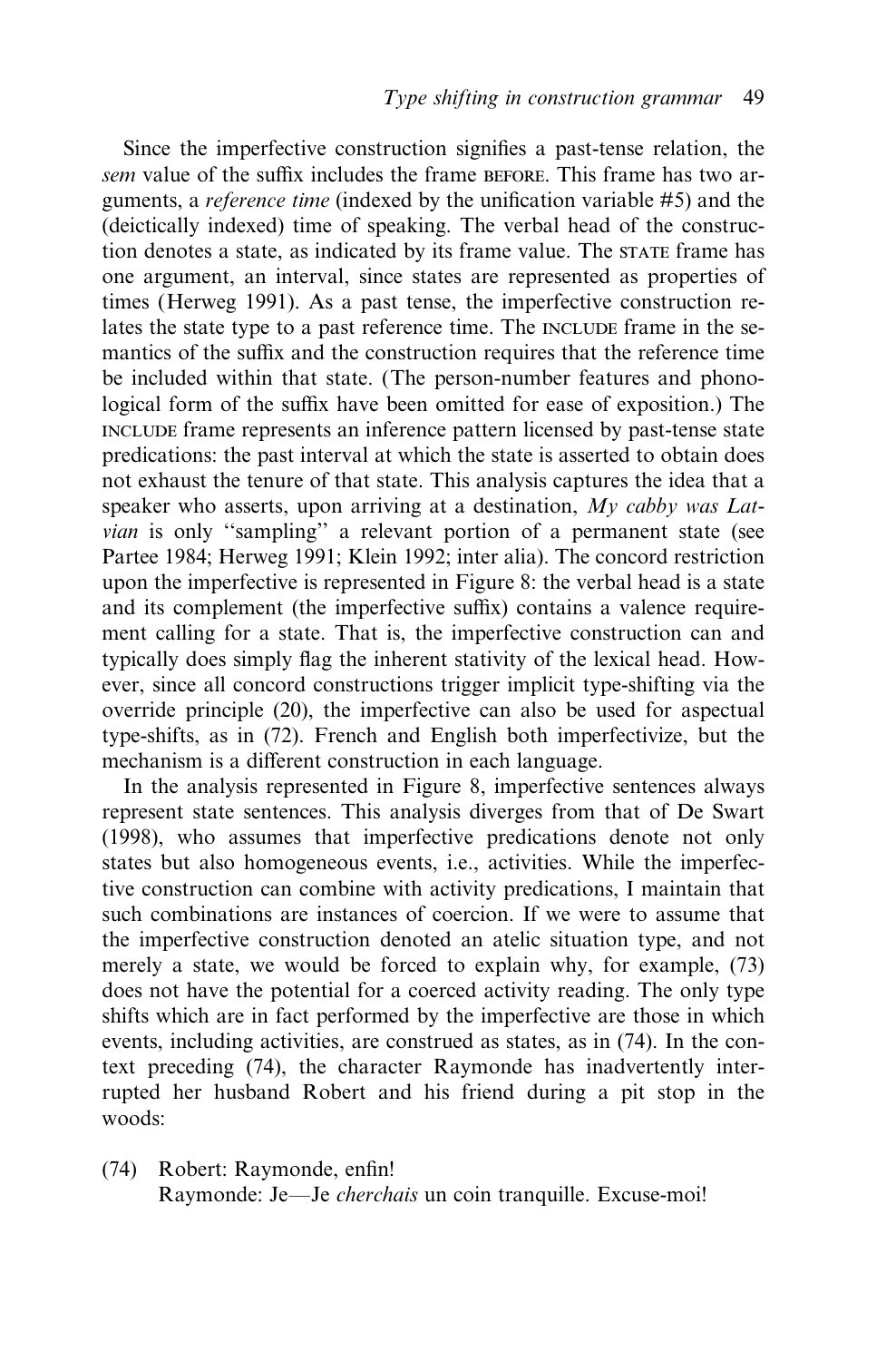'Robert: Raymonde, really! Raymonde: I—I was looking for a private spot. 'Excuse me!' (Binet, Les Bidochon 6, p. 28)

In (74), the activity verb *chercher* ('look for') is combined with the imperfective construction, the result being a coerced stative construal in which the seeking activity is understood to have been going on prior to the point at which it was interrupted. The stative construal involves selection of an intermediate rest in the temporal representation of the input activity. Under this construal, the situation denoted includes the past reference time (the time at which the interruption occurred). As in (72), the construal is analogous to a progressive construal in English. Habitual and iterated events are subject to the same analysis. As argued above, they count as heterogeneous activities. As such, they are subject to stative coercion analogous to that exemplified in (72) and (74). The examples in (75) and (76) illustrate the interaction of the imperfective construction with situation radicals denoting iterated events:

(75) Raymonde: Qu'est-ce qu'ils te voulaient, ces deux messieurs? Robert: On s'échangeait nos adresses!

'Raymonde: What did they want, those two gentlemen? 'Robert: We were exchanging addresses.' (Binet, Les Bidochon 2, p. 50)

(76) T'as pas remarqué les gestes que je te *faisais* pour te le dire discrètement?

'Didn't you notice the gestures I was making to you to try to let you know discretely?' (Binet, Les Bidochon 8, p. 35)

In (75), the iterated event is the exchange of addresses among three people, an event which Raymonde observed only momentarily. By using the imperfective form of *échanger* 'exchange', Robert takes the perspective of his addressee: he presents the situation as one which includes the time at which it was witnessed, thus leaving open whether or not the exchange was completed (in fact it was not). This construal is of course the same one associated with the imperfective predication (72), which similarly involves selection of an intermediate rest between type-identical events in the input temporal representation. In (76), the iterated event is the performance of a series of gestures. The use of an imperfective predicate to describe this event again signals inclusion of reference time: the interval containing the series of gestures properly includes the time of a (potential) perception event, here expressed by a perfective form of the verb remarquer 'notice'. Either of the iterated events in (75) and (76) could have been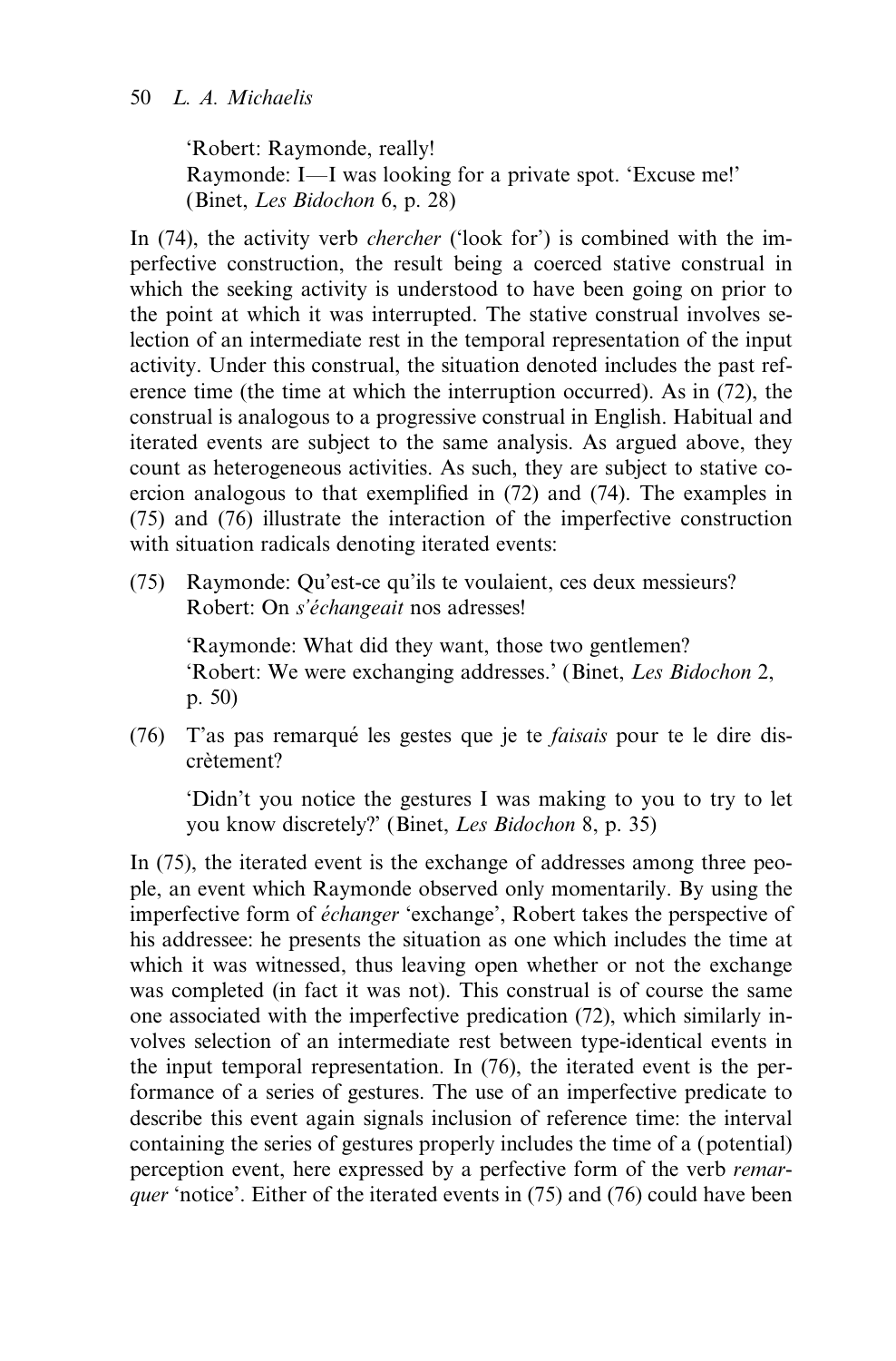described by means of a perfective predication. For example, if the context of (75) were altered so that Raymonde's inquiry concerned what Robert had just done, Robert's response could have taken the form of a perfective (*passé composé*) predication: *On s'est échangé nos adresses*. The construals entailed by the perfective versions are no less likely to involve iteration of subevents; the use of the perfective merely entails that the endpoints of the iterated event are included within the past reference time, rather than including that time.

I propose that coercion yields gnomic and habitual readings of event radicals in French under the same formal conditions which give rise to the partitive readings of event radicals in (75) and (76). As discussed in section 2.3.2, although episodic sentences and gnomic/habitual sentences have distinct epistemic implications, the episodic–generic distinction is not an aspectual one: iterated-event sentences count as such whether they are actual or structural. If an event radical which is not an event chain is combined with the imperfective construction, the coerced stative reading is necessarily a partitive one, in which a phase within the Aktionsart representation is selected. If, by contrast, an iterated-event radical is combined with the imperfective construction, the coerced stative interpretation involves the selection of an intermediate rest in the temporal representation of that event chain. The selection operation then yields the coerced stative interpretations in (77) and (78):

(77) Quand je pense que tout le quartier te *surnommait* "le père tranquille'' parceque tu *passais* tes journées à cultiver des géraniums.

'When I think that the whole neighborhood used to call you ''Gentle Pops'' because you spent your days cultivating geraniums!' (Binet, Les Bidochon 5, p. 38)

(78) Ma femme m'a quitté parceque je buvais et Maman a dit que ça me donnait mauvaise haleine.

'My wife left me because I drank and Mother told me it was giving me bad breath.' (Binet, Les Bidochon 10, p. 43)

The clauses containing the italicized verbs in (77) and (78) count as habitual predications, but there is nothing about temporally stable iterated events which requires imperfective aspect; as we saw in (79), such events can be reported by means of the perfective construction, if construed as contained within a past interval:

 $(79)$  Mais pendant quinze ans j'ai cru que j'étais un superman, moi! J'en ai parlé autour de moi, je m'en suis vanté auprès des copains au boulot! Je vais avoir l'air de quoi, à présent?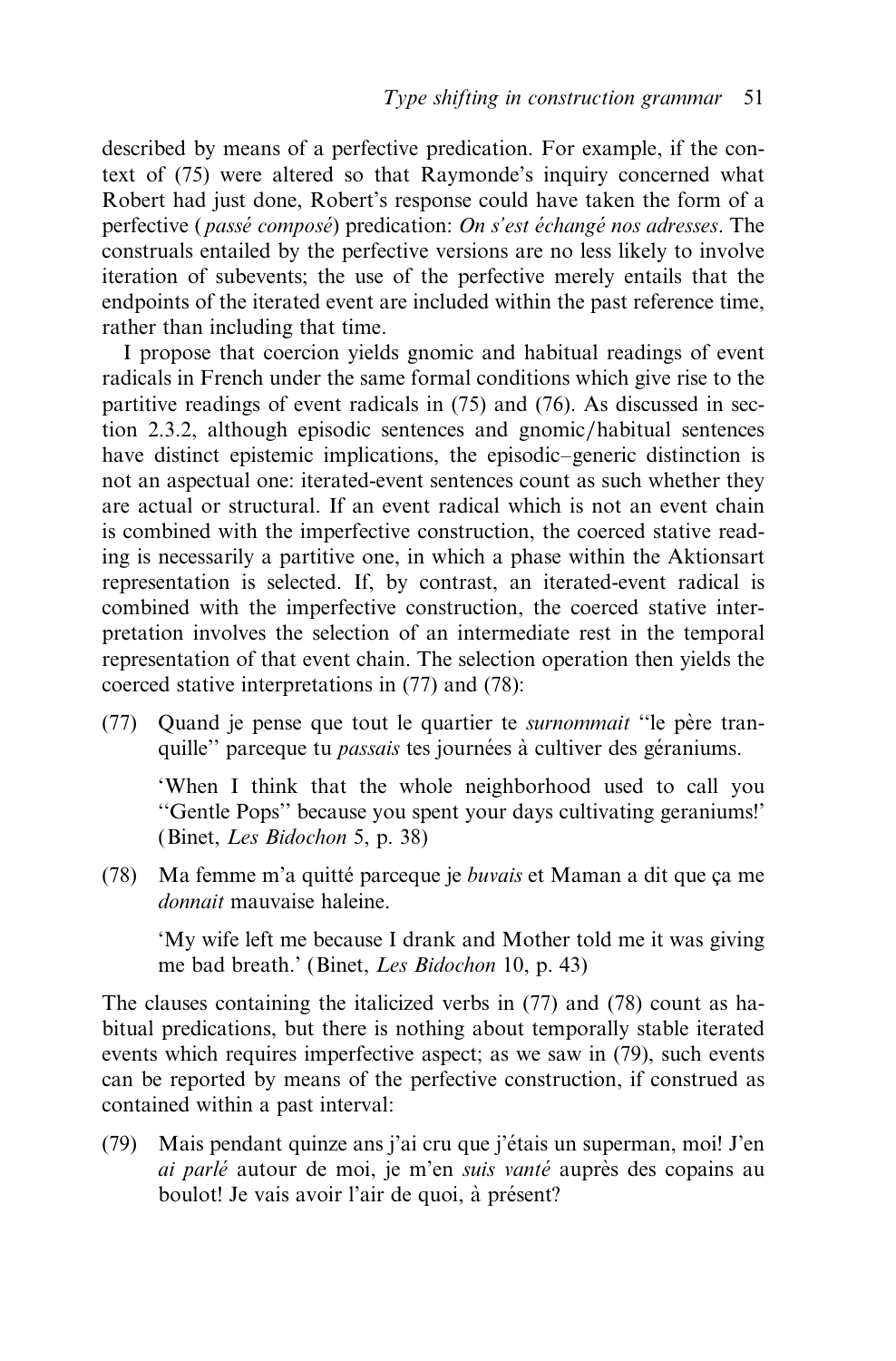'But for fifteen years I thought I was a superman! I talked about it to everyone around. I bragged about it to friends at work! What am I going to seem like now?' (Binet, Les Bidochon 13, p. 17).

The character Robert utters (79) after having received a devastating review of his marital performance over the years. This sentence strongly implies that the series of boasting events is delimited by a past interval. However, it would make little sense to explain the use of perfective predications in (79) by saying, as Langacker (1996), that these predications denote iterated events rather than generic ones. Instead, what (79) shows is that habitual predications need not be state predications. Bickford and Marlett (1988) make this same point in a study of mood and aspect in three Mixtec languages: "the mere habituality of a situation is not sufficient to place a verb in the Imperfective'' (1988: 7). After observing that habitual predications in Mixtec can be reported in both the perfective and imperfective aspects, they conclude that ''what makes most habitual situations Imperfective is not habituality per se, but the coincidence of some other time span (such as the moment of speech) with the habitual macrosituation, imposing an inside-out perspective on it'' (1988: 8). In other words, it is inclusion of reference time, rather than merely being a characteristic situation, which causes a gnomic or habitual situation to be coded as imperfective.

5.3.1.2. The past in English. The foregoing discussion has implied that aspectually sensitive tenses should be postulated only when differences in the aspectual requirements of a given tense category are expressed morphologically. I propose, however, that situation-reporting tenses are by nature aspectually sensitive. In particular, I will suggest that the English past, as well as the French and English present tenses, are concord constructions which contain aspectual unification requirements and accordingly trigger coercion effects. As a consequence, our treatment of the English past construction will be isomorphic to that of the French perfective and imperfective constructions. This extension is justified, since it seems inappropriate to assume that direction of inclusion distinguishes past tenses of events from past tenses of states just in case this difference is morphologically expressed (as it is in French). Why should we not also assume two past constructions for English, which happen to be homophones? One argument against this approach is to say, as most do, that the English past does not take issue with the inclusion relationship, which is instead determined by the aspectual classes of the verbs themselves. On this view, essentially adopted from Reichenbach (1947), the past specifies only that reference time is prior to speech time (and possibly also that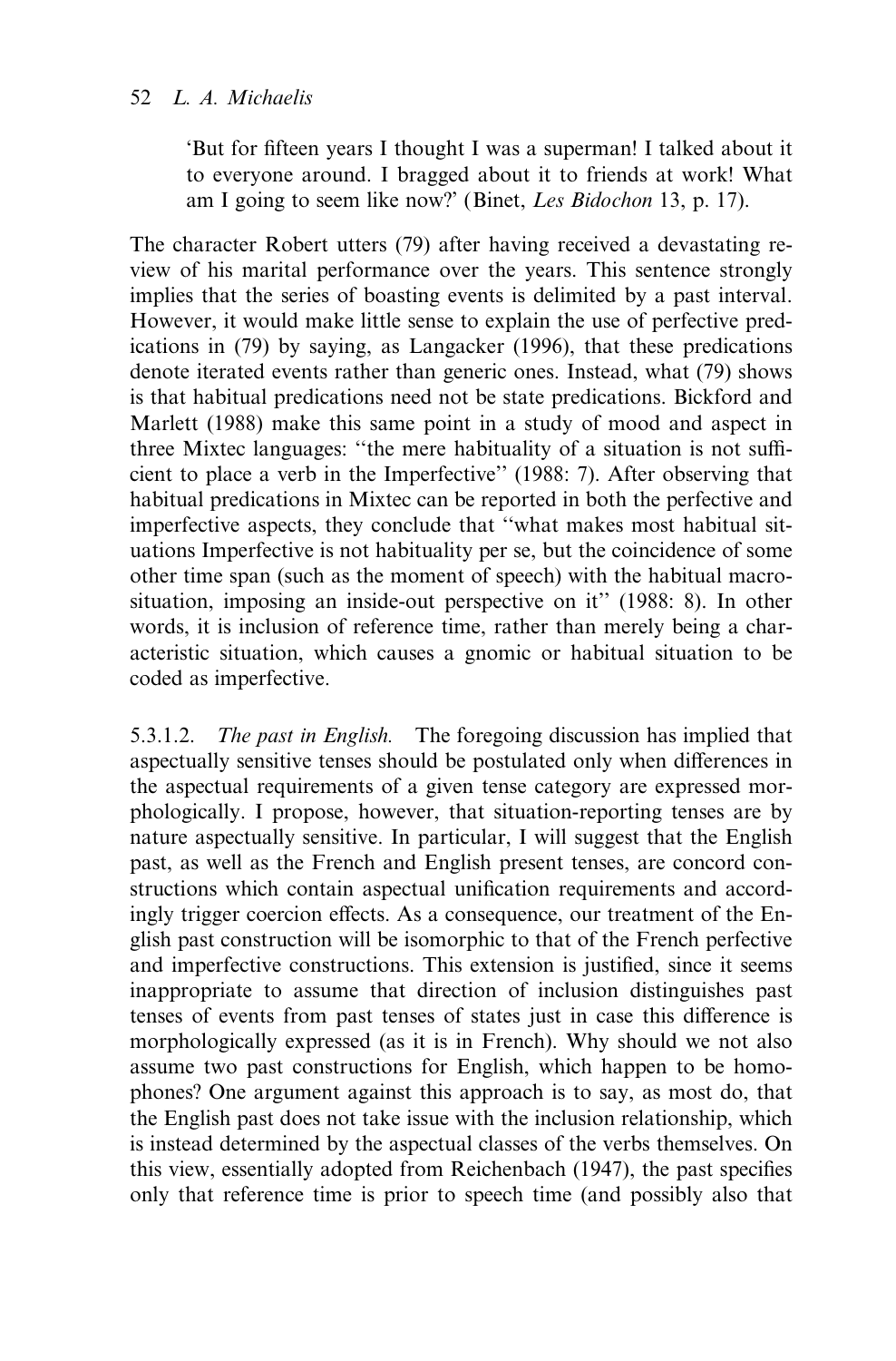reference time is an anaphorically linked interval). The problem with this view, as I see it, is not only that it makes aspectual sensitivity something which English tenses inexplicably lack, but also that it requires one to presume that verbal semantics contains a constraint related to reference time—a discourse-pragmatic concept that plays no direct role in Aktionsart representation (see Klein 1992 for argumentation to this effect). My solution, then, is to propose that English has two phonologically identical past-tense constructions which are identical to the perfective and imperfective semantically, in that the INCLUDE frame in each of the two respective past constructions specifies a distinct direction of inclusion for reference time  $10$ 

To presume that English has aspectually sensitive tense constructions leads us to predict certain coercion effects, in accordance with the override principle. We have seen such effects in imperfective and perfective constructs in French, and we thereby predict their existence in the case of English past predications. We will also predict that certain past-tense sentences in English will be ambiguous between coercion and concordbased readings, because the same form will denote two different situation types, state and event. These predictions are borne out. In examples (80) to (84) we see paired past sentences, in which each pair represents one of the five respective Aktionsart classes: state, activity, achievement, accomplishment, and state phase. The members of each pair are formally identical, but the distinct contexts supplied cause their readings to diverge:

- (80) a. She remembered where the money was hidden [but no one else did].
	- b. She remembered where the money was hidden [but only after some incentives were offered].
- (81) a. [I glanced back at her but she didn't notice.] She looked elated. b. [I told her the answer.] She looked elated. [Then frowned in consternation.]
- (82) a. [Sue decided to look dramatic that day.] She wore a pink Chanel suit and an Hermès scarf.
	- b. [I studied Sue's elegant outfit.] She wore a pink Chanel suit and an Hermès scarf.
- (83) a. Thick smoke filled the corridor. [In a matter of minutes, we could no longer see the exit signs.]
	- b. II opened my door and looked out. Thick smoke *filled* the corridor.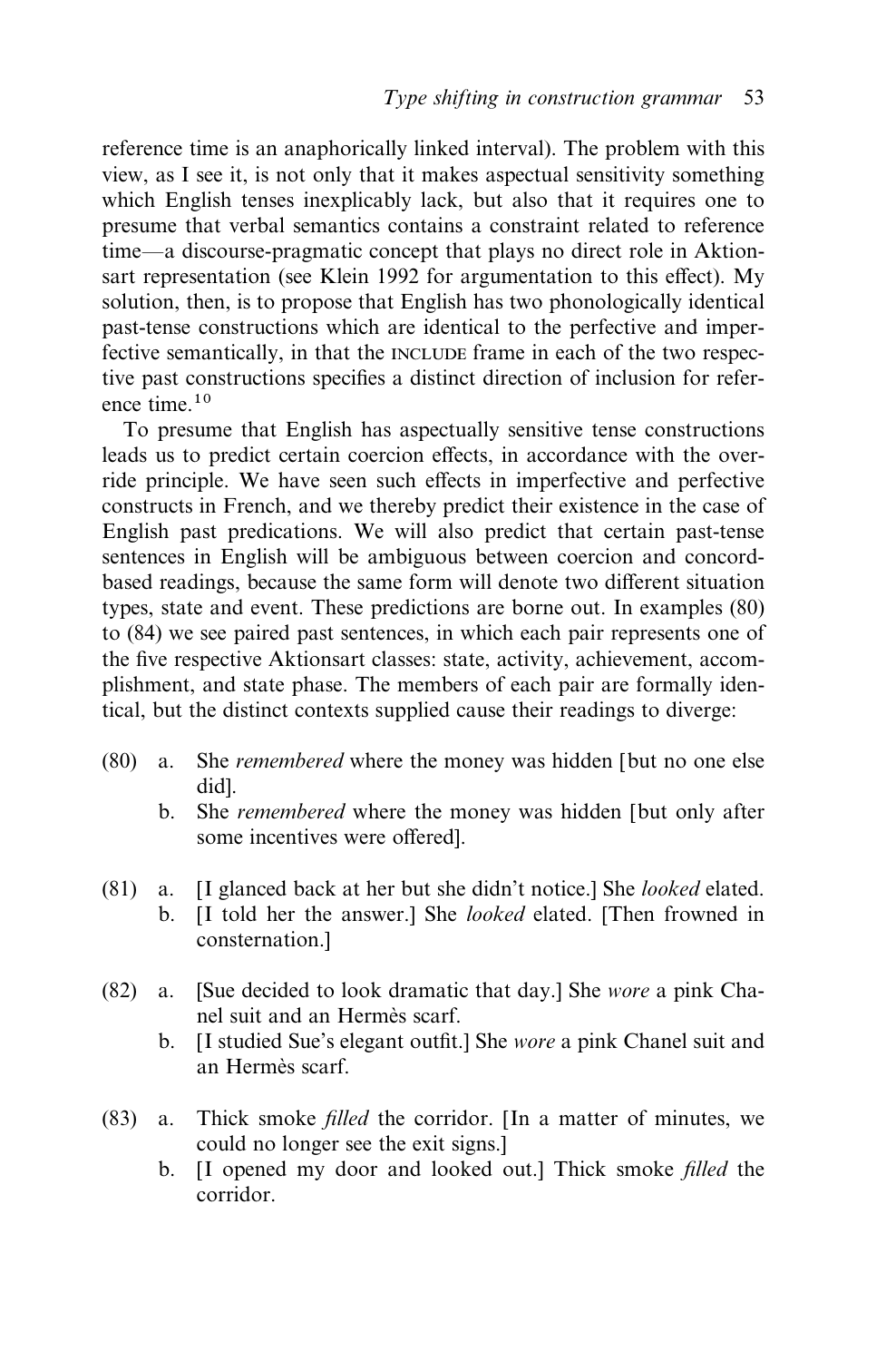- (84) a. They recited the mass in Latin.
	- b. [At the time of the Second Vatican Council,] they recited the mass in Latin.

In each of these examples, we will regard interpretations which diverge from predicate Aktionsart values as evidence of a mismatch between predicate and construction denotata, while straightforwardly projected predicate Aktionsart values will be regarded as evidence of semantic concord between predicate and construction. In (80a), the stative verb remember has a stative interpretation; that is, there is semantic concord between situation radical and construction. In (80b), remember has an inchoative interpretation via coercion: an inceptive event is added to the Aktionsart representation of the stative predication to resolve the semantic conflict which occurs when a stative verb is combined with the perfective version of the past construction. The examples in (81) are similar to those in (80), except that an episodic rather that inchoative interpretation appears in the perfective coercion context (81b). The coerced construal in (81b) involves addition: the operator become is added to the causal representation of the input state. In (82a), the homogeneous activity verb wear receives an episodic interpretation that reflects its inherent perfectivity: the scope of the situation includes Sue's donning and doffing the outfit. In (82b), this same predication receives a stative interpretation, in which the situation of Sue's wearing a particular outfit includes the time at which the speaker took note of this. Since reference time is located inside the situation time, the scope of the predication is highly constrained: it does not, for example, include the time at which Sue put on her outfit. The stative interpretation in (82b) is obtained by selection: the selected state is the second argument of the operator HOLD in the causal representation of the input activity. In  $(83a)$ , the achievement verb *fill* has an inchoative interpretation, in which smoke diffuses through the corridor; this interpretation involves construction-predicate concord—both predicate and construction denote achievements. In (83b), the achievement verb fill denotes a state (the corridor's being filled with smoke) that includes the point at which the narrator observed this state. This interpretation is obtained by selection of that state projected by the operator become in the causal representation of the input achievement (or, equivalently, that state which follows the initial transition  $\tau$  in temporal representation). This semantic operation resolves the semantic conflict between the situation radical, which denotes an event, and the imperfective version of the past construction, which denotes a state.

The examples in (84) are complex, since they involve the three-termed relationship between iteration, genericity, and stativity. In (84a), the ac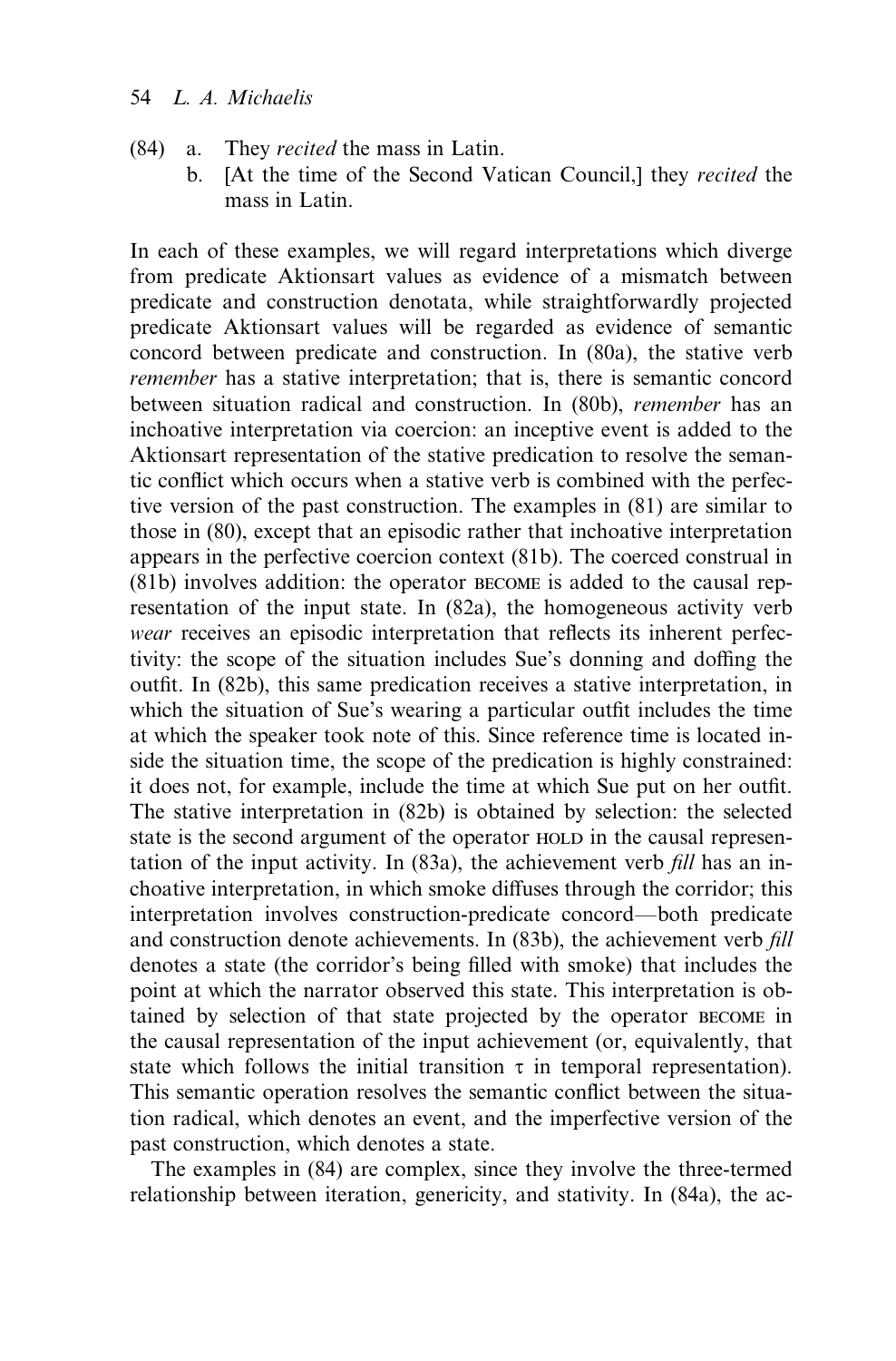complishment verb *recite* is interpreted in a manner consistent with its Aktionsart: it denotes the execution of a pattern, and the NP the mass is an incremental theme in the sense of Dowty (1991). In (84b), this same verb receives a stative construal: the predicate recited the mass in Latin denotes a homogeneous situation which includes the time of the Second Vatican Council. (We can presume, whether or not we have the relevant world knowledge, that this situation ended shortly after the conclusion of the Second Vatican Council, but this presumption is the product of pragmatic inference.) The stative construal in (84b) is a coerced reading, which results from a chained type-shift: the input accomplishment representation is shifted to an event-chain representation via concatenation. This event chain is then available for selection: a intermediate rest is selected from the temporal representation of the event chain, yielding a state representation.

In English, as opposed to French (cf. [75] and [76]), an event-chain radical which is construed as a state via coercion is necessarily construed as structural rather than actual. Pragmatic conditions appear to determine whether an iterated event is sufficiently structural to license a stative construal. Therefore, judgements of ''extensibility'' will have a gradient character. For example, the situation type expressed by (85) is extensible if interpreted as structural, as in (86), but only marginally so if not, as shown in (87):

- (85) I went to a movie every weekend
- (86) I went to a movie every weekend when I was kid and in fact I still do.
- (87) ??I went to a movie every weekend over vacation and in fact I still do

Thus, the otherwise paradoxical fact that two different aspectual type shifts are performed by the same tense form is explained on the assumption that there are two distinct but homophonous past constructions in English—one which requires state concord and another which requires event concord. While this solution is less economical than traditional approaches to the meaning of the English past tense, it can be justified as offering improved data coverage. To see that this is so, let us compare it to two monosemic analyses that have been offered in the literature. In the first of these analyses, the past tense has a single specific meaning. According to Bybee, Perkins, and Pagliuca (1994: 152), the simple past in English ''express[es] an explicit temporal relation, that the narrated events occurred before the moment of speech''. In the second of these analyses, the English past tense has a vague meaning, which is fixed only by verbal Aktionsart. According to Smith (1997: 170–171), the English past ex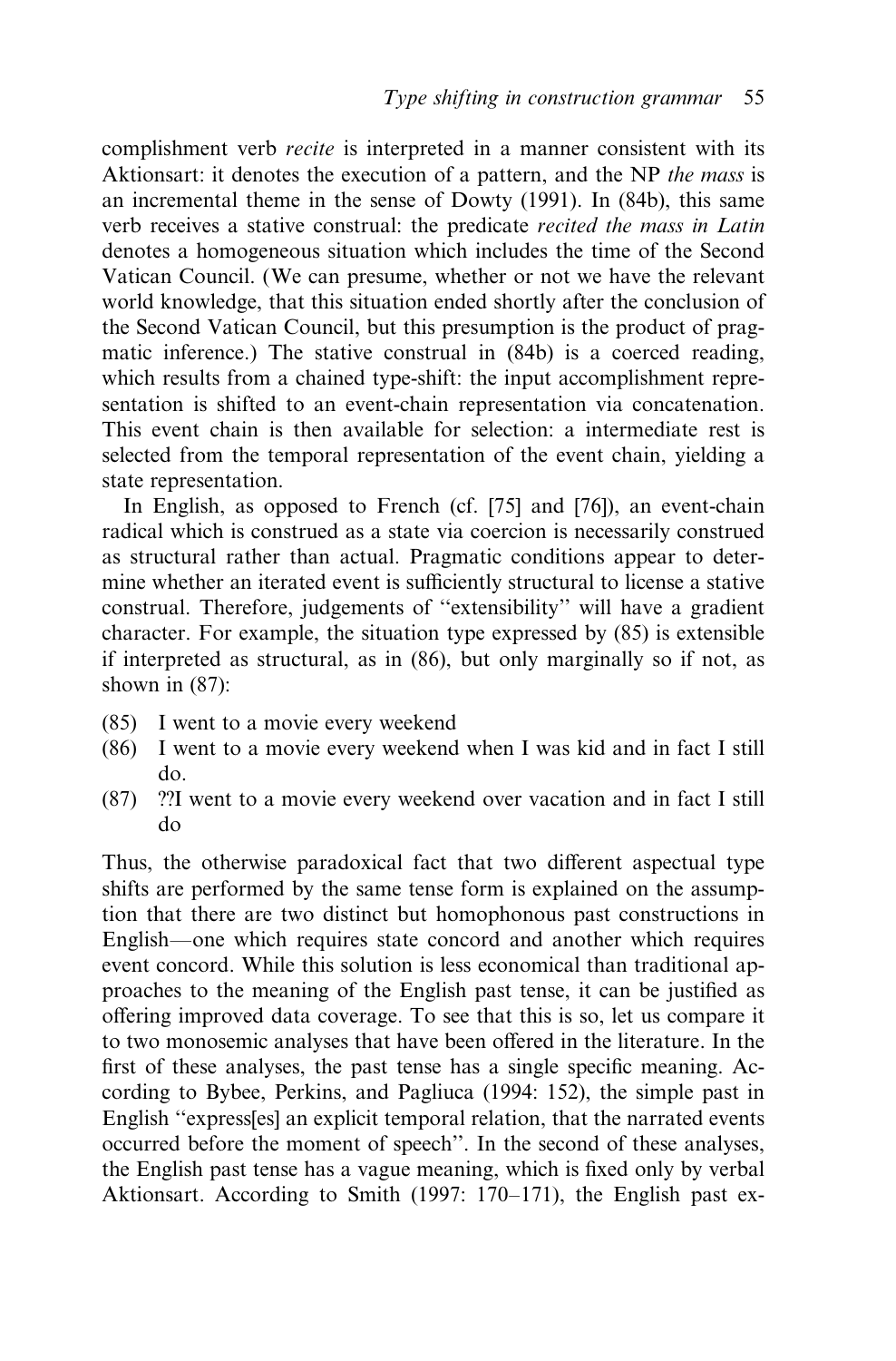presses the perfective viewpoint, in which the endpoints of the denoted situation are included in the reference frame. ''A sentence with the perfective viewpoint presents a sentence with the endpoint properties of its situation type schema'' (1997: 171). Since the Aktionsart representations of states do not include endpoints, past stative predications are ''compatible with either a closed or open interpretation, depending on context'' (1997: 171).

Each of these analyses fails to account for certain kinds of stative past sentences. The Bybee, Perkins, and Pagliuca analysis can account for perfective readings of state predications, whether these involve the addition of an inceptive transition, as in (80b), or inceptive and terminal transitions, as in (81b). However, this account cannot capture the inferential properties of stative past sentences, in particular their extensibility to the present. Nor does it explain the means by which past event sentences receive stative readings—as in (82b), (83b), and (84b)—if past sentences denote events they cannot also denote states. The Smith analysis can presumably account for perfective readings of state predications as contextual inferences—and for cases of imperfective concord, since stative verbs specify no endpoints. But this analysis, like that of Bybee and colleagues, fails to explain why it is that past sentences containing event verbs of all Aktionsart classes can have stative interpretations. The facts of stative coercion, and stative concord, appear to require the homophony analysis.

Once we assume that the past construction triggers implicit type shifts, we have a motivated explanation for the protean behavior of state and activity sentences in narrative texts. Prior attempts to model these behaviors have had unwelcome consequences both for Aktionsart representation and the formulation of temporal-discourse interpretation principles. As we have seen, past stative predications can have both inchoative and episodic readings in temporal discourse. Examples of these two eventive readings are given in (80b) and (81b), respectively. For both Dowty (1986) and Bickel (1997) these readings require fundamental changes in the semantic analysis of states. Bickel proposes (1997: 124) that the Aktionsart representations of all state verbs contain inceptive phases. If the inceptive phase of a state is selected by perfective grammatical aspect an inchoative readings results. If a terminal phase is introduced into the state's Aktionsart representation, as by a durational adverb, an episodic reading results. While this model gives a straightforward picture of the interaction between grammatical aspect and Aktionsart, it has one highly undesirable effect: it makes the Aktionsart representations of states and achievements identical. For his part Dowty (1986) proposes to accommodate inchoative and episodic readings of state predications by assum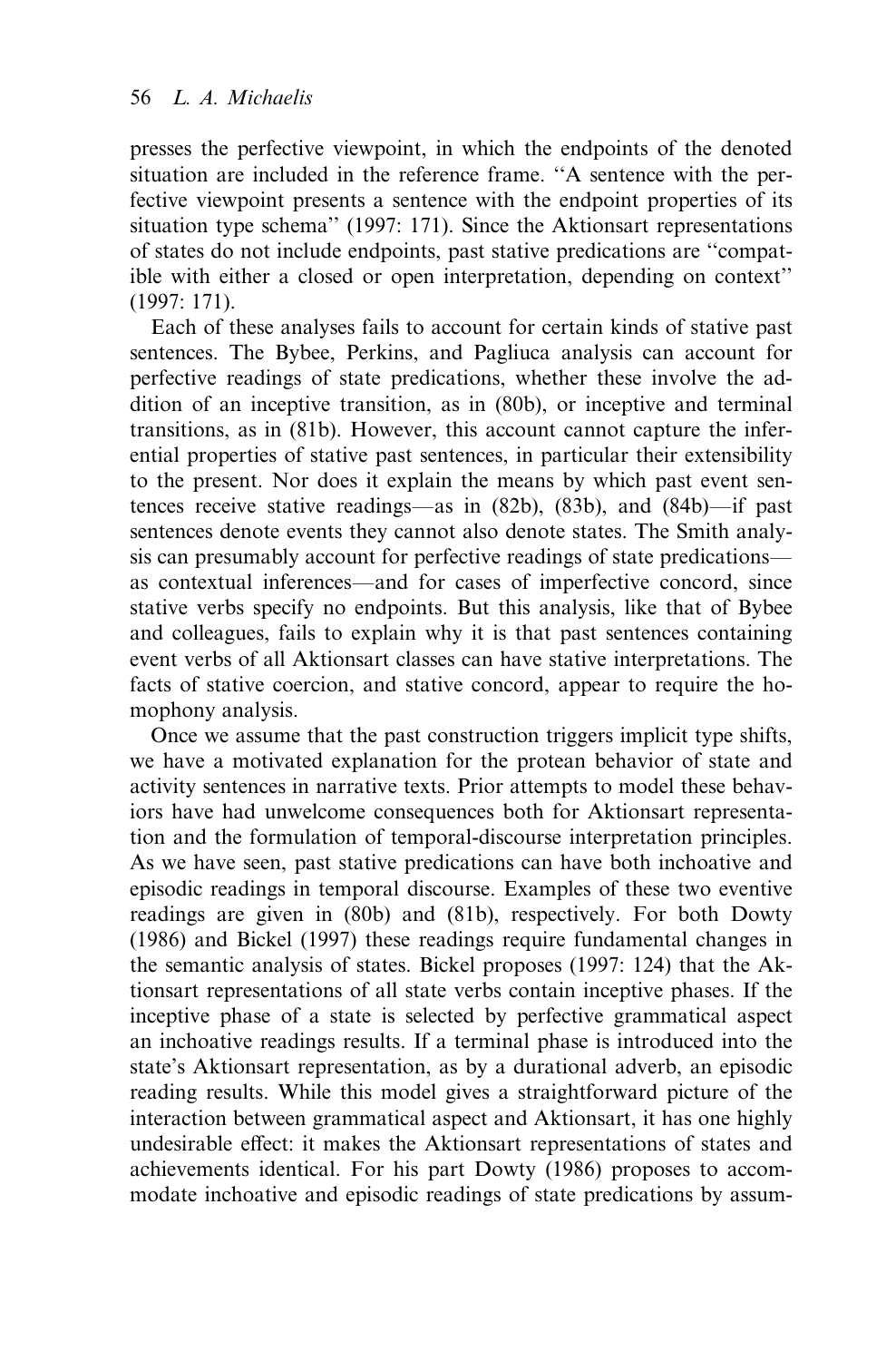ing, contra Partee (1984) and others, that state predications, like event predications, move reference time forward in temporal discourse. Inclusion becomes a contextual implication. For this reason, Dowty's rule for the interpretation of temporal discourse

makes no mention of differences in aspectual class, and will therefore treat statives just the same as accomplishments and achievements in locating their reference times. But ... the inferences we draw in a narrative about which events or states overlap with others in the narrative is not really a consequence of the times sentences are asserted to be true, but rather also in part a consequence of the times at which we *assume* that states or events actually obtain or transpire in the real world, intervals of time which may in some cases be greater than the intervals of time for which they are simply asserted. (Dowty 1986: 48)

Dowty goes on to argue that since states have the subinterval and cumulativity properties, state predications may extend ''backwards'' in the time line of the text to include previously invoked reference times. The problem, of course, is that a state which is included within its reference time is not a state but an event, and is coded as such in languages with a morphosyntactically expressed perfective aspect. Thus, Dowty, like Bickel, has accounted for perfectively interpreted states by neutralizing the event –state distinction. Because the event–state distinction has robust reflexes throughout the grammar, it is clear that we must find an alternative account of the relevant textual effects. The coercion-based treatment of the past-tense construction appears to provide such an account. On this model, inchoative and episodic readings of state predications result from semantic conflict resolution: the "event" feature of the perfective pasttense construction, a concord construction, overrides the ''state'' feature of the input verb. Because the past-tense construction has an alternate version which denotes a state type, we predict that imperfective coercions will also occur in texts, resulting in the extension of the denoted situation to times in the text prior to the current reference time. As shown by the narrative passage in (88), this prediction is fulfilled:

 $(88)$  Kent  $\ldots$  stepped out, so that he hung suspended in a dark green jungle of foliage over the yawning void.... A vampire *flapped* systematically up and down the wall .... (G. Wolfe, Storeys from the Old Hotel, p. 141).

In this passage, an activity verb, *flap*, receives a stative reading. We characterize this reading as stative because the time of the flapping event includes the time of Kent's jump from the top of the wall—the vampire was flapping prior to the point at which Kent stepped out. This reading would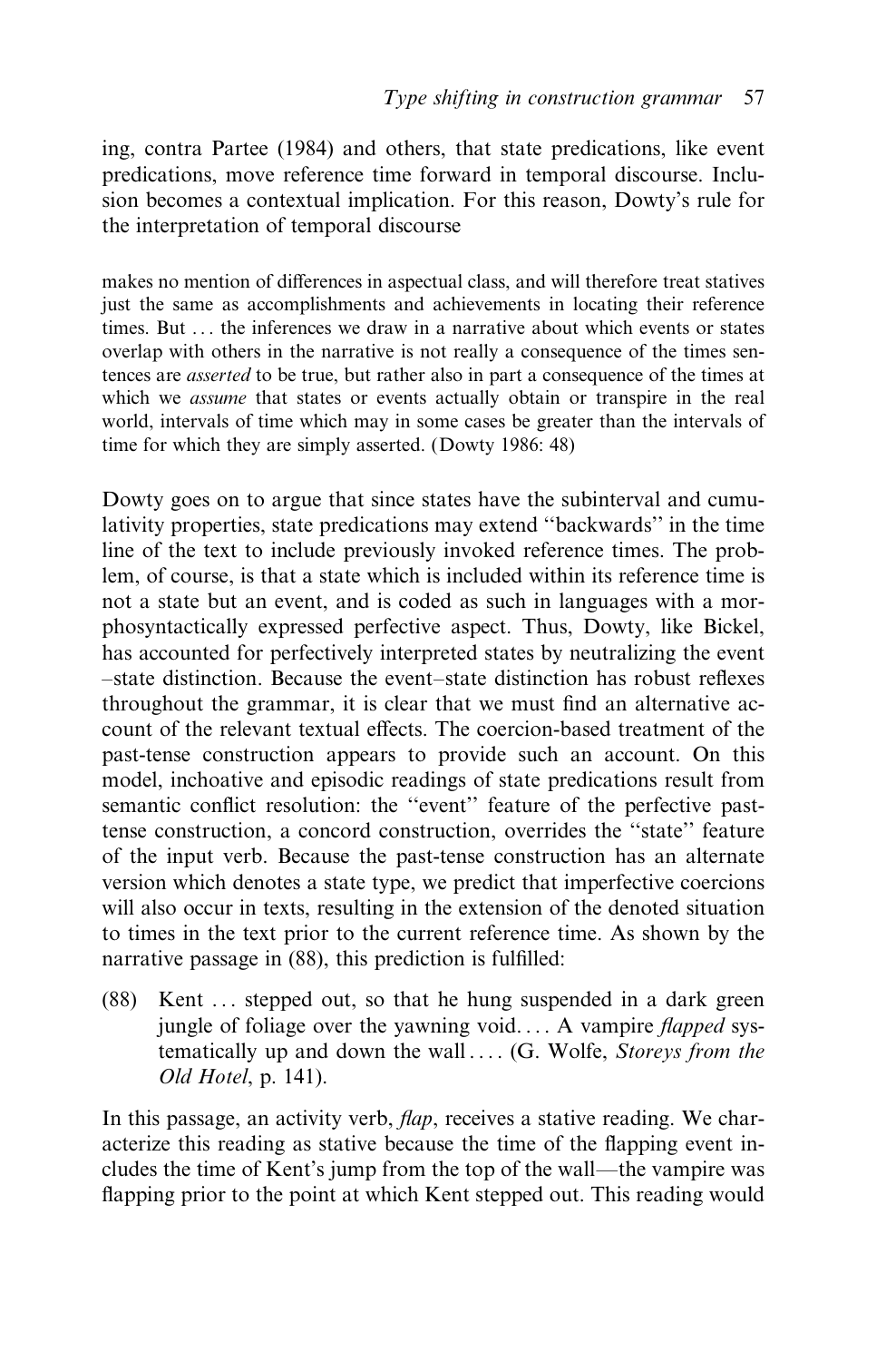ordinarily require use of the progressive construction, an explicit typeshifting device. However, the author has chosen an implicit stativization device—the imperfective version of the past construction. Since the stative reading in question is derived by conflict resolution, there is no need to postulate an additional stative lexical entry for the verb flap based upon the usage in (88). As in the constructional account of argumentstructure patterns, nonce verb meanings are simply that—generated on the fly and having no effect upon lexical organization.

5.3.2. The present in French and English On the homophony-based analysis of the English past construction, English and French have isomorphic, although not identical, devices for past-tense reference. Put differently, aspectual sensitivity is part of both systems. While this analysis narrows the gap between French and English, the construction-based treatment of tense also leads us to expect idiosyncratic differences in the functional range of a given tense construction in various languages. Such differences can be motivated in terms of the pragmatic division of labor in the constructional inventory of each language. For example, the French present construction has a wider range of uses than its English counterpart. In French, the present construction expresses partitive meaning in combination with an event radical, as shown in (89) and (90):

(89) Faites pas attention, Mademoiselle. Il vous taquine!

'Don't pay any attention to him, miss. He's teasing you.' (Binet, Les Bidochon 2, p. 7).

(90) Eh bien, a` present, je me sens mieux. La morale revient.

'Well, now I feel better. My morale is coming back.' (Binet, Les Bidochon 8, p. 42)

The coerced stative interpretation in (89) is derived by selection of an intermediate rest in the temporal representation of the input activity. The coerced stative interpretation in (90) is derived by a chained type-shift: the input achievement representation is augmented up to an accomplishment representation via addition; the added activity representation then becomes available for selection. Thus, (90) implies the same slow-motion conceptualization as its progressive translation does in English—the return is not immediate, but has an onset phase.

The French present construction is also used to denote a presentcontiguous state phase when combined with either a state-phase radical or an activity radical, as in (91) and (92), respectively: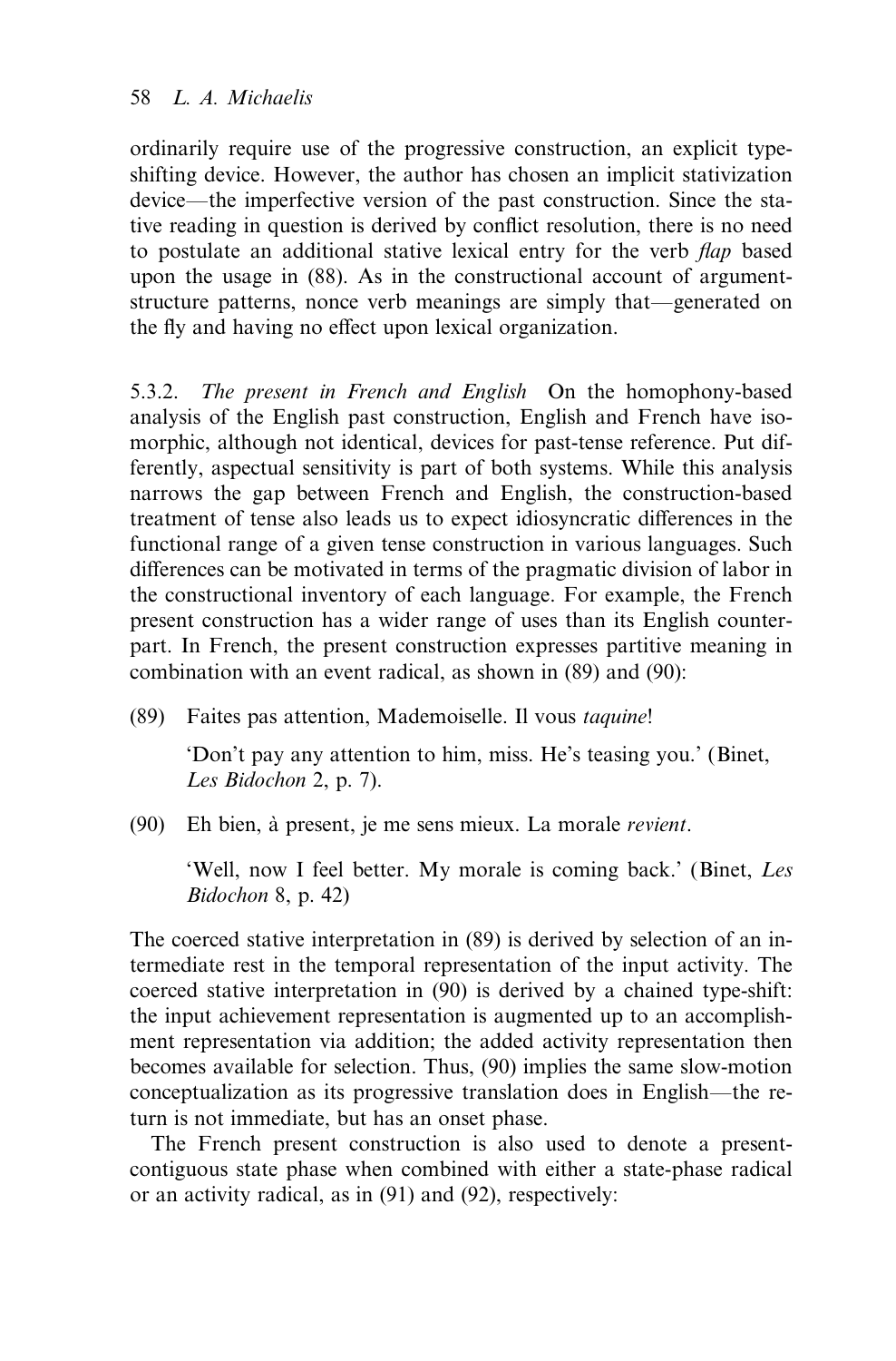(91) Comme moi, alors! Sauf que moi,  $c'est$  une affaire réglée depuis quinzes jours.

'Same here! Except in my case the thing [surgery] has been a done deal for fifteen days.' (Binet, Les Bidochon 7, p. 25)

(92) Raymonde: Ça commence à s'éclaircir! Robert: C'est une chance! Depuis une heure qu'on *attend*!

'Raymonde: It [the waiting room] is beginning to clear out. 'Robert: That's a stroke of luck—considering we've been waiting for an hour.' (Binet, Les Bidochon 7, p. 15)

The coerced stative readings in (91) and (92) involve the application of selection to the input temporal representation: the state denoted by the construction represents a posterior rest selected from the temporal representation of the input state phase or activity.

The English present construction shares with its French analog the ability to coerce stative readings of iterated events via selection, yielding habitual and gnomic readings of event-chain radicals. These readings are exemplified for French in (93) and (94):

(93) Ils *disent* neuf heures à tout le monde. Comme ca, si t'as pas la chance de passer dans les premiers, tu attends des heures!

'They tell everyone to come at nine. That way, if you don't have the luck to get in first, you wait for hours.' (Binet, Les Bidochon 7, p. 15)

(94) La pratique régulière du jogging *prolonge* la vie de deux à huit ans!

'Regular jogging prolongs life from two to eight years!' (Binet, Les Bidochon 11, p. 36)

The fact that present sentences in the two languages can have generic readings should not be taken as evidence either that generic events are inherently states or that the present designates both iterated events and states. In the present framework generic events can qualify as states, but only by coercion. Thus, the combinatory possibilities exemplified in (91– 92) and (93–94) do not lead us to expand the set of situation types that the present construction can denote in French.

Neither the partitive nor present-contiguous state-phase readings are currently expressed by the present construction in English. Bybee, Perkins, and Pagliucca (1994) attribute this fact to a split in the system of present-time reference in English, arguing that English now has two ex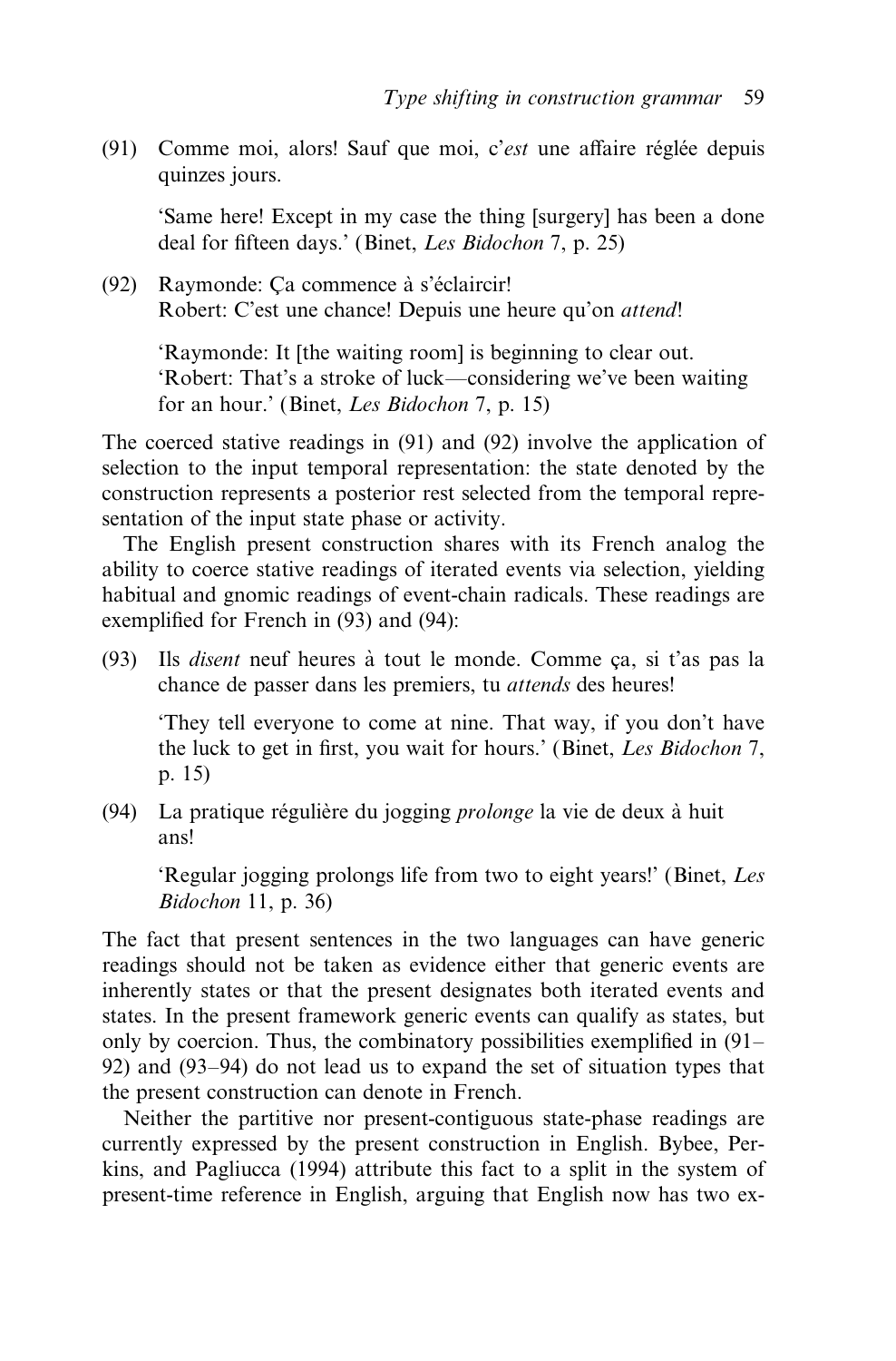ponents of present meaning: the simple present and the present progressive, the latter of which ''appears to have been generalizing and taking over some of the functions of the Present for several centuries'' (Bybee et al. 1994: 144). While I believe that this assessment of the facts is correct, I have a different view of the semantic implications of these facts. According to Bybee, Perkins, and Pagliucca (1994: 152), the present progressive and present tense participate in a privative opposition, in which the present tense is the unmarked member: ''the Simple Present carries no explicit meaning at all; it refers to the default situation from which other tenses represent deviations''. Because of its bleached semantics, the present can ''absorb the meaning inherent to normal social and physical phenomena, and this meaning if described and broken down explicitly, consists of habitual occurrence and behavior as well as ongoing states'' (Bybee et al. 1994: 152). The analysis appears to raise more questions than it answers. First, why should states be more ''normal'' than ongoing events? Second, why should a meaningless construction require a disjunctive definition, involving both ongoing states and habituals? But even leaving these concerns aside, one could not describe the aspectual constraints which the present exhibits, and the coercion effects which it performs, if one did not view it as meaning something. I propose that the present tense is a concord construction in both French and English. In both languages, the present construction denotes a stative type, and therefore must combine with a state radical. Unlawful combinations are ''amnestied'' as per the override principle.

This proposal differs from previous attempts to address the source of typological variation in the semantic range of the present tense. Cooper 1986, for example, argues that the English present tense is ''exotic'' in requiring a higher degree of coincidence between speech and situation times than does present-tense inflection in other languages: ''the semantic location of the present in other languages requires the discourse [time] to temporally overlap the event [time] rather than be identical with it'' (1986: 29). The current proposal locates the relevant typological variation elsewhere. Under this proposal, present constructions are intrinsically state selectors. The selection behavior of the present is a logical entailment, since speech time is a ''shallow'' interval that does not provide the conditions necessary for verification of an event report. The difference between the English present and its analogs in other languages comes down to coercion potential of each cognate construction: while all present constructions denote stative types, the English present limits the type shifts that input event radicals can undergo.

Why should a construction impose such limitations? A satisfactory answer to this question will certainly involve the effects of quantity-based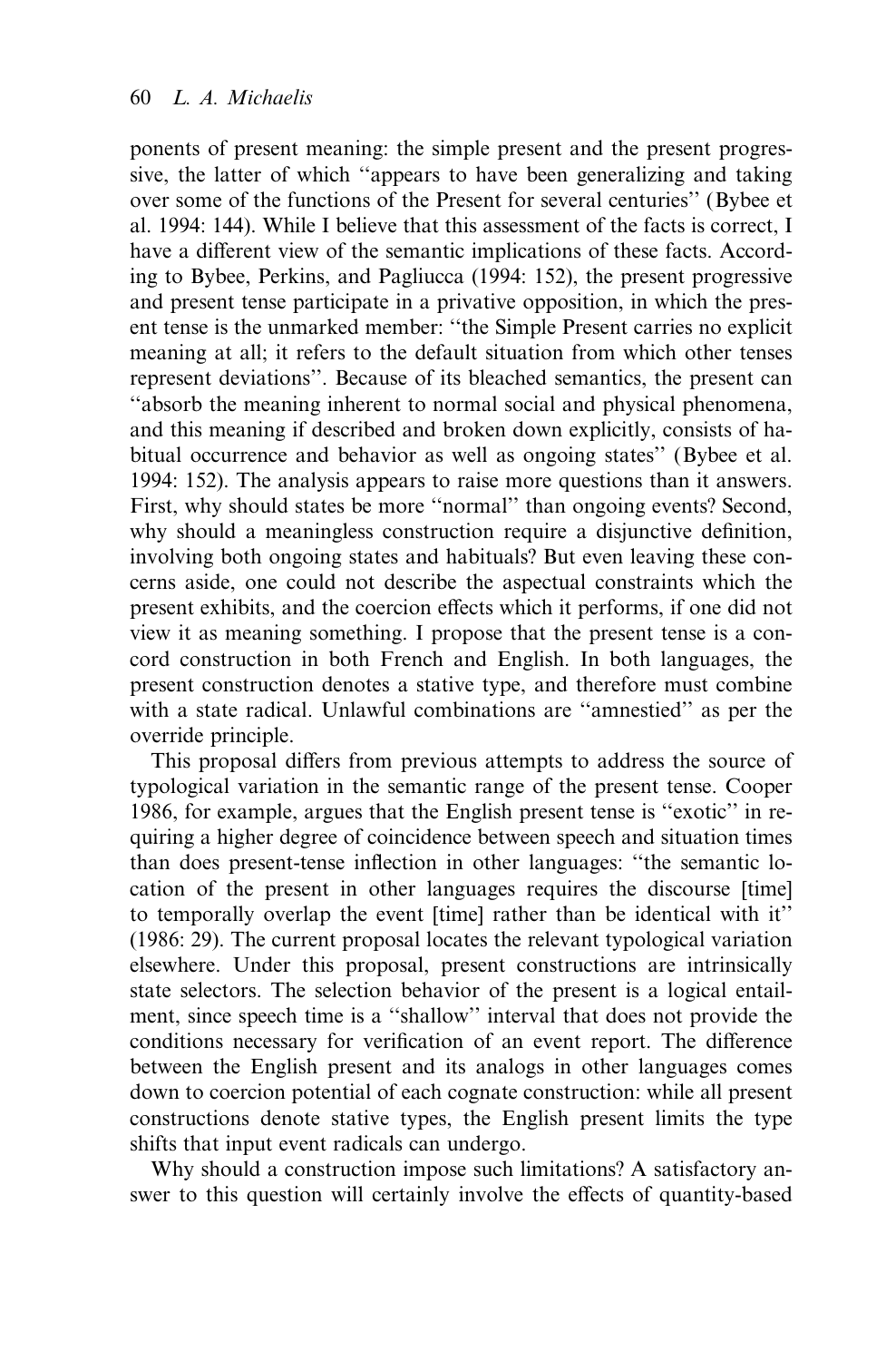inference. Where shift constructions are available to perform a given aspectual mapping, as is the perfect in English, the mapping is unlikely to be performed by a less specialized concord construction, e.g., the present. It remains unclear, however, what conditions favor the diachronic development of shift constructions. While the use of an explicit typeshifting devices can be viewed as a hearer-based accommodation, based upon maximal transparency, the use of an implicit type-shifting device can be seen as a speaker-based optimization strategy, involving economy of effort. These two countervailing factors—effort conservation and informativeness—conspire to ensure a relatively balanced division of semiotic labor, as described by Horn (1984): type-shifting functions are apportioned relatively equally among shift and concord constructions in the grammar of a given language.

#### 6. Conclusion

Aspectual coercion phenomena have been invoked to support modular grammatical architectures, since they entail the presence of meanings which are not linguistically expressed. These same phenomena have here been interpreted in a very different way, as evidence for syntactic patterns that, like words, denote types of entities and events. We assume that the set of types denoted and evoked by constructions is a universal inventory, with typological differences arising from the variegated restrictions which constructions within a given semantic domain place upon the lexically expressed types with which they can unify. On this assumption, it makes sense to ask why two constructions which denote the same type, e.g., the English progressive and the French imperfective, exhibit the divergent combinatory and interpretive constraints that they do. The combinatory constraints result from the distinct functions of shift constructions and concord constructions. The interpretive constraints result from the discourse-functional oppositions which characterize the aspectual grammar of each language.

As a theory of meaning construction, sign-based syntax can be seen as freeing semantics from the limitations of lexical licensing while at the same time retaining the syntactic basis of semantic composition. The enriched representations predicted by the override principle are not derived from a special form of composition, but are instead produced by competition between lexical and constructional meanings. On this account, coercion is the resolution of conflict between linguistic cues which do not ordinarily compete during interpretation. As in other cases of formal conflict resolution (e.g., those involving disparate acoustic cues in auditory perception, as described by Ohala 1996, among others) interpreters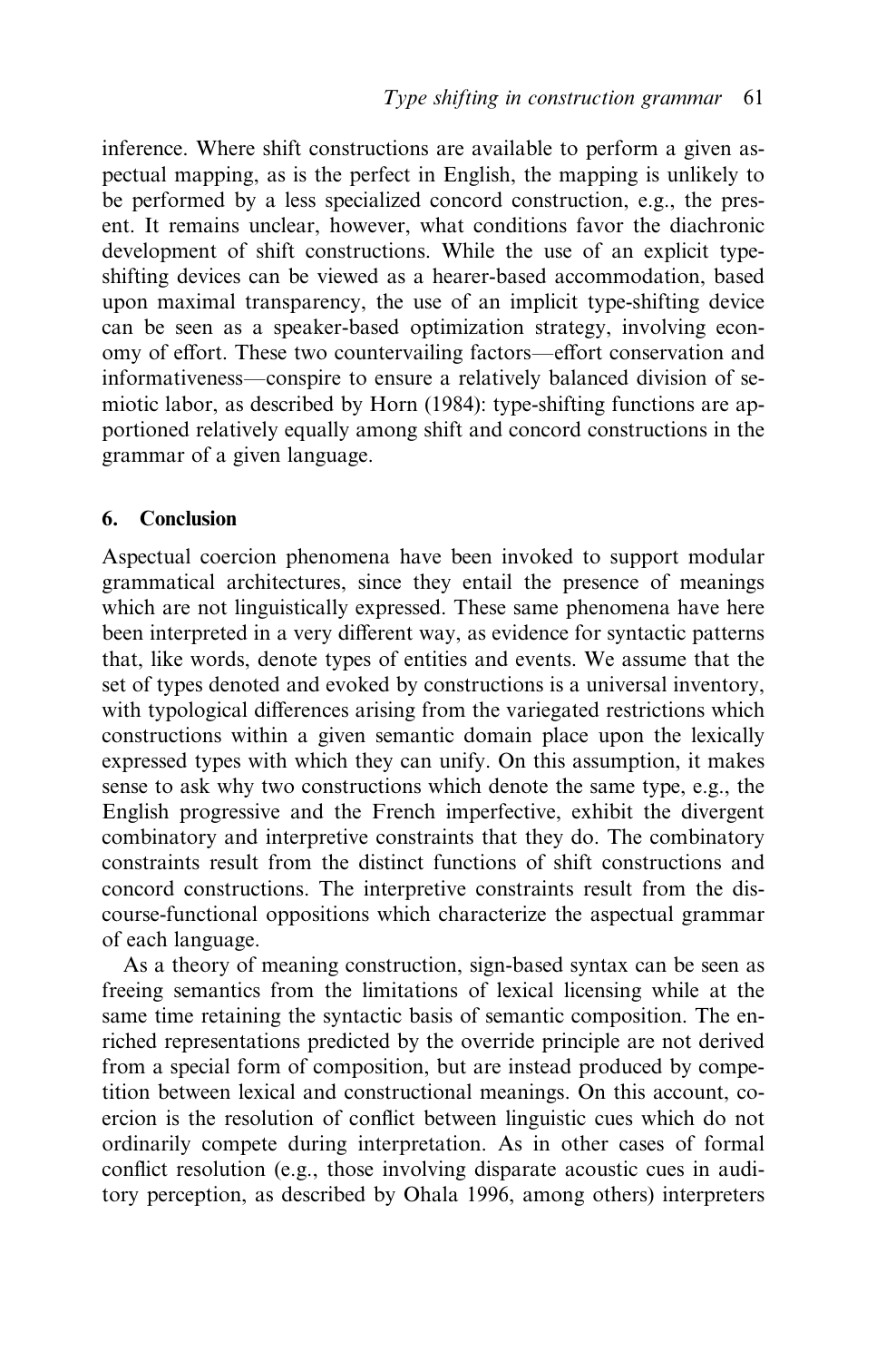are biased toward a particular cue. Interpretation favors syntactic meaning over lexical meaning.

Received 11 April 2001 University of Colorado at Boulder Revision received 2 October 2002

#### **Notes**

- This work has benefited greatly from discussion with Adele Goldberg, Knud Lambrecht, Paul Kay, Charles Fillmore, Andreas Kathol, George Lakoff, Ray Jackendoff, Balthasar Bickel, Elaine Francis, Arnold Zwicky, Jean-Pierre Koenig and Dan Jurafsky. I am grateful for both their support and their skepticism. Author's email address:  $\langle$ laura.michaelis@colorado.edu $\rangle$ .
- 1. The idea that constructional requirements may override lexical requirements in the case of NPs like a beer is not part of the conception of construction grammar put forth in Kay and Fillmore 1999. In those versions of the model, conflict of this type would represent a unification failure, since the [bounded-] feature of the noun beer would conflict with the  $[bounded+]$  requirement that the indefinite-article construction imposes upon its nominal daughter. In the afore-referenced works, the licensing of tokens like *a beer* necessarily involves *type-shifting* constructions. A type-shifting construction has an external semantic value which is distinct from that of it sole daughter node. The  $Mass \gg Count construction, for example, unifies with a mass noun like *beer*. Its exter$ nal semantics is that of a count noun, which can thereby unify with the construction that licenses indefinite NPs (as the head daughter of that construction). Type-shifting constructions are essentially lexical rules, and as such fail to capture an important generalization, since type-shifted nominals are freely generated but not in any way indexed to the morphosyntactic contexts which trigger the relevant type shifts. Further, use of the 'box-within-a-box' constructions for type-shifting violates the spirit of a model which, in the interest of concreteness, eschews nonbranching domination in phrase structure. That is, in construction grammar, no phrase consists simply of a noun. If a given lexical noun is of the appropriate semantic class, it will simply unify directly with any grammatical-function position in a construction. In accordance with Goldberg (1995), I therefore employ a version of the construction grammar architecture which allows for unification with overrides, as per the override principle described in section 3.
- 2. The mapping which shifts states to state phases, while unproblematic at the level of causal structure, presents a problem for temporal representation. At the level of causal structure this mapping involves the addition of the operator HOLD, a single component of causal representation. This mapping conforms to the constraint on minimal transitions. At the level of temporal representation, however, this mapping violates the constraint on minimal transitions, since it involves the addition of two components of temporal representation: the onset and offset transitions. Bickel  $(1997: 124-126)$  solves this problem by assuming that the temporal representations of states include an onset transition. Under this assumption, the shift to an episodic reading involves only the addition of a single (terminal) transition. Since, however, this solution neutralizes the grammatically relevant distinction between state and achievement representations, I do not adopt it here.
- 3. In a construct—a linguistic string licensed by a unified combination of constructions any unspecified values (as for the maximality attribute of a mass noun) will be ''filled in'', as definite determination imposes a [max-] value on its nominal daughter.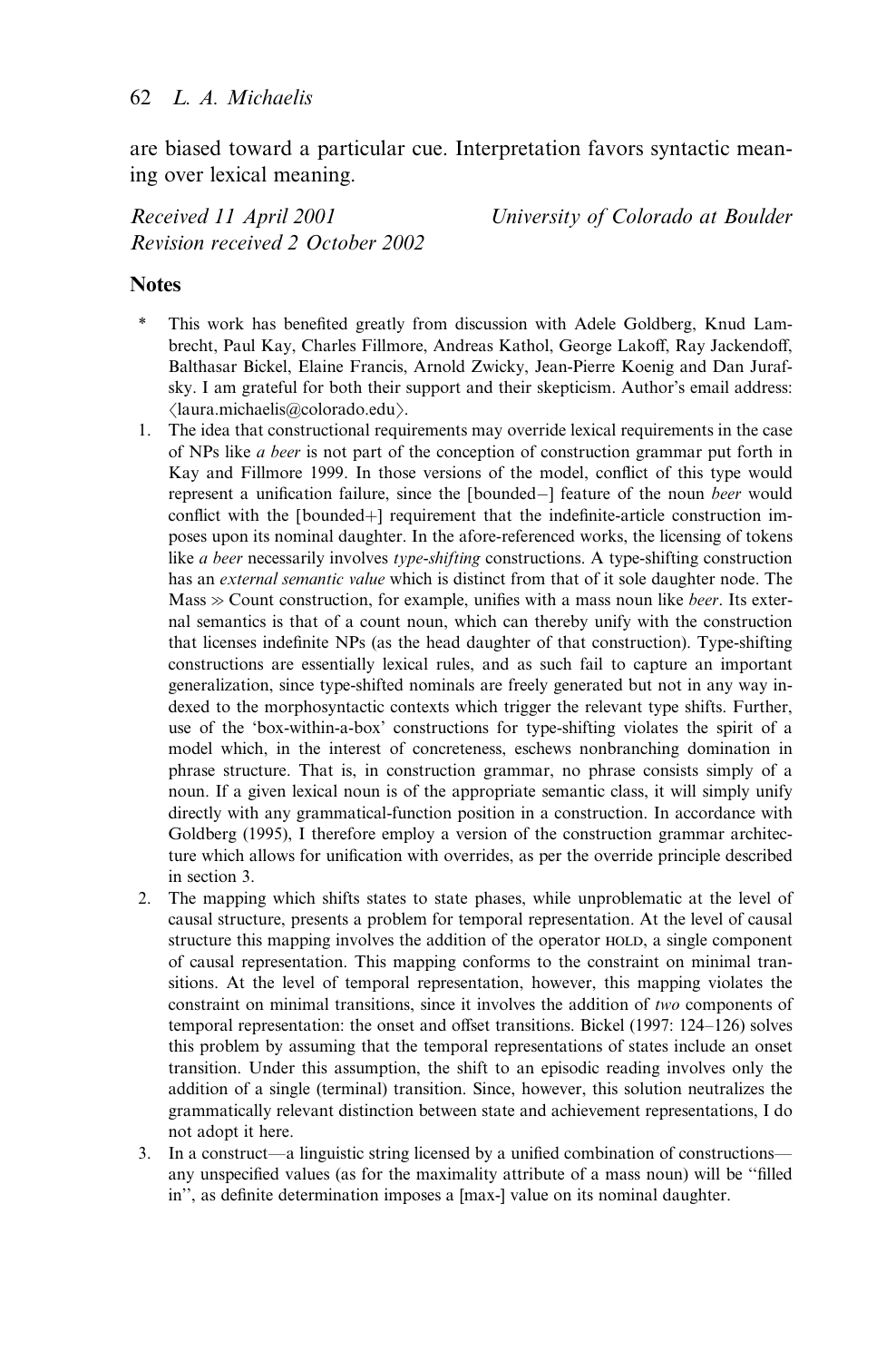- 4. See Zwicky (1994) for a discussion of construction-based grammar as a model of nonlocal licensing relationships (e.g., ''niece licensing'', in Zwicky's terms) and exocentric determination of syntactic category membership.
- 5. By modeling inflectional morphology as syntactic combination, we potentially incur violations of the principle of lexical integrity, as discussed by Bresnan and Mchombo 1995. This principle states that elements of morphological structure are not subject to syntactic processes, e.g., recursion. Thus, the plural suffix cannot be paired with a coordinate nominal head, although nothing in the representation in Figure 3 would seem to prevent this. While I leave open the question of how constructions like plural (and the imperfective construction to be discussed below) might be brought into line with lexical integrity, I maintain that inflectional morphology is appropriately represented by constructions, since concord constraints upon sisterhood relations provide a model of coercion effects which exactly parallels that given for syntactic structures like indefinite determination.
- 6. The label SM-determination refers to the construction which combines the unstressed determiner some with a nominal head denoting a mass type.
- 7. While the complement of the progressive auxiliary be belongs to the syntactic category VP, its semantic type is that of event. Via coinstantiation, the subject requirement of the head verb of the VP complement is satisfied, i.e., ''accounted for'', since it unifies with the NP which serves as subject of the finite auxiliary. Notice that we need not assume, as is traditional in the transformational tradition, that the complement of the auxiliary is ''syntactically'' a sentence.
- 8. As we have seen, the activity class includes not only homogeneous activities of the sleep-type but also events of the *run*-type, consisting of iterated subevents. This division within the activity class leads us to predict that progressive-form stative predications may have readings otherwise associated with heterogeneous activity sentences. It would appear at first glance that progressivized state sentences which express the accretion of a property have such readings:
	- (i) I'm believing your story more and more.
	- (ii) I'm seeing the picture with increasing clarity.
	- (iii) I'm liking each song more than the last one.

The fact that the stative verbs in (i-iii) are paired with comparative adverbials, e.g., more and more, suggests that they have heterogeneous-activity readings, since ordinarily only heterogeneous activities are compatible with such adverbials, as in *She ran* faster and faster. Adverbials denoting "accretion" of a gradient property are incompatible with telic predications, as shown by the ill-formedness of the sentence \*She broke the glass faster and faster. Such adverbials are also incompatible with state predications, as shown by the ill-formedness of \*She is a French professor more and more. However, the comparative adverbials in  $(i$ –iii) need not be taken as symptomatic of a construal imposed by the progressive construction. Instead, these adverbials can be viewed as themselves coercing activity readings. For example, a predication whose head is a state verb denotes a set of iterated episodes when combined with a comparative adverb:

(iv) She liked that song more each time she heard it.

It could be argued that (iv) constitutes a state sentence rather than an activity sentence, since it could as easily be presented in the simple present tense, as in  $(v)$ :

(v) She likes that song more each time she hears it.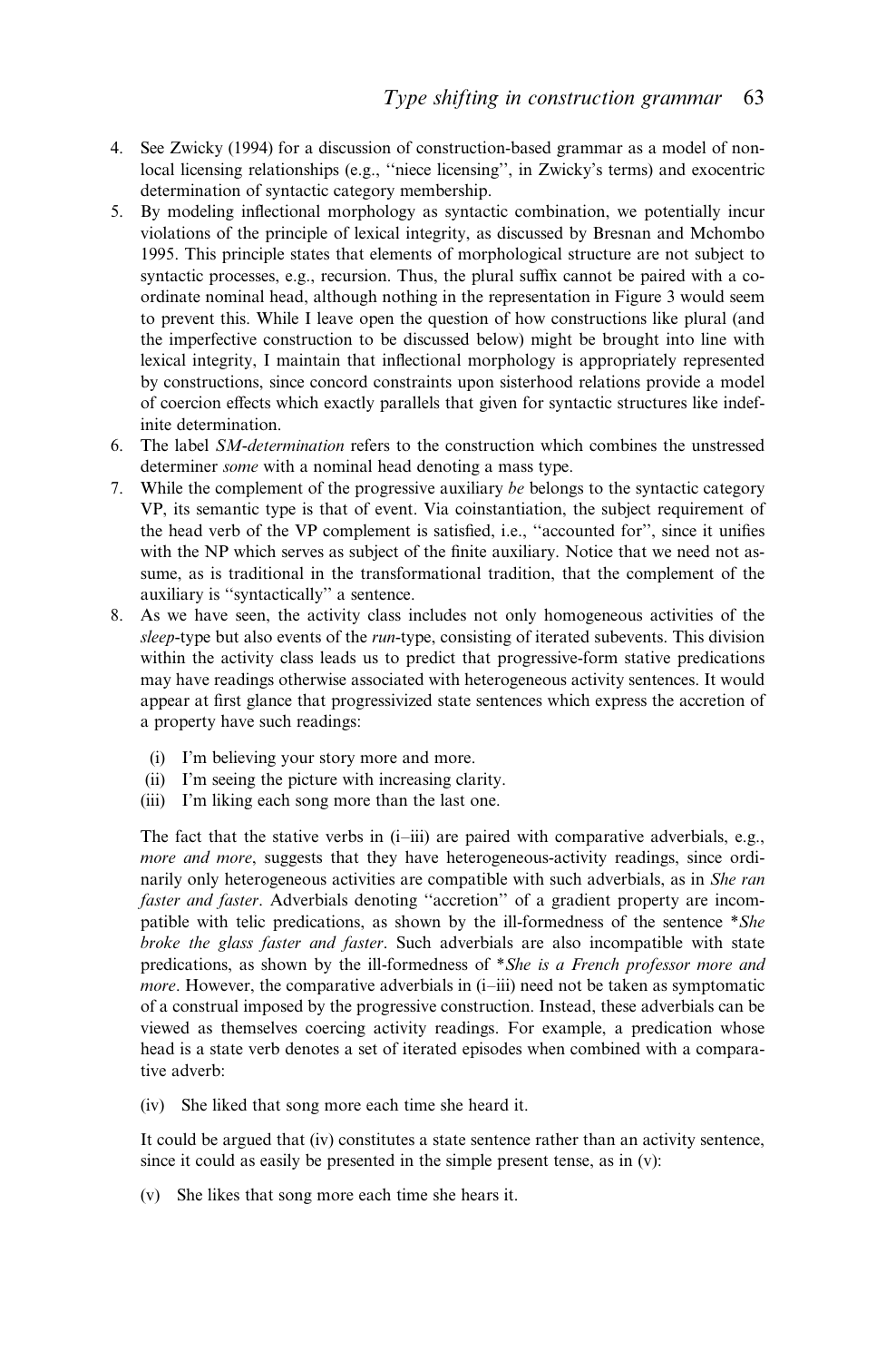As I will argue below, however, the mere fact of co-occurrence with the present tense is not evidence of stativity, since the present tense can coerce stative readings of otherwise perfective predications. For this reason, I will reject Langacker's (1996) division between habitual sentences, as in (iv), and repetitive-event sentences, as in (v). Both (iv) and (v) represent iterated-event sentences, i.e., activities. In the case of (v), however, the present-tense construction has imposed an imperfective (state) reading on what would otherwise be an activity predication.

- 9. Mittwoch (1988) and Parsons (1990) argue for a similar solution.
- 10. The representation of the syntactic category and phonological form of the English past and present constructions, as well as of the French imperfective and perfective constructions, will depend upon the formal expression of these values. In English, for example, the past value may be expressed by a suffix or it may be expressed by a vocalic alternation. Following Bybee (1995), I will assume that inflectional morphology can be represented by schemas with greater and lesser degrees of productivity, depending upon how "open" or "closed" the schema is. An open schema will have the branching structure shown for the French imperfective in Figure 8. The extreme case of a closed schema is that of suppletive morphology. Suppletive past-tense verbs, e.g., went and was, are polysemous; they have both event and state values, mirroring the meanings of the two past constructions. Since words and constructions differ only with regard to internal complexity and not with regard to their signifying capacity, all exponents of tense, from highly productive suffixes to suppletive forms, denote event types.

# **References**  $B:1:1, B:1:1...$

| DICKEI, Daithasal  |                                                                                 |
|--------------------|---------------------------------------------------------------------------------|
| 1997               | Aspectual scope and the difference between logical and semantic represen-       |
|                    | tation. <i>Lingua</i> 102, 115–131.                                             |
|                    | Bickford, J. Albert and Stephen A. Marlett                                      |
| 1988               | The semantics and morphology of Mixtec mood and aspect. In Derbyshire,          |
|                    | D. C. (ed.), Work Papers of the Summer Institute of Linguistics, University of  |
|                    | North Dakota Session 32. Grand Forks, North Dakota: Summer Institute of         |
|                    | Linguistics, $1-39$ .                                                           |
| Binnick, Robert I. |                                                                                 |
| 1991               | <i>Time and the Verb.</i> Oxford: Oxford University Press.                      |
| Bresnan, Joan      |                                                                                 |
| 2001               | Lexical-Functional Grammar, Oxford: Blackwell.                                  |
|                    | Bresnan, Joan and Sam A. Mchombo                                                |
| 1995               | The lexical integrity principle: Evidence from Bantu. Natural Language and      |
|                    | Linguistic Theory 13, 181-254.                                                  |
| Brinton, Laurel    |                                                                                 |
| 1988               | <i>The Development of English Aspectual Systems.</i> Cambridge: Cambridge       |
|                    | University Press.                                                               |
| Bybee, Joan        |                                                                                 |
| 1995               | Regular morphology and the lexicon. <i>Language and Cognitive Processes</i> 10, |
|                    | $425 - 455$ .                                                                   |
|                    | Bybee, Joan, Revere Perkins, and William Pagliuca                               |
| 1994               | The Evolution of Grammar. Chicago: University of Chicago Press.                 |
| Comrie, Bernard    |                                                                                 |
| 1976               | <i>Aspect.</i> Cambridge: Cambridge University Press.                           |
|                    |                                                                                 |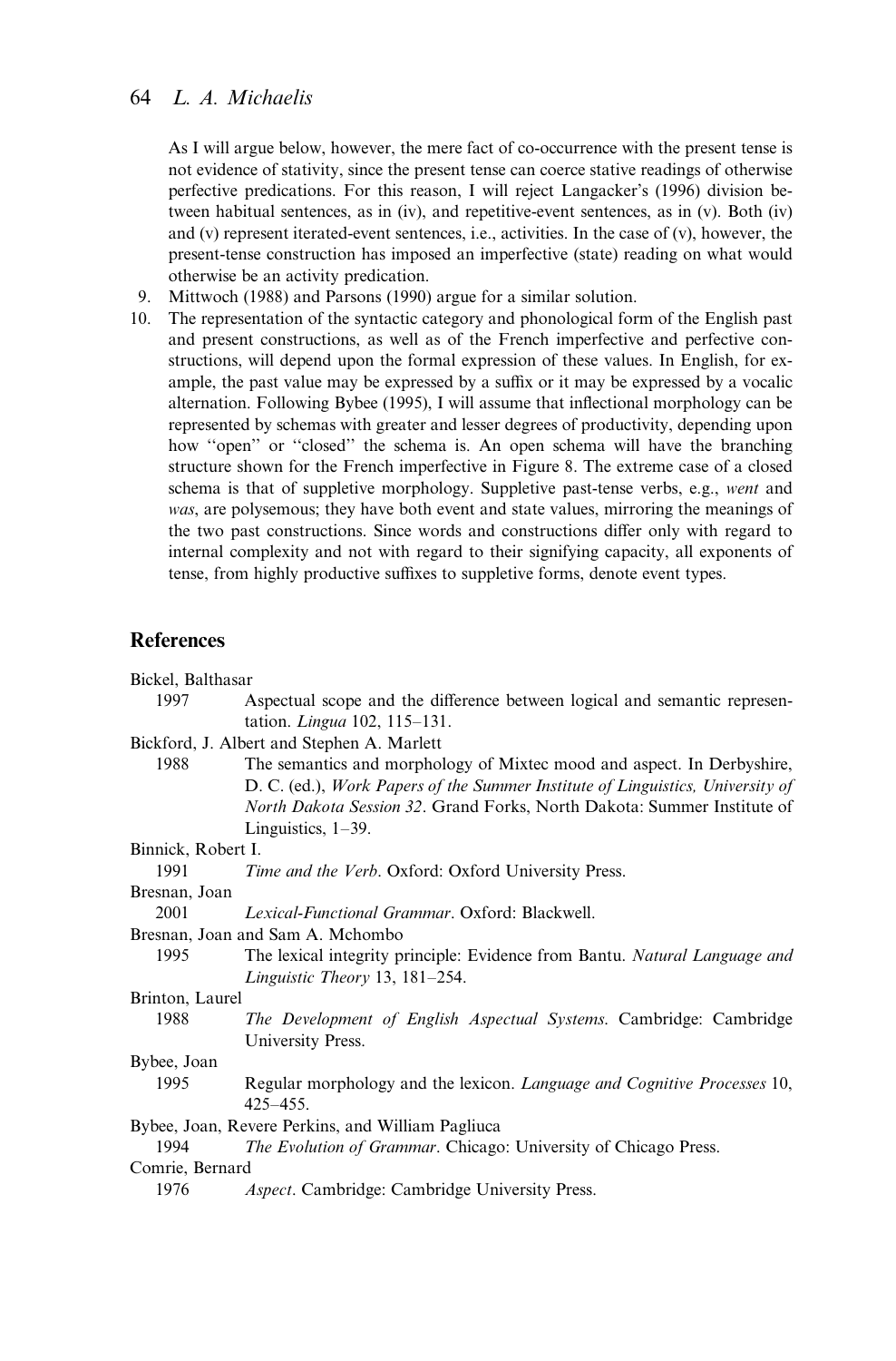| Cooper, Robin       |                                                                                                                                                                                                                              |
|---------------------|------------------------------------------------------------------------------------------------------------------------------------------------------------------------------------------------------------------------------|
| 1986                | Tense and discourse location in situation semantics. <i>Linguistics and Philoso-</i><br><i>phy</i> 9, 17–36.                                                                                                                 |
| Croft, William      |                                                                                                                                                                                                                              |
| 1996                | What's a head? In Rooryck, J. and L. Zaring (eds.), Phrase Structure and the<br>Lexicon. Dordrecht: Kluwer, 35-75.                                                                                                           |
| 1998                | Event structure in argument linking. In Butt, M. and W. Geuder (eds.), The<br>Projection of Arguments. Stanford: CSLI Publications, 21-64.                                                                                   |
| Dahl, Östen         |                                                                                                                                                                                                                              |
| 1995                | The marking of the episodic/generic distinction in tense-aspect systems. In<br>Carlson, G. and F. Pelletier (eds.), The Generic Book. Chicago: University of<br>Chicago Press, 412-425.                                      |
| De Swart, Henriette |                                                                                                                                                                                                                              |
| 1998                | Aspect shift and coercion. Natural Language and Linguistic Theory 16, 347–<br>385.                                                                                                                                           |
| Dowty, David        |                                                                                                                                                                                                                              |
| 1977                | Toward a semantic analysis of verb aspect and the English 'imperfective'<br>progressive. Linguistics and Philosophy 1, 45–77.                                                                                                |
| 1986                | The effects of aspectual class on the interpretation of temporal discourse:<br>Semantics or pragmatics? Linguistics and Philosophy 9, 37–61.                                                                                 |
| 1991                | Thematic protoroles and argument selection. Language 67, 547–619.                                                                                                                                                            |
|                     | Fillmore, Charles J., Paul Kay, Ivan A. Sag, and Laura A. Michaelis                                                                                                                                                          |
| to appear           | Construction Grammar. Stanford: CSLI Publications.                                                                                                                                                                           |
| Goldberg, Adele     |                                                                                                                                                                                                                              |
| 1995                | Constructions: A Construction Grammar Approach to Argument Structure.                                                                                                                                                        |
|                     | Chicago: University of Chicago Press.                                                                                                                                                                                        |
|                     | Goldsmith, John and Erich Woisetschlaeger                                                                                                                                                                                    |
| 1982                | The logic of the English progressive. <i>Linguistic Inquiry</i> 13, 79–89.                                                                                                                                                   |
| Heny, Frank         |                                                                                                                                                                                                                              |
| 1982                | Tense, aspect and time adverbials: Part II. Linguistics and Philosophy 5,<br>$109 - 154.$                                                                                                                                    |
| Herweg, Michael     |                                                                                                                                                                                                                              |
| 1991                | Perfective and imperfective aspect and the theory of events and states. Lin-<br>guistics 29, 969-1010.                                                                                                                       |
| Horn, Laurence R.   |                                                                                                                                                                                                                              |
| 1984                | Toward a new taxonomy for pragmatic inference: Q-based and r-based<br>implicature. In Schiffrin, D. (ed.), Meaning, Form and Use in Context:<br>Linguistic Applications. Washington: Georgetown University Press, 11-<br>42. |
| Jackendoff, Ray     |                                                                                                                                                                                                                              |
| 1983                | Semantics and Cognition. Cambridge, MA: MIT Press.                                                                                                                                                                           |
| 1990                | Semantic Structures. Cambridge, MA: MIT Press.                                                                                                                                                                               |
| 1997                | The Architecture of the Language Faculty. Cambridge, MA: MIT Press.                                                                                                                                                          |
|                     | Kay, Paul and Charles J. Fillmore                                                                                                                                                                                            |
| 1999                | Grammatical constructions and linguistic generalizations: The 'What's X<br>doing Y' construction. <i>Language</i> 75, 1–33.                                                                                                  |
| Klein, Wolfgang     |                                                                                                                                                                                                                              |
| 1992                | The present perfect puzzle. Language 68, 525-552.                                                                                                                                                                            |
| Koenig, Jean-Pierre |                                                                                                                                                                                                                              |
| 1999                | Lexical Relations. Stanford: CSLI Publications.                                                                                                                                                                              |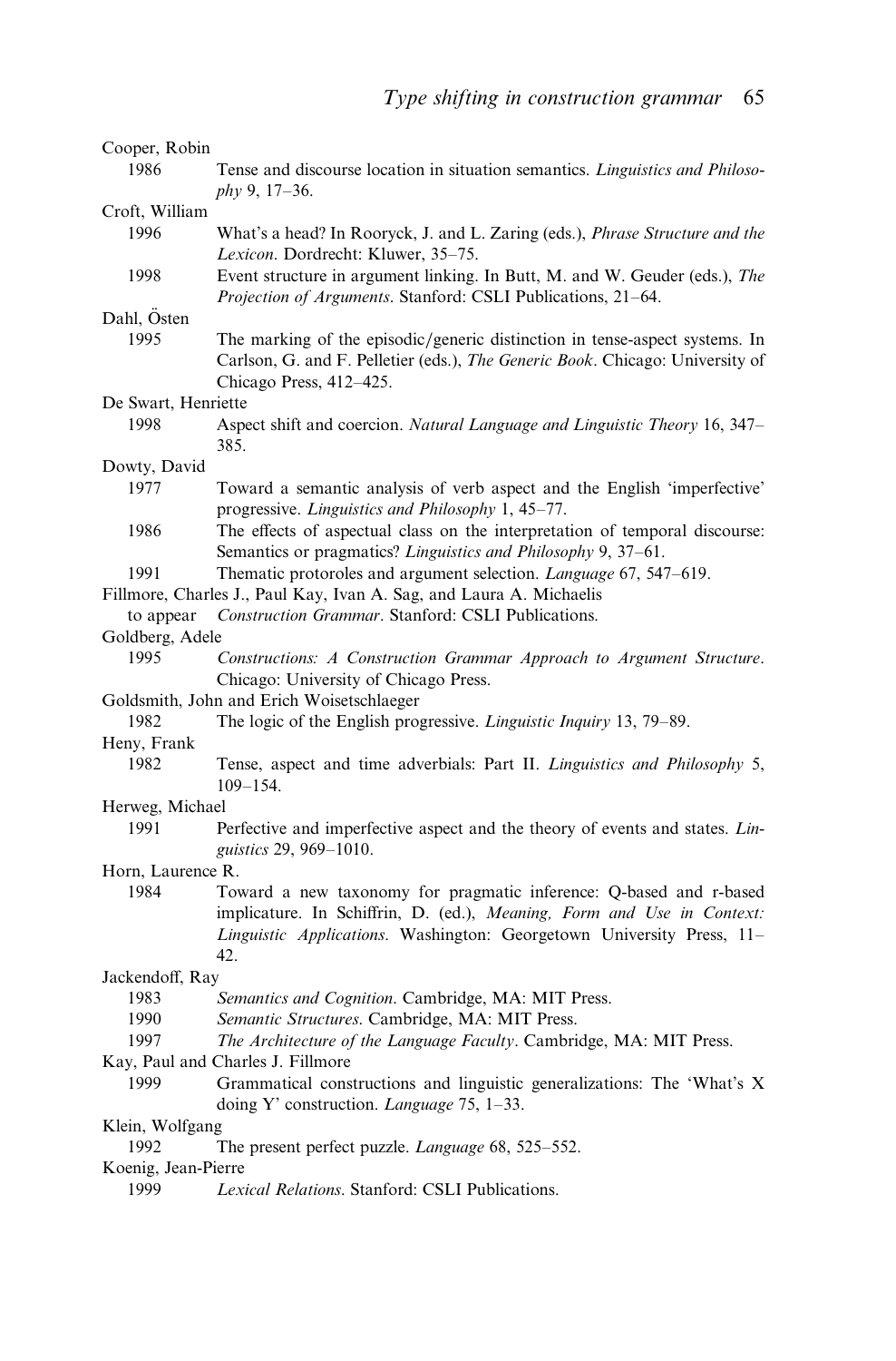Krifka, Manfred, Francis Jeffry Pelletier, Gregory N. Carlson, Alice ter Meulen, Godehard Link, and Gennaro Chierchia

1995 Genericity: An introduction. In Carlson, G. and F. Pelletier (eds.), The Generic Book. Chicago: University of Chicago Press, 1–124.

Lakoff, George and Mark Johnson

1980 Metaphors we live by. Chicago: University of Chicago Press.

Langacker, Ronald W.

- 1987 Foundations of Cognitive Grammar, Vol. 1. Stanford: Stanford University Press.
- 1991 Foundations of Cognitive Grammar, Vol. 2. Stanford: Stanford University Press.
- 1993 Universals of construal. In Guenter, J. S., B. A. Kaiser, and C. S. Zoll (eds.), Proceedings of the Nineteenth Annual Meeting of the Berkeley Linguistics Society. Berkeley: Berkeley Linguistics Society, 447–463.
- 1996 A constraint on progressive generics. In Goldberg, A. (ed.), Conceptual Structure, Discourse and Language. Stanford: CSLI Publications, 289– 302.

McCawley, James D.

- 1971 Tense and time reference in English. In Fillmore, C. and D. T. Langendoen (eds.), Studies in Linguistic Semantics. New York: Holt Rinehart, and Winston, 97–113.
- 1981 Notes on the English perfect. Australian Journal of Linguistics 1, 81–90.
- Michaelis, Laura A.

1998 Aspectual Grammar and Past-time Reference. London: Routledge.

- Michaelis, Laura A. and Knud Lambrecht
	- 1996 Toward a construction-based theory of language function: The case of nominal extraposition. Language 72, 215–247.
- Michaelis, Laura A. and Josef Ruppenhofer
	- 2001 Beyond Alternations: A Constructional Model of the Applicative Pattern in German. Stanford: CSLI Publications.

#### Mittwoch, Anita

1988 Aspects of English aspect: On the interaction of the perfective, progressive, and durational adverbials. Linguistics and Philosophy 11, 203–254.

Mourelatos, Alexander

1978 Events, processes and states. Linguistics and Philosophy 2, 415–434.

Ohala, John J. 1996 Speech perception is hearing sounds, not tongues. Journal of the Acoustical Society of America 99, 1718–1725.

Parsons, Terence

1990 Events in the Semantics of English. Cambridge, MA: MIT Press.

Partee, Barbara

1984 Nominal and temporal anaphora. Linguistics and Philosophy 7, 243–286.

Pollard, Carl and Ivan Sag

1994 Head-Driven Phrase Structure Grammar. Chicago: University of Chicago Press.

Pustejovsky, James

1991 The Generative Lexicon. Cambridge, MA: MIT Press.

Rappaport Hovav, Malka and Beth Levin<br>1998 Building verb meanings. In

Building verb meanings. In Butt, M. and W. Geuder (eds.), The Projection of Arguments. Stanford: CSLI Publications, 97–134.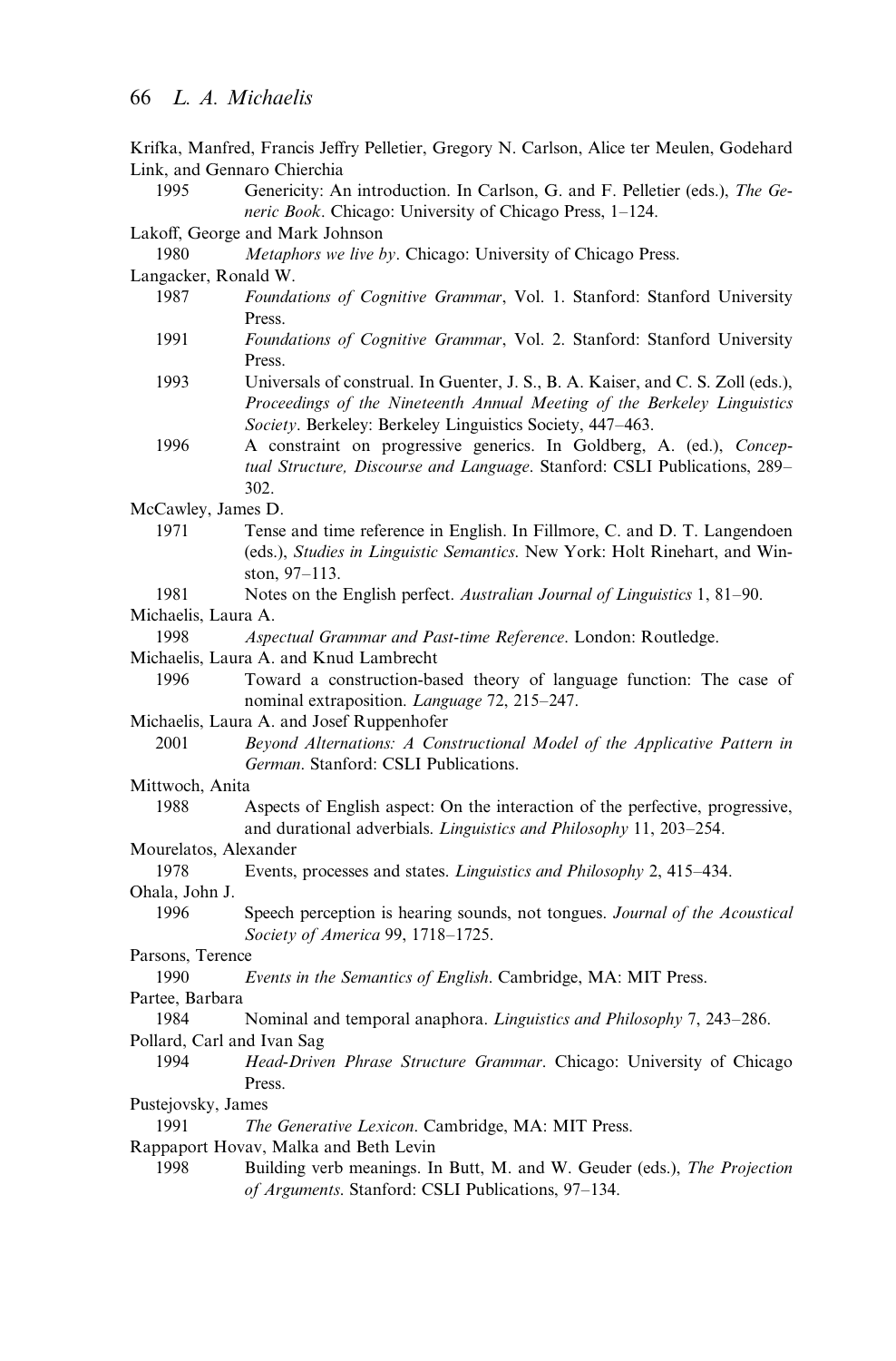| Reichenbach, Hans |                                                                                                                                |
|-------------------|--------------------------------------------------------------------------------------------------------------------------------|
| 1947              | Elements of Symbolic Logic. New York: Macmillan.                                                                               |
| Smith, Carlota    |                                                                                                                                |
| 1997              | The Parameter of Aspect. Dordrecht: Kluwer.                                                                                    |
| Talmy, Leonard    |                                                                                                                                |
| 1988              | The relation of grammar to cognition. In Rudzka-Östyn, B. (ed.), Topics in                                                     |
|                   | Cognitive Linguistics. Amsterdam: Benjamins, 165–205.                                                                          |
|                   | Van Valin, Robert D. and Randy J. LaPolla                                                                                      |
| 1997              | Syntax: Structure, Meaning and Function. Cambridge: Cambridge Univer-<br>sity Press.                                           |
| Verkuyl, Henk     |                                                                                                                                |
| 1993              | A Theory of Aspectuality: The Interaction between Temporal and Atemporal                                                       |
|                   | Structure. Cambridge: Cambridge University Press.                                                                              |
| Vlach, Frank      |                                                                                                                                |
| 1981              | The semantics of the progressive. In Tedeschi, P. and A. Zaenen (eds.),                                                        |
|                   | Syntax and Semantics, vol. 14. New York: Academic Press, 415-434.                                                              |
| Zwicky, Arnold    |                                                                                                                                |
| 1985              | Heads. Journal of Linguistics 21, 1–29.                                                                                        |
| 1994              | Dealing out meaning: Fundamentals of grammatical constructions. In Gahl,                                                       |
|                   | S., A. Dolbey, and C. Johnson (eds.), <i>Proceedings of the Twentieth Annual</i>                                               |
|                   | Meeting of the Berkeley Linguistics Society. Berkeley: Berkeley Linguistics                                                    |
|                   | Society, 611-625.                                                                                                              |
|                   | Zwicky, Arnold and Jerrold Sadock                                                                                              |
| 1975              | Ambiguity tests (and how to fail them). In Kimball, P. (ed.), Syntax and<br>Semantics, vol. 4. New York: Academic Press, 1-36. |
|                   |                                                                                                                                |